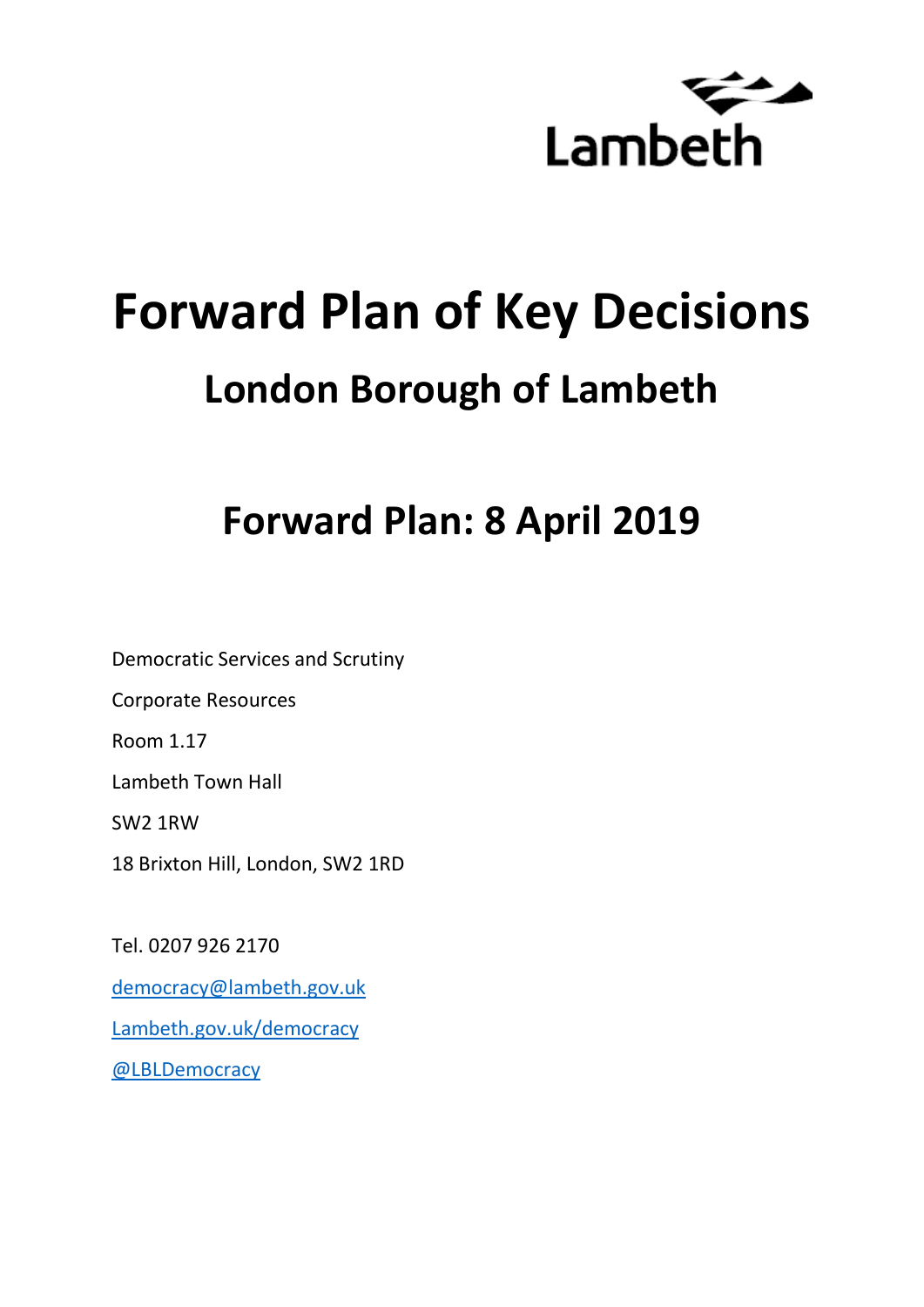# **Notice of forthcoming Key Decisions**

Local authorities are required by law to give 28 days' notice of any key decisions to be made. The Forward Plan sets out information about the key decisions that Cabinet, individual Cabinet Members, Health and Wellbeing Board and the Better Places Joint Committee intend to make in forthcoming months. It ensures public notice of all key decisions is provided at least 28 days' in advance of the decision date.

The Forward Plan contains information about each forthcoming key decision and is published to the Council website every week, usually on a Friday.

#### **What is a Key Decision?**

The Lambeth Council Constitution defines a key decision as an executive decision that:

- 1) Requires an amendment to the Community Plan Outcomes Framework or requires a recommendation to Full Council to amend the Budget and Policy Framework.
- 2) Results in the local authority incurring expenditure, raising income or the making of savings in excess of £500,000.
- 3) Has a significant impact on:
	- a) communities living or working in an area comprising two or more wards in Lambeth;
	- b) the wellbeing of the community or the quality of service provided to a significant number of people living or working in an area; or,
	- c) Communities of interest.

The majority of key decisions are taken by the Cabinet or individual Cabinet Members (the Executive). Each Key Decision will be communicated via a comprehensive report which must be published at least five clear days before the decision is taken. Published reports can be accessed through [Decisions Online.](http://moderngov.lambeth.gov.uk/mgDelegatedDecisions.aspx?bcr=1&DM=0&DS=2&K=0&DR=&V=0) Cabinet reports will also be available in [Cabinet agenda](https://moderngov.lambeth.gov.uk/ieListMeetings.aspx?CommitteeId=225)  [packs,](https://moderngov.lambeth.gov.uk/ieListMeetings.aspx?CommitteeId=225) which are published five clear days before the meeting.

The Executive cannot consider key decisions that have not been included on the Forward Plan. However, the Council Constitution sets out procedures that can be used if a decision that has not been advertised on the Forward Plan must be taken immediately. Urgency procedures can only be used in exceptional circumstances. For further information on Access to Information procedure rules please see Part 3, Section 2 of the [Council](http://moderngov.lambeth.gov.uk/ieListMeetings.aspx?CId=738&info=1&MD=Constitution)  [Constitution](http://moderngov.lambeth.gov.uk/ieListMeetings.aspx?CId=738&info=1&MD=Constitution) or contact Democratic Services.

# **What information is included on the Forward Plan?**

The Forward Plan gives information about:

- key decisions that are likely to be considered in forthcoming months
- the earliest date a key decision can be taken
- who will make a decision
- what consultation will be undertaken
- whether the forthcoming report is likely to include exempt or confidential information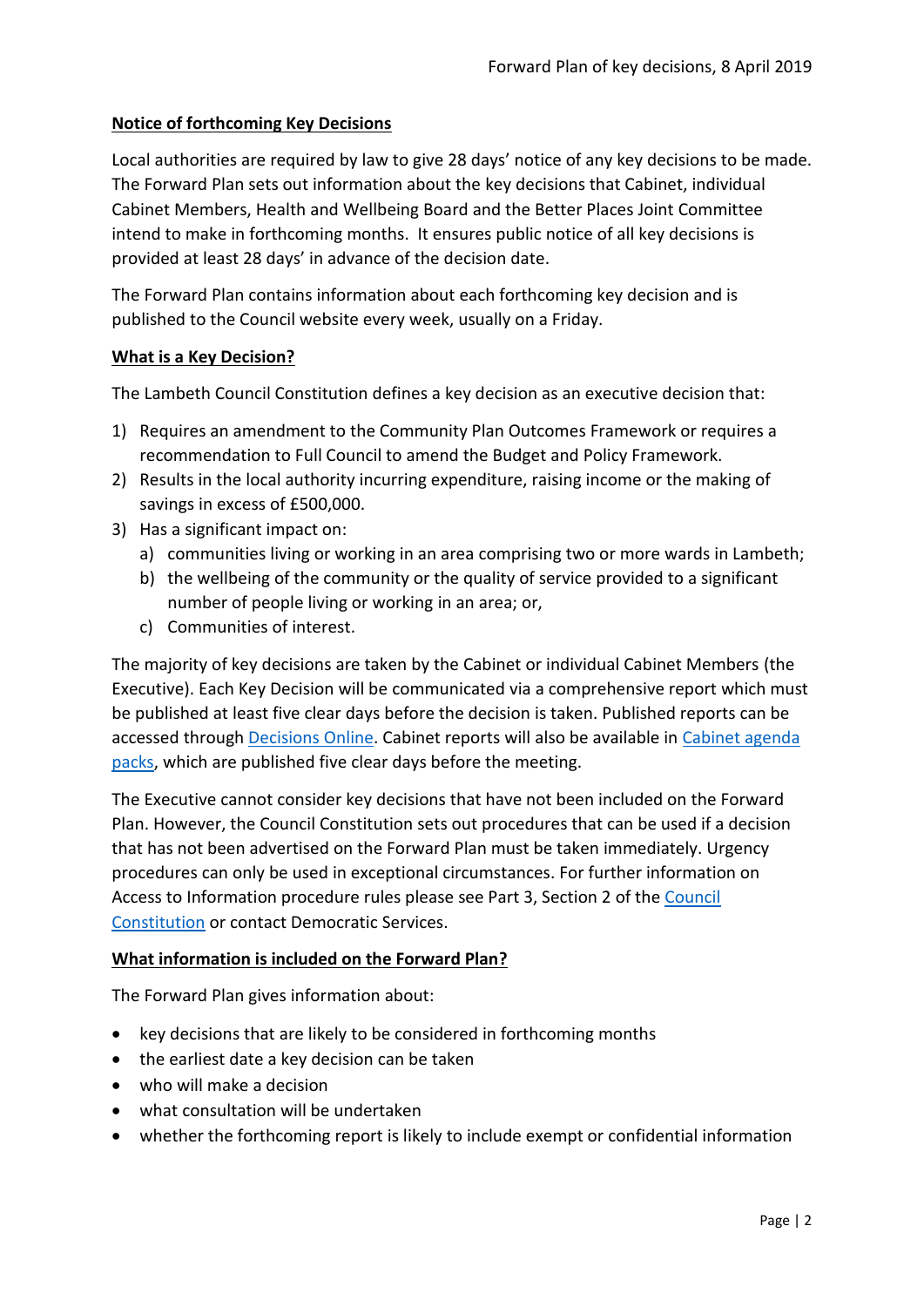- A list of background documents to be submitted to the decision maker for consideration in relation to the forthcoming decision
- who you can contact for further information

#### **Public representations and further information**

Each Forward Plan entry gives the name of the relevant officer to contact about that particular decision. Where possible, a contact name, e-mail address and telephone number are provided.

Members of the public can make representations about forthcoming decisions by:

- Contacting the Lead Officer responsible for the report
- Contacting the decision maker or relevant Cabinet Member (details can be found on the [council website\)](http://moderngov.lambeth.gov.uk/mgMemberIndex.aspx?bcr=1)
- Contacting Democratic Services

Any document listed in the Forward Plan can be requested via the Lead Officer or by contacting Democratic Services. The reader is encouraged to access any such documents electronically, however copies or extracts may be made available at the following address on request: Olive Morris House, 18 Brixton Hill, SW2 1RD.

When making representations, members of the public may submit to the decision maker any further documents relevant to the decision.

All decision dates given in the Forward Plan are subject to change. Therefore please ensure that you *always consult the latest version of the Forward Plan* for the most up to date information. Any further queries can be directed to Democratic Services.

#### **Notice of decisions likely to contain confidential or exempt information**

Local authorities are required to specify 28 days in advance of a Cabinet meeting all the reports that are likely to contain confidential or exempt information. Should this be the case, a private 'Part 2' report will be produced to accompany the main report, but will not be published. The public and press may also be asked to leave the Cabinet meeting for part of the proceedings. Any person is able to make representations if he or she believes the decision should instead be made in the open part of the meeting.

If you wish to make any such representation please contact Democratic Services. All representations will be documented in the relevant agenda a minimum of five clear days before the Cabinet meeting takes place. This will also include any response to the representations and a statement of the reasons why the meeting is be held in private.

For further information about exempt or confidential information please see the Access to Information Procedure Notes in Part 3, Section 2 of the [Council Constitution](http://www.lambeth.gov.uk/sites/default/files/ec-Council-Constitution-2014-15-approved-with-changes-November-2014.pdf) or contact Democratic Services.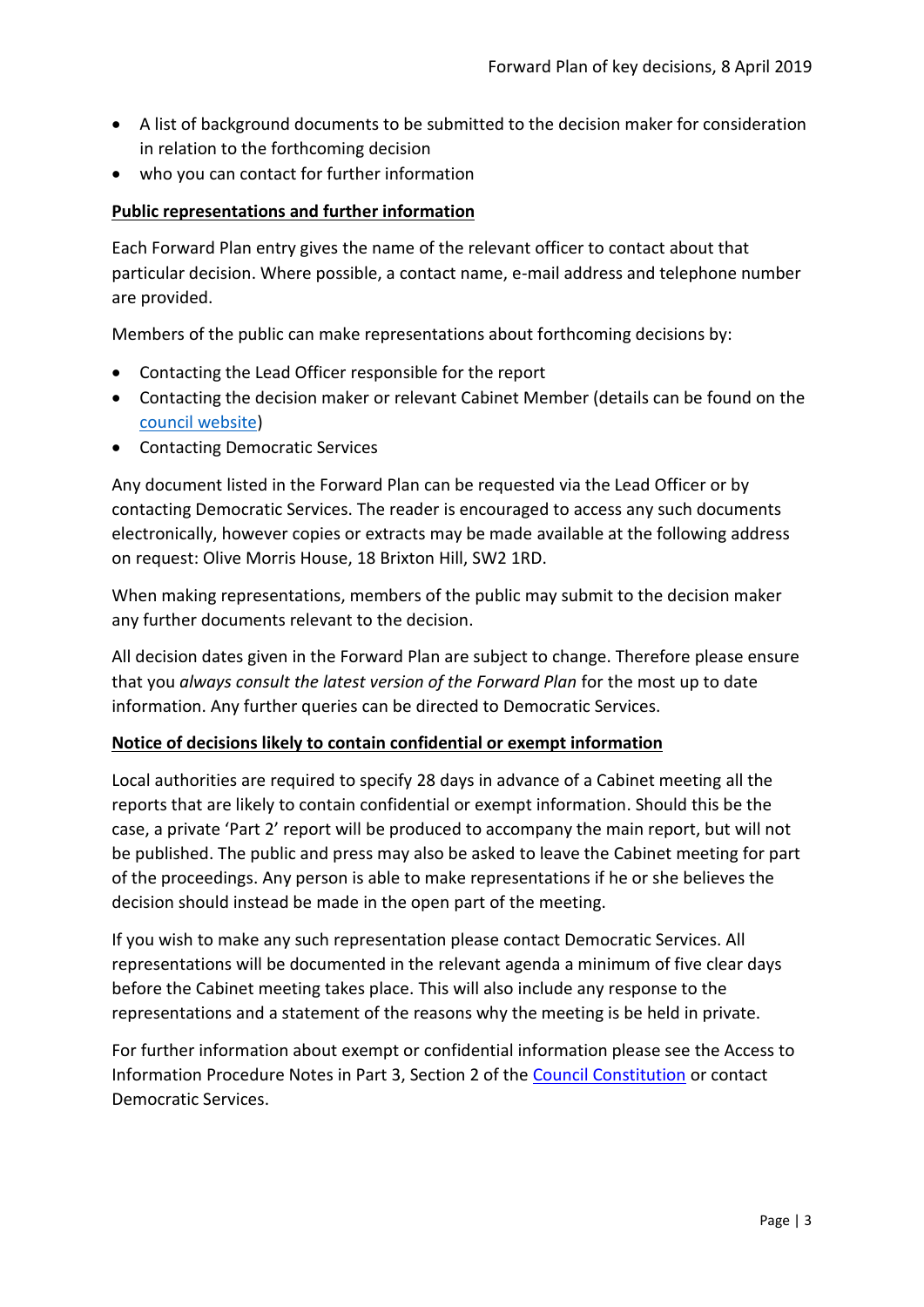| <b>Contents</b>                                                                                     |    |
|-----------------------------------------------------------------------------------------------------|----|
| Abortion Clinic Public Space Protection Order                                                       | 8  |
| Budget and Performance report for Qtr 3 2018/19                                                     | 9  |
| Proposed remodelling of Lambeth Children's Centres                                                  | 10 |
| Responsible Procurement Policy                                                                      | 11 |
| Draft Affordable Workspace Supplementary Planning Document (SPD)                                    | 12 |
| Draft Basements Supplementary Planning Document (SPD)                                               | 13 |
| Draft Building Alterations and Extensions Supplementary Planning Document (SPD)                     | 14 |
| Lambeth Local Plan Review                                                                           | 15 |
| Draft Local Views Supplementary Planning Document (SPD)                                             | 16 |
| Draft Urban Design Code Supplementary Planning Document (SPD)                                       | 17 |
| Woodmansterne 5FE Secondary School and Sixth Form - Budget Increase                                 | 18 |
| Capital Maintenance - Cuttle Construction Ltd Contract variation and extension                      | 19 |
| S106 and DIF funding for Wyvil Primary School Expansion                                             | 20 |
| Award of Contract for the Construction of Sudbourne Primary School 1.5 Form Entry<br>(FE) Extension | 21 |
| Children's Independent Fostering Agency (IFA) Framework Contract Extension<br>2019/20               | 22 |
| Early Intervention Grant Funding Arrangements - April 2019 to March 2022                            | 23 |
| Short Breaks for Disabled Children and Young People in Lambeth                                      | 24 |
| One Oracle Contract Extension                                                                       | 25 |
| <b>Upper Norwood Joint Library</b>                                                                  | 26 |
| Server, Storage and Associated Services Contract                                                    | 27 |
| Temporary Accommodation - Modular Construction on Council Owned Hostel Sites                        | 28 |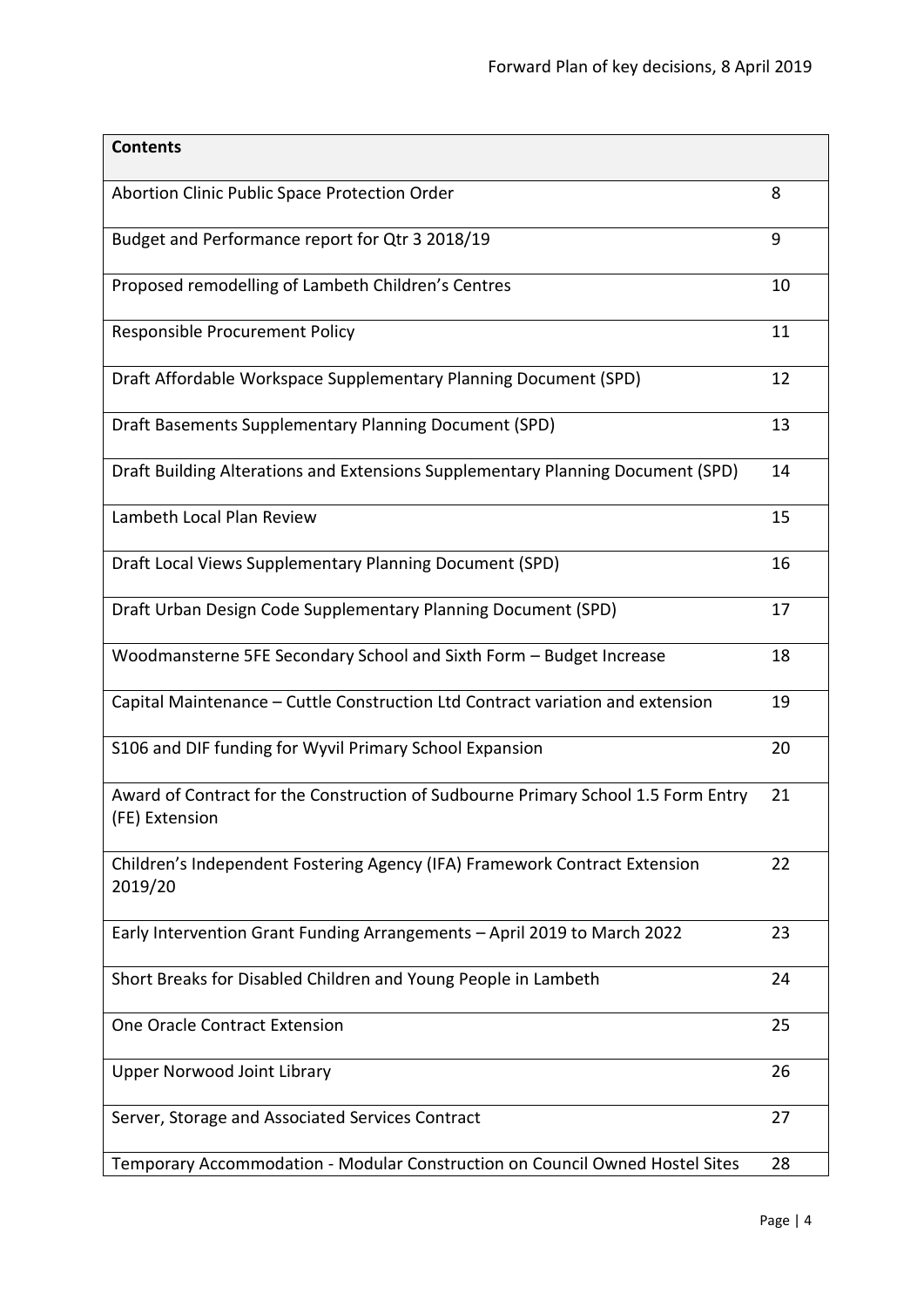| Implementation of enforcement in respect of 'Letting Agents & Property<br>Management Businesses - Duty of Letting Agents to Publicise Fees' and associated<br>fines regime                                              | 29 |
|-------------------------------------------------------------------------------------------------------------------------------------------------------------------------------------------------------------------------|----|
| Implementation of enforcement in respect of 'The Redress Schemes for Lettings<br>Agency Work and Property Management Work (Requirement to Belong to a Scheme<br>etc.) (England) Order 2014' and associated fines regime | 30 |
| Additional penalty schemes administered and enforced by Public Protection and<br>Regulatory Services: 2018-19 and subsequent years                                                                                      | 31 |
| Land Acquisition in the Camberwell Area                                                                                                                                                                                 | 32 |
| The Supply, Installation & Maintenance of CCTV Infrastructure                                                                                                                                                           | 33 |
| Controlled Parking Zone Expansion Investment Programme 2018-2022                                                                                                                                                        | 34 |
| Scheme Approval for delivery of the Electric Vehicle Charging Strategy                                                                                                                                                  | 35 |
| Parking fees and charges increase 2019/20                                                                                                                                                                               | 36 |
| Approval of Local Implementation Plan for Transport (LIP) 2019-2021                                                                                                                                                     | 37 |
| Electric Vehicle Charging Points - Rapid Charging                                                                                                                                                                       | 38 |
| Waiver for single source procurement of public realm construction works at<br>Westminster Bridge Road                                                                                                                   | 39 |
| Lambeth Transport Strategy                                                                                                                                                                                              | 40 |
| The Nine Elms Vauxhall Development Business Case                                                                                                                                                                        | 41 |
| <b>Gateway Mental Health Support Service</b>                                                                                                                                                                            | 42 |
| Latch House offender service                                                                                                                                                                                            | 43 |
| s75 partnership agreement with NHS Lambeth Clinical Commissioning Group                                                                                                                                                 | 44 |
| Careline24 Procurement of a new call handling, Supply, Installation and<br>Maintenance service.                                                                                                                         | 45 |
| Condom distribution service                                                                                                                                                                                             | 46 |
| Direct award of care, support and housing management alliance contract for Coburg<br>Crescent resource centre                                                                                                           | 47 |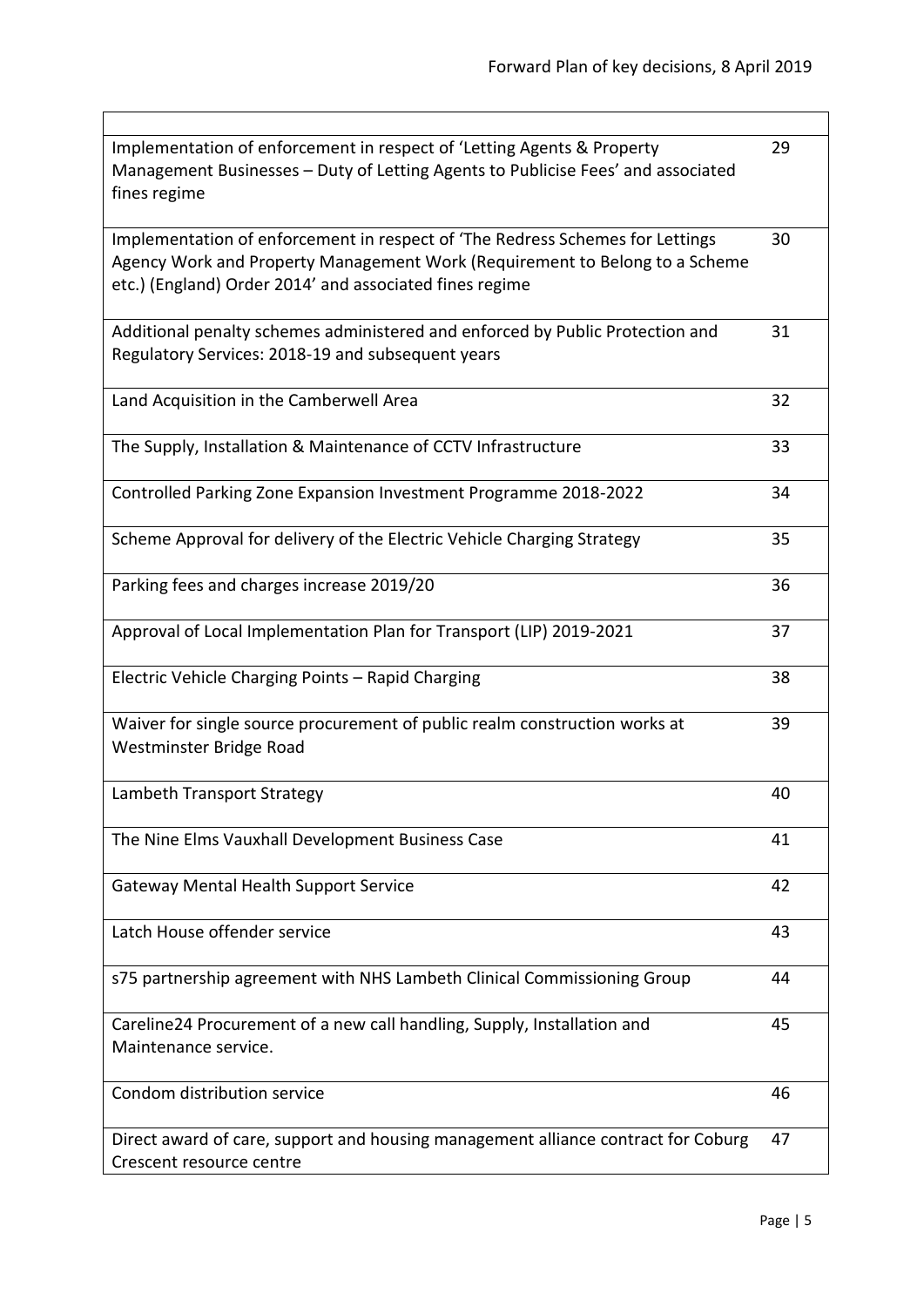÷

| Redevelopment of 114 - 118 Lower Marsh                                                                               | 48 |
|----------------------------------------------------------------------------------------------------------------------|----|
| Conversion of Brixton Recreation Centre storage space to work space                                                  | 49 |
| Oval and Prince's Co-operative Local Investment Plan                                                                 | 50 |
| Carmelita Centre and Orsett Street Lead Consultant Architect                                                         | 51 |
| West Norwood land acquisition                                                                                        | 52 |
| Confirmation of Article 4 Direction for change of use from office to residential -<br><b>Central Activities Zone</b> | 53 |
| 114-118 Lower Marsh: Development Funding                                                                             | 54 |
| Land acquisition in Waterloo area                                                                                    | 55 |
| South Bank Business Improvement District (BID) Renewal Ballot Proposal                                               | 56 |
| Clapham Park Group Practice Primary Care Development                                                                 | 57 |
| South Bank and Waterloo Neighbours Draft Neighbourhood Development Plan                                              | 58 |
| S106 Monitoring and CIL Administration Costs 2018/19                                                                 | 59 |
| Estate Regeneration - Early Buy-back Funding                                                                         | 60 |
| Knights Walk - Phase 1, Appropriation for Planning Purposes                                                          | 61 |
| South Lambeth estate - Phase 1, Appropriation for Planning Purposes                                                  | 62 |
| GLA Good Growth Fund Stage 2 Application: Regenerating Brixton's Rec Quarter                                         | 63 |
| Lambeth CIL instalments policy                                                                                       | 64 |
| Report to Authorise the Second Round Public Consultation on a Draft CIL Charging<br>Schedule                         | 65 |
| Somerleyton Road, Phase 1 - Blocks A&B                                                                               | 66 |
| Estate Regeneration - Early Buy Backs - Funding Request                                                              | 67 |
| Proposal regarding the site at the former Clapham Old Library                                                        | 68 |
| Transfer of the Greek Enclosure from the Greek Cathedral trust of St Stephen's                                       | 69 |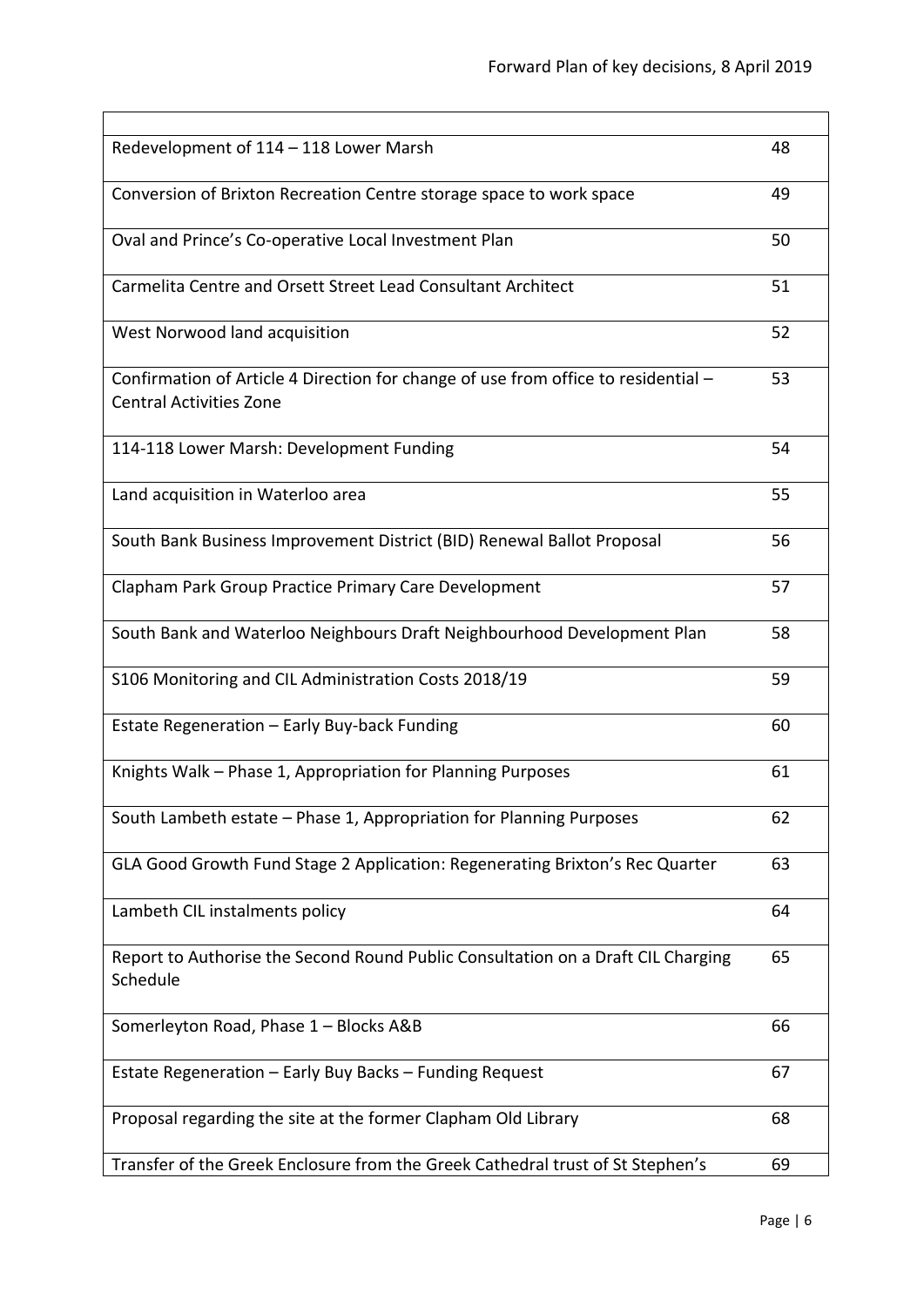| Chapel to the Council                                                                                  |    |
|--------------------------------------------------------------------------------------------------------|----|
| West Norwood Cemetery Management Arrangements                                                          | 70 |
| Appointment of a construction company to deliver investment priorities into<br><b>Vauxhall Park</b>    | 71 |
| Appointment of a Contractor for Repair & Maintenance Works at Brixton Recreation<br>Centre (Phase Two) | 72 |
| <b>Events Strategy Review</b>                                                                          | 73 |
| Changes to the Tree Maintenance Service                                                                | 74 |
| Lambeth Country Show 2019 - Security & Crowd Management                                                | 75 |
| Establishing an integrated gateway for homeless 16-21 year-olds                                        | 76 |
| Consultancy Services for Lambeth Housing Standard                                                      | 77 |
| Tenancy Support Service - Single Homeless Project                                                      | 78 |
| <b>Tenancy Support Service</b>                                                                         | 79 |
| Vulnerable Adults' Pathway                                                                             | 80 |
| Rough Sleeping Outreach Team                                                                           | 81 |
| Latch House Offender Service                                                                           | 82 |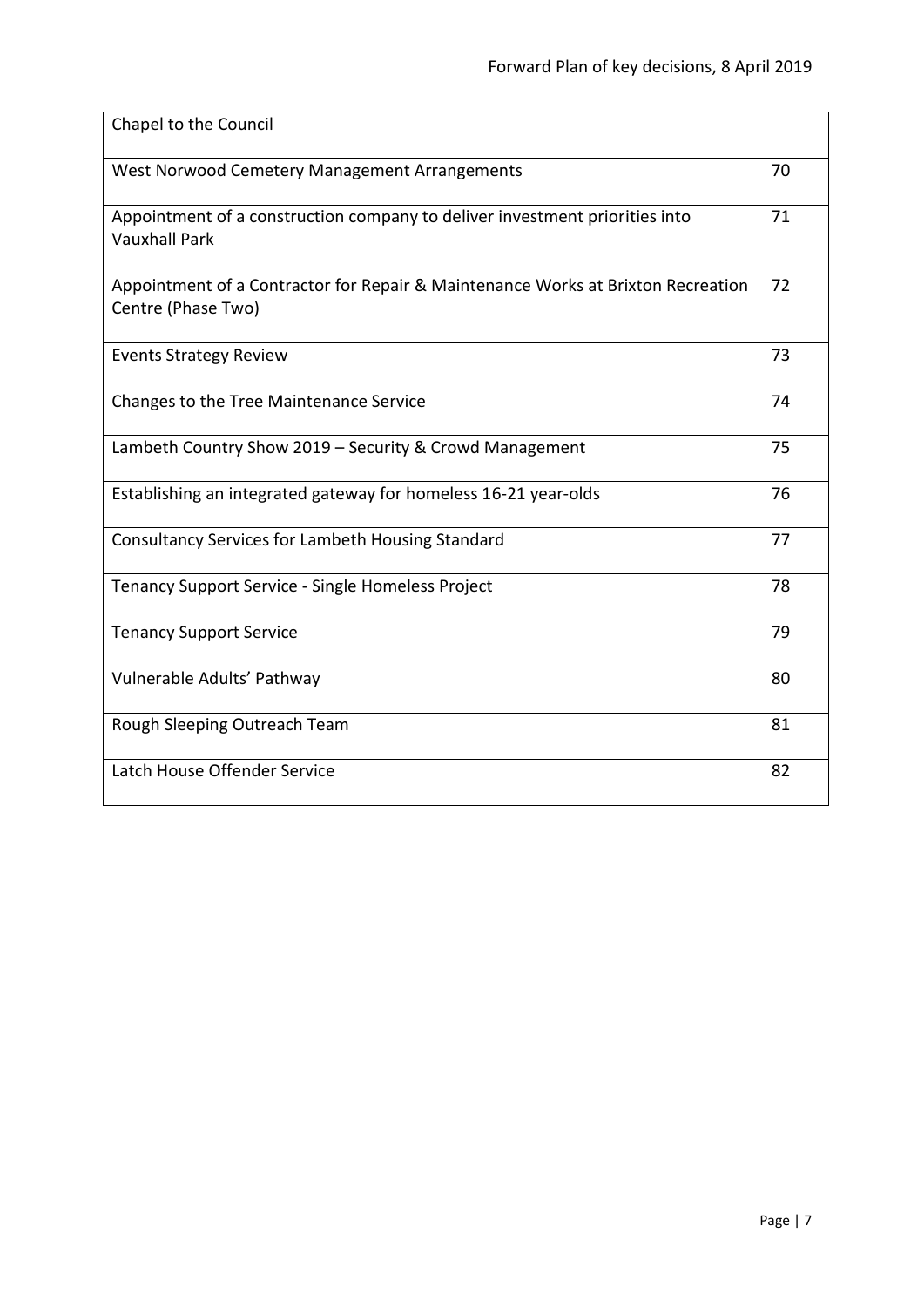# <span id="page-7-0"></span>Decision: **Abortion Clinic Public Space Protection Order**

Report considering the results of the public consultation on the introduction of a Public Spaces Protection Order to restrict certain activities. Cabinet to make a decision based on the consultation on whether to introduce the proposed order.

| Ward(s) affected: All Wards                                      |                        |
|------------------------------------------------------------------|------------------------|
| Exempt or confidential information:                              | Consultation details:  |
| Decision to be taken by:                                         | Decision date:         |
| <b>Cabinet</b>                                                   | Not before 19 Mar 2018 |
|                                                                  |                        |
| <b>Background documents:</b>                                     |                        |
| <b>Public Space Protection Order</b>                             |                        |
| For further information about this key decision, please contact: |                        |
| Kristian Aspinall, Strategic Lead, Crime and Disorder            |                        |
| kaspinall@lambeth.gov.uk                                         |                        |
|                                                                  |                        |
|                                                                  |                        |
|                                                                  |                        |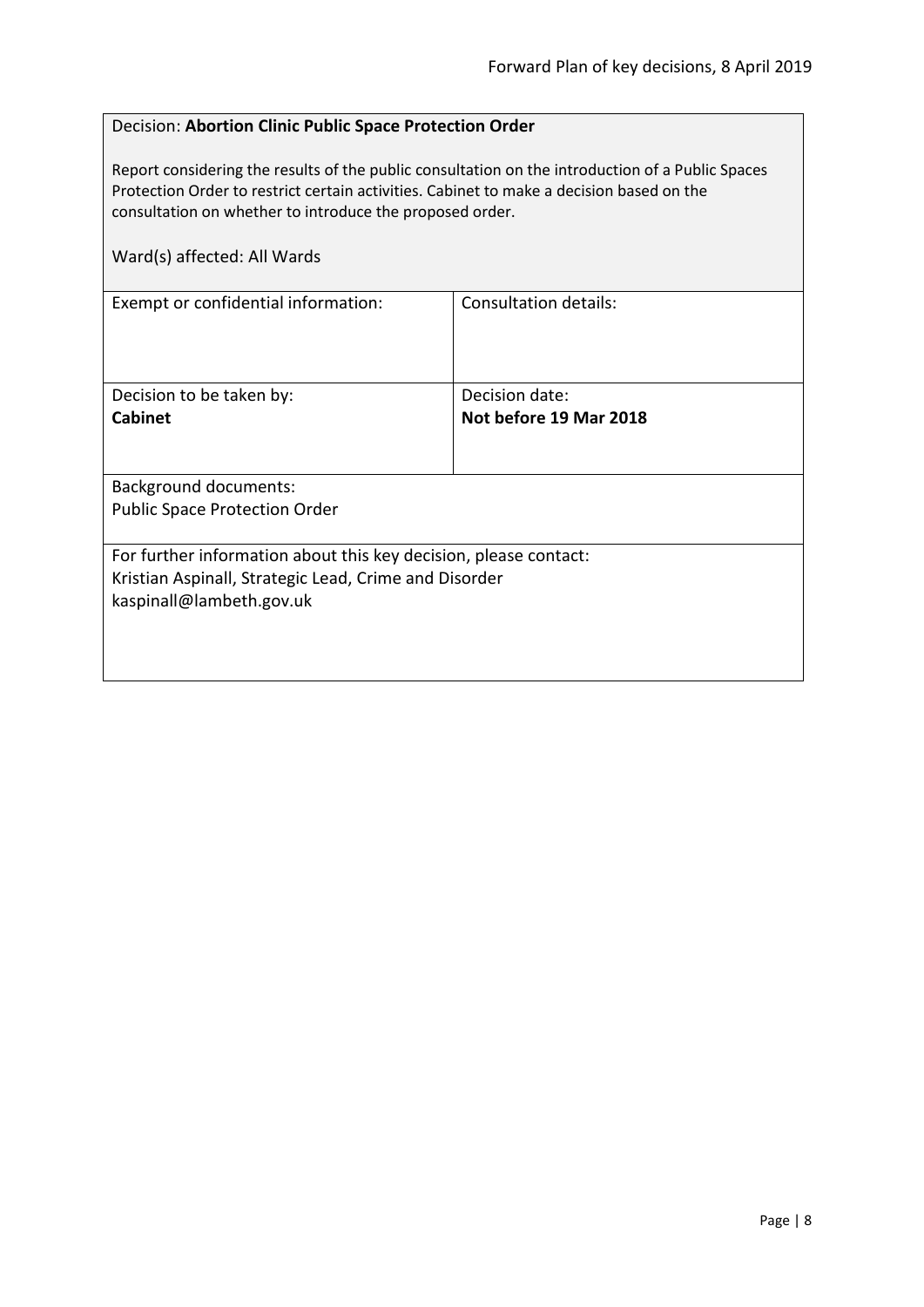# <span id="page-8-0"></span>Decision: **Budget and Performance report for Qtr 3 2018/19**

For Cabinet to note the budget monitor and consider performance for Quarter 3 as a whole and the Key Performance Indicators (KPIs) that have been highlighted as being of concern.

| Ward(s) affected: All Wards                                      |                       |  |
|------------------------------------------------------------------|-----------------------|--|
| Exempt or confidential information:                              | Consultation details: |  |
| Decision to be taken by:                                         | Decision date:        |  |
| <b>Cabinet</b>                                                   | 1 Apr 2019            |  |
| <b>Background documents:</b>                                     |                       |  |
| For further information about this key decision, please contact: |                       |  |
| Tim Weetman                                                      |                       |  |
| tweetman@lambeth.gov.uk                                          |                       |  |
| Room 113, Lambeth Town Hall, Brixton Hill, London, SW2           |                       |  |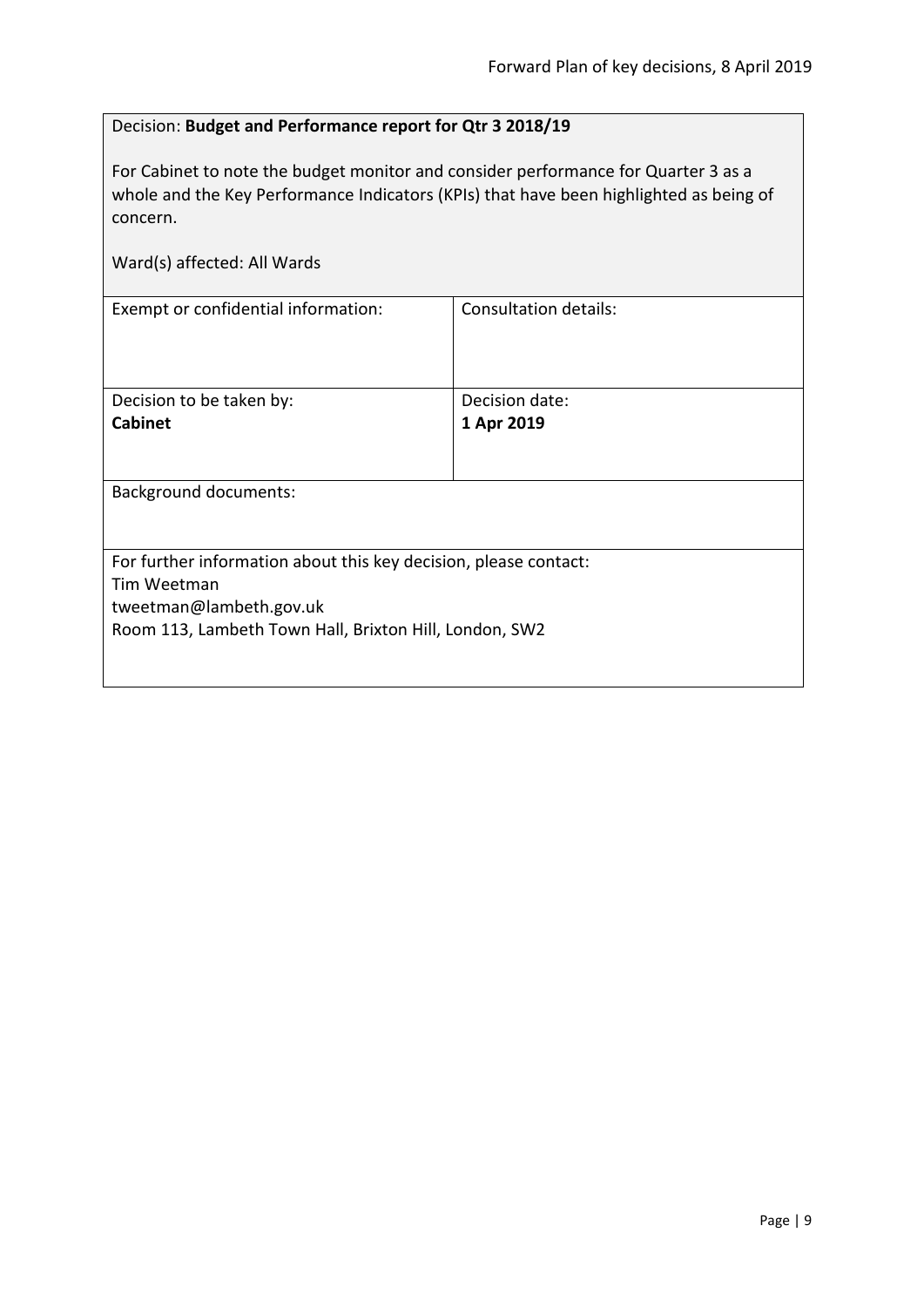<span id="page-9-0"></span>

| Decision: Proposed remodelling of Lambeth Children's Centres                                                                                  |                               |  |
|-----------------------------------------------------------------------------------------------------------------------------------------------|-------------------------------|--|
| The decision is about the proposed remodelling of Lambeth Children's Centres in<br>response to government cuts in the Dedicated Schools Grant |                               |  |
| Ward(s) affected: All Wards                                                                                                                   |                               |  |
| Exempt or confidential information:                                                                                                           | <b>Consultation details:</b>  |  |
| Decision to be taken by:<br><b>Cabinet</b>                                                                                                    | Decision date:<br>15 Apr 2019 |  |
| <b>Background documents:</b>                                                                                                                  |                               |  |
| Proposed remodelling of Lambeth Children's Centres                                                                                            |                               |  |
| For further information about this key decision, please contact:<br>Laura Griffin, Interim Lead Commissioner<br>LMGriffin@lambeth.gov.uk      |                               |  |
| Tel: 020 7926 9565                                                                                                                            |                               |  |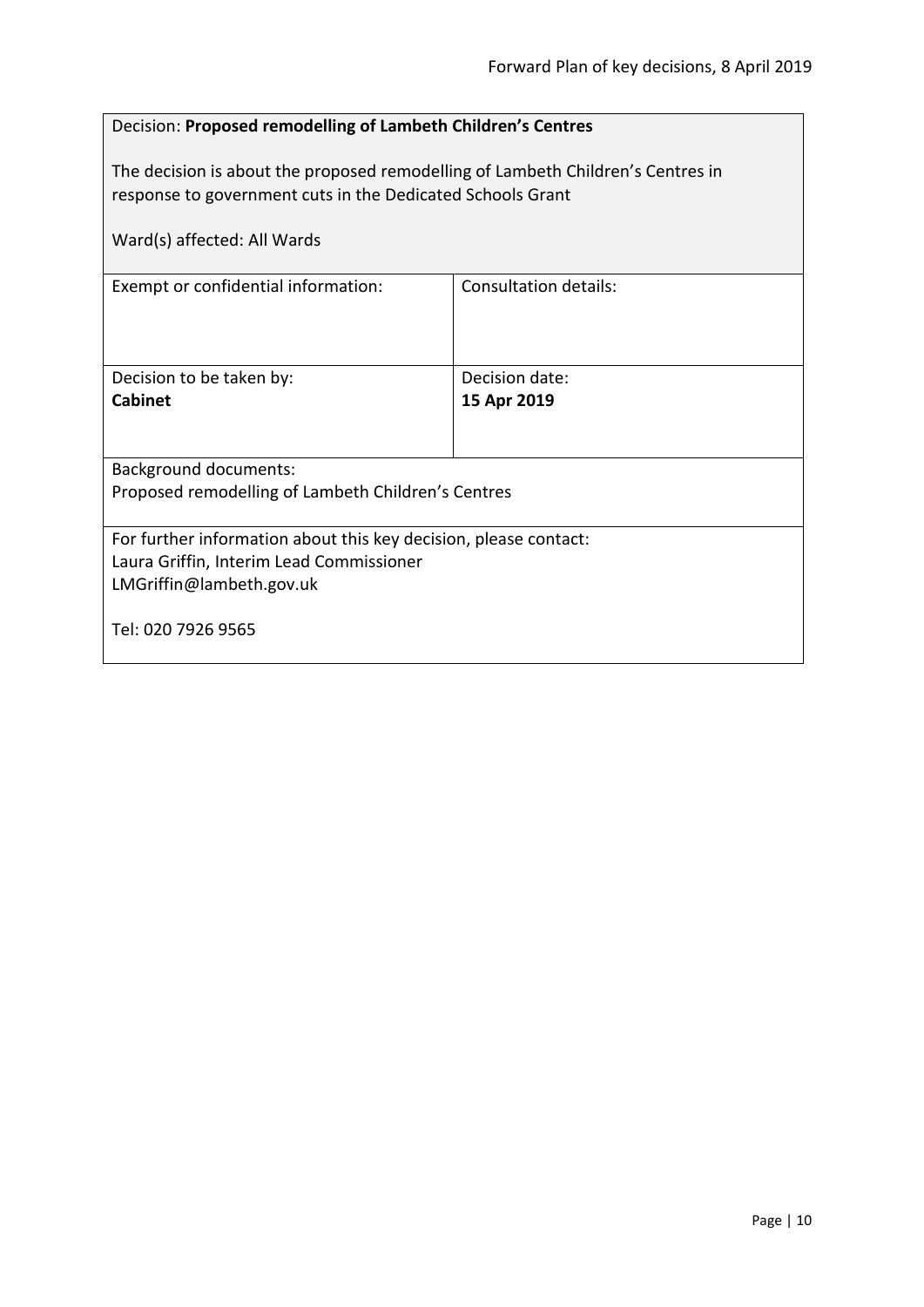# <span id="page-10-0"></span>Decision: **Responsible Procurement Policy**

To adopt a Responsible Procurement Policy for Lambeth to guide how Social Value and Borough Plan outcomes should be included within procurement and contracts.

| Ward(s) affected: All Wards                                      |                              |  |
|------------------------------------------------------------------|------------------------------|--|
| Exempt or confidential information:                              | <b>Consultation details:</b> |  |
| Decision to be taken by:                                         | Decision date:               |  |
| <b>Cabinet</b>                                                   | 13 May 2019                  |  |
|                                                                  |                              |  |
| <b>Background documents:</b>                                     |                              |  |
| Responsible Procurement Policy                                   |                              |  |
| For further information about this key decision, please contact: |                              |  |
| Rachel Willsher, Head of Procurement                             |                              |  |
| rwillsher@lambeth.gov.uk                                         |                              |  |
|                                                                  |                              |  |
|                                                                  |                              |  |
|                                                                  |                              |  |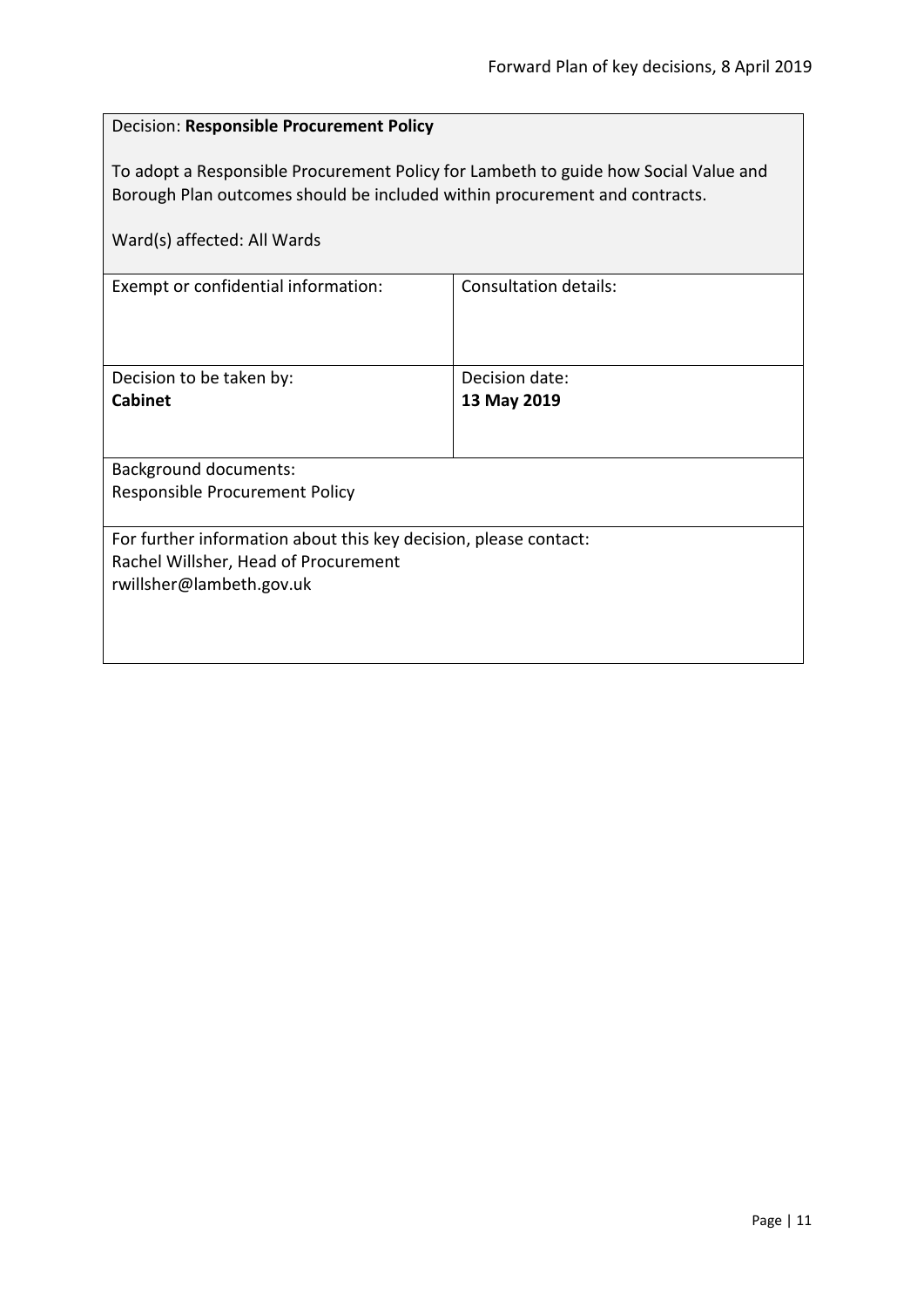<span id="page-11-0"></span>

| <b>Decision: Draft Affordable Workspace Supplementary Planning Document (SPD)</b> |                              |  |
|-----------------------------------------------------------------------------------|------------------------------|--|
| To agree the draft SPD for public consultation.                                   |                              |  |
| Ward(s) affected: All Wards                                                       |                              |  |
| Exempt or confidential information:                                               | <b>Consultation details:</b> |  |
|                                                                                   |                              |  |
| Decision to be taken by:                                                          | Decision date:               |  |
| <b>Cabinet</b>                                                                    | Not before 15 Apr 2019       |  |
|                                                                                   |                              |  |
| <b>Background documents:</b>                                                      |                              |  |
| Draft Affordable Workspace Supplementary Planning Document (SPD)                  |                              |  |
| For further information about this key decision, please contact:                  |                              |  |
| Tal Kleiman, Principal Planning Policy Officer                                    |                              |  |
| TKleiman@lambeth.gov.uk                                                           |                              |  |
|                                                                                   |                              |  |
|                                                                                   |                              |  |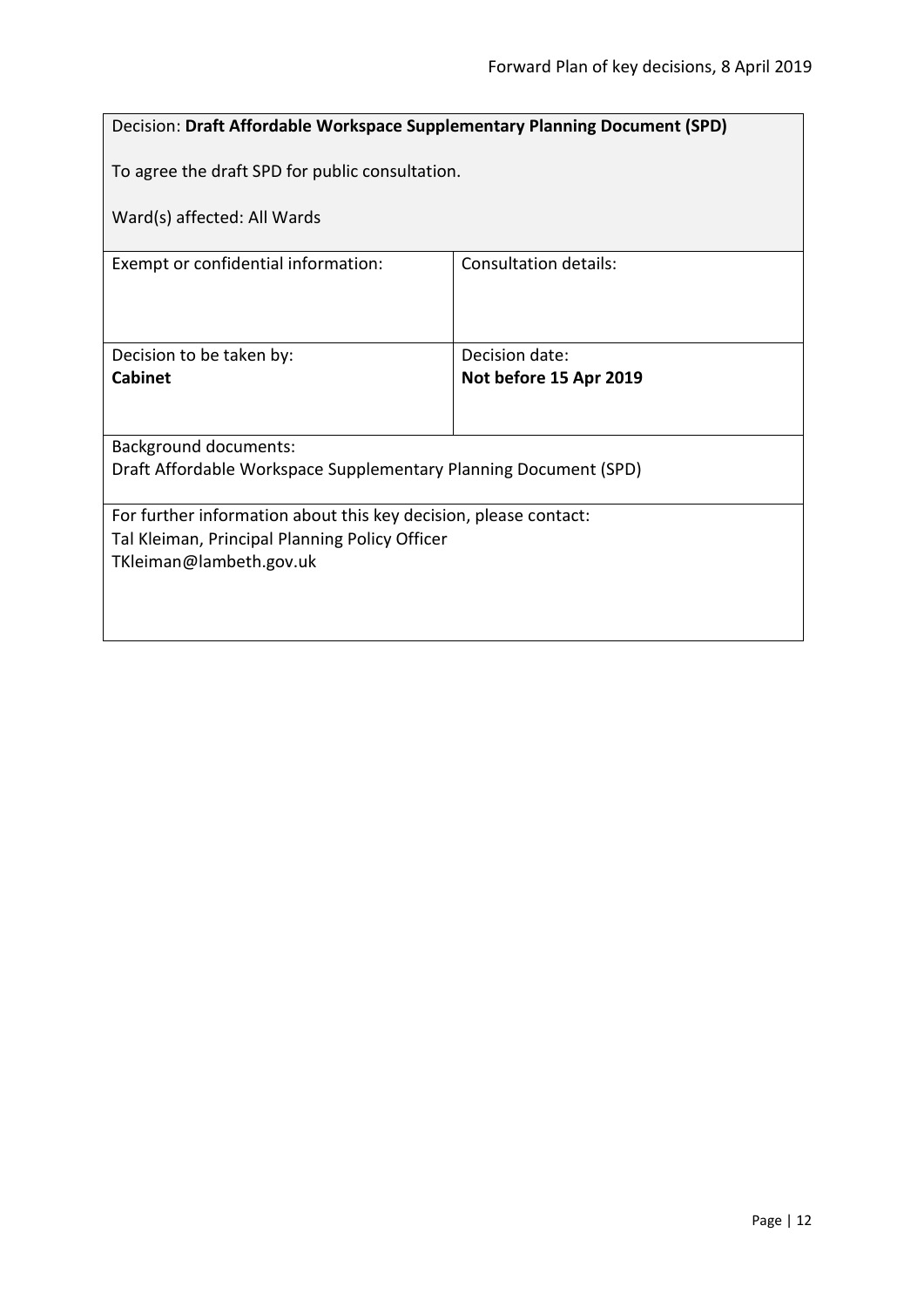<span id="page-12-0"></span>

| Decision: Draft Basements Supplementary Planning Document (SPD)  |                              |  |
|------------------------------------------------------------------|------------------------------|--|
| To agree the draft SPD for public consultation.                  |                              |  |
| Ward(s) affected: All Wards                                      |                              |  |
| Exempt or confidential information:                              | <b>Consultation details:</b> |  |
|                                                                  |                              |  |
| Decision to be taken by:                                         | Decision date:               |  |
| Cabinet                                                          | Not before 15 Apr 2019       |  |
|                                                                  |                              |  |
| <b>Background documents:</b>                                     |                              |  |
| Draft Basements Supplementary Planning Document (SPD)            |                              |  |
| For further information about this key decision, please contact: |                              |  |
| Doug Black, Team Leader Conservation & Urban Design              |                              |  |
| DBlack1@lambeth.gov.uk                                           |                              |  |
| 1st floor, Phoenix House<br>Tel: 020 7926 4065                   |                              |  |
|                                                                  |                              |  |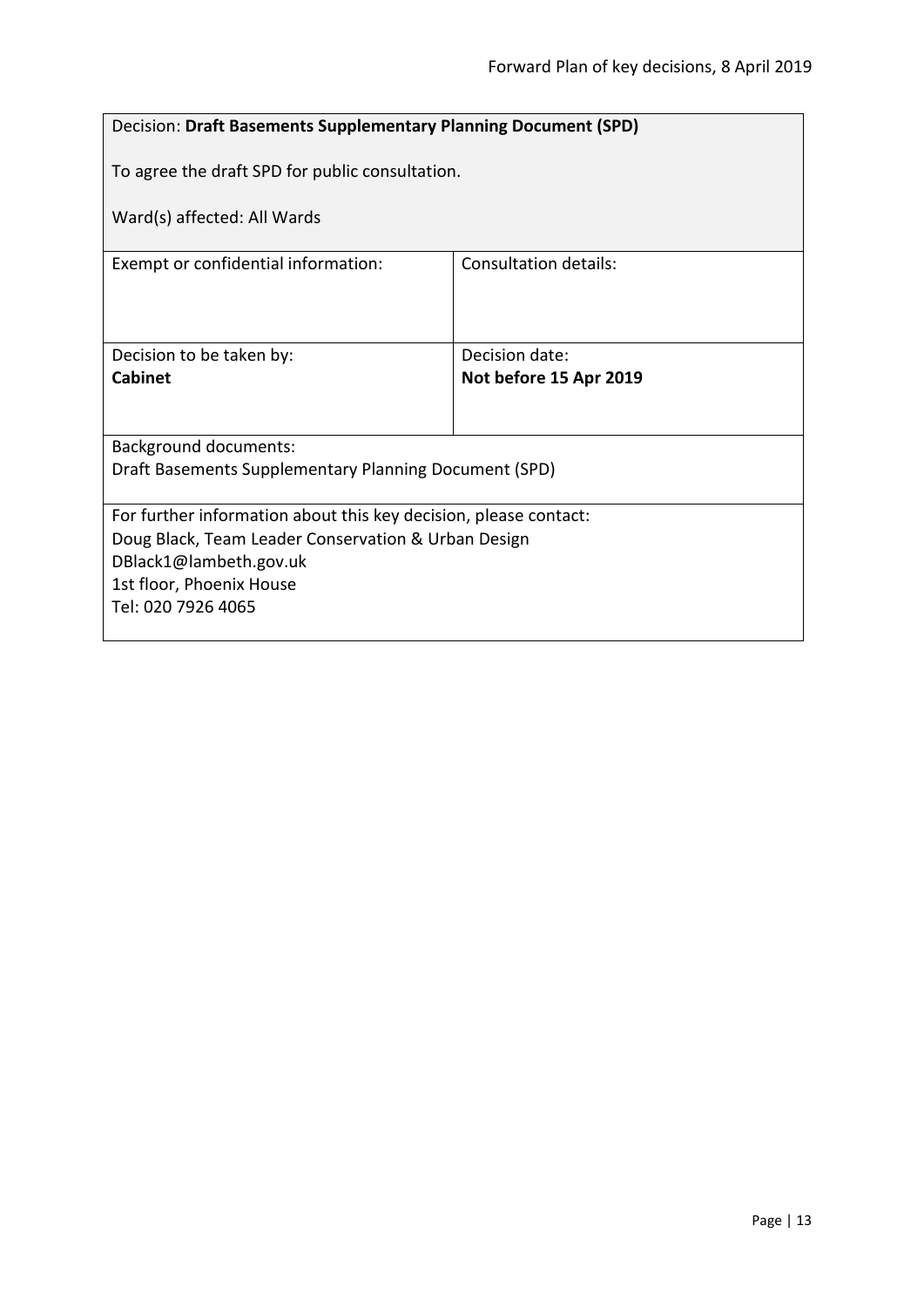<span id="page-13-0"></span>

| Decision: Draft Building Alterations and Extensions Supplementary Planning Document<br>(SPD)                                                                                                        |                                          |  |
|-----------------------------------------------------------------------------------------------------------------------------------------------------------------------------------------------------|------------------------------------------|--|
| To agree the draft SPD for public consultation.                                                                                                                                                     |                                          |  |
| Ward(s) affected: All Wards                                                                                                                                                                         |                                          |  |
| Exempt or confidential information:                                                                                                                                                                 | <b>Consultation details:</b>             |  |
| Decision to be taken by:<br><b>Cabinet</b>                                                                                                                                                          | Decision date:<br>Not before 15 Apr 2019 |  |
| <b>Background documents:</b><br>Draft Building Alterations and Extensions Supplementary Planning Document (SPD)                                                                                     |                                          |  |
| For further information about this key decision, please contact:<br>Doug Black, Team Leader Conservation & Urban Design<br>DBlack1@lambeth.gov.uk<br>1st floor, Phoenix House<br>Tel: 020 7926 4065 |                                          |  |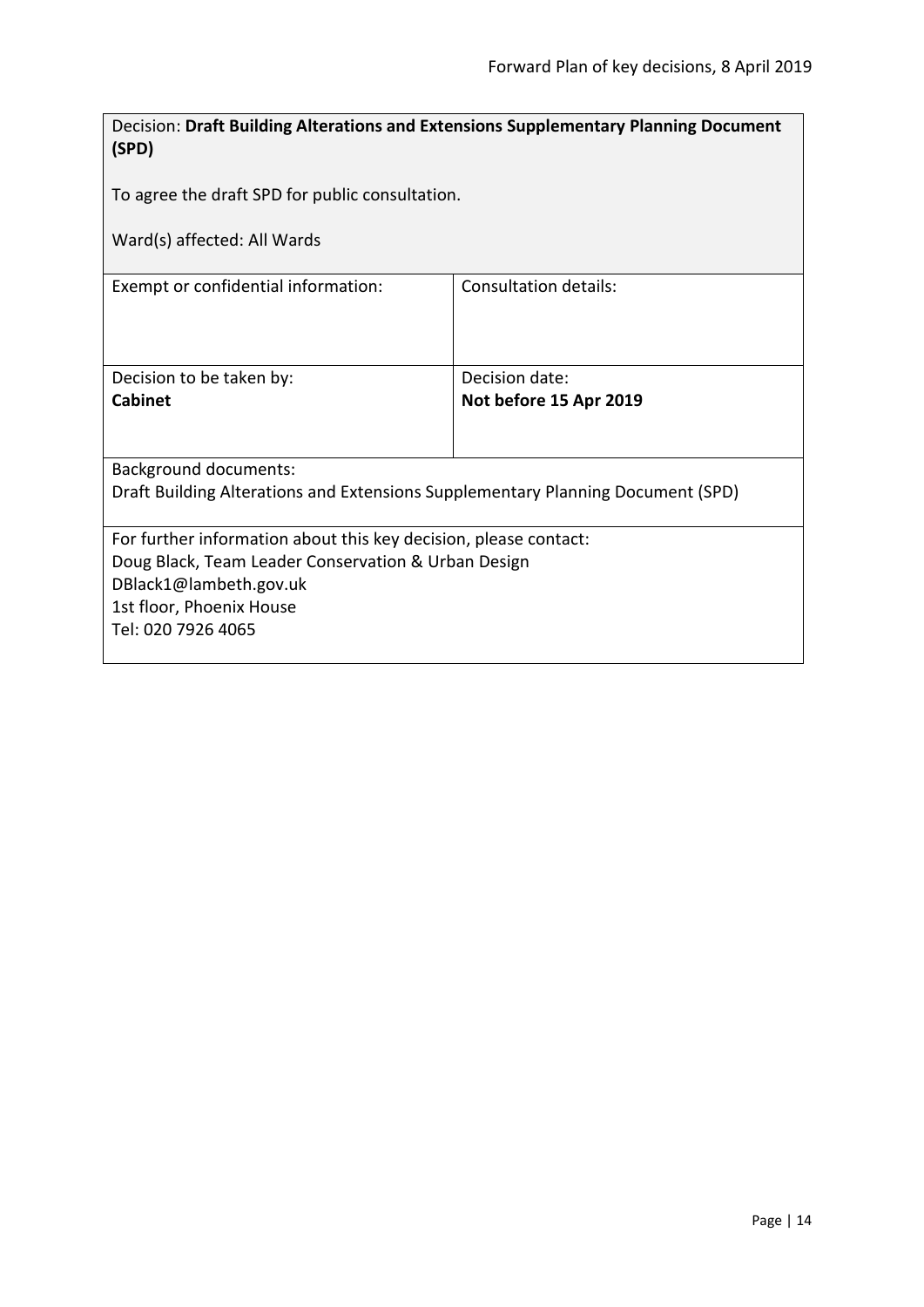<span id="page-14-0"></span>

| Decision: Lambeth Local Plan Review                                                                                                                                                                 |                                          |  |
|-----------------------------------------------------------------------------------------------------------------------------------------------------------------------------------------------------|------------------------------------------|--|
| To agree the Submission Version Draft Revised Lambeth Local Plan for pre-submission<br>publication and submission to government for examination.<br>Ward(s) affected: All Wards                     |                                          |  |
| Exempt or confidential information:                                                                                                                                                                 | Consultation details:                    |  |
| Decision to be taken by:<br><b>Cabinet</b>                                                                                                                                                          | Decision date:<br>Not before 15 Apr 2019 |  |
| <b>Background documents:</b><br>Lambeth Local Plan Review                                                                                                                                           |                                          |  |
| For further information about this key decision, please contact:<br>Doug Black, Team Leader Conservation & Urban Design<br>DBlack1@lambeth.gov.uk<br>1st floor, Phoenix House<br>Tel: 020 7926 4065 |                                          |  |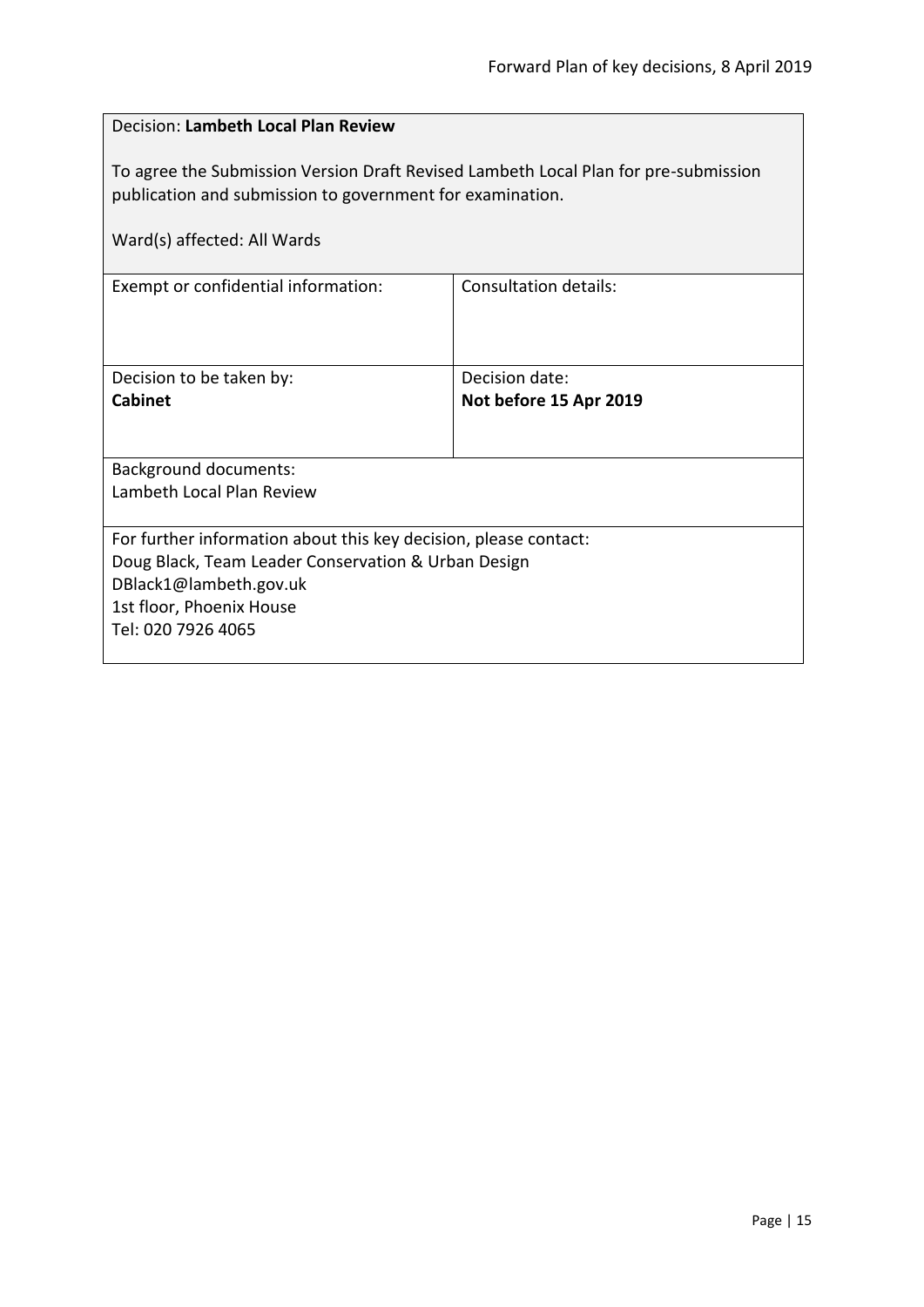<span id="page-15-0"></span>

| Decision: Draft Local Views Supplementary Planning Document (SPD) |                              |  |
|-------------------------------------------------------------------|------------------------------|--|
| To agree the draft SPD for public consultation.                   |                              |  |
| Ward(s) affected: All Wards                                       |                              |  |
| Exempt or confidential information:                               | <b>Consultation details:</b> |  |
|                                                                   |                              |  |
| Decision to be taken by:                                          | Decision date:               |  |
| Cabinet                                                           | Not before 15 Apr 2019       |  |
|                                                                   |                              |  |
| <b>Background documents:</b>                                      |                              |  |
| Draft Local Views Supplementary Planning Document (SPD)           |                              |  |
| For further information about this key decision, please contact:  |                              |  |
| Doug Black, Team Leader Conservation & Urban Design               |                              |  |
| DBlack1@lambeth.gov.uk                                            |                              |  |
| 1st floor, Phoenix House<br>Tel: 020 7926 4065                    |                              |  |
|                                                                   |                              |  |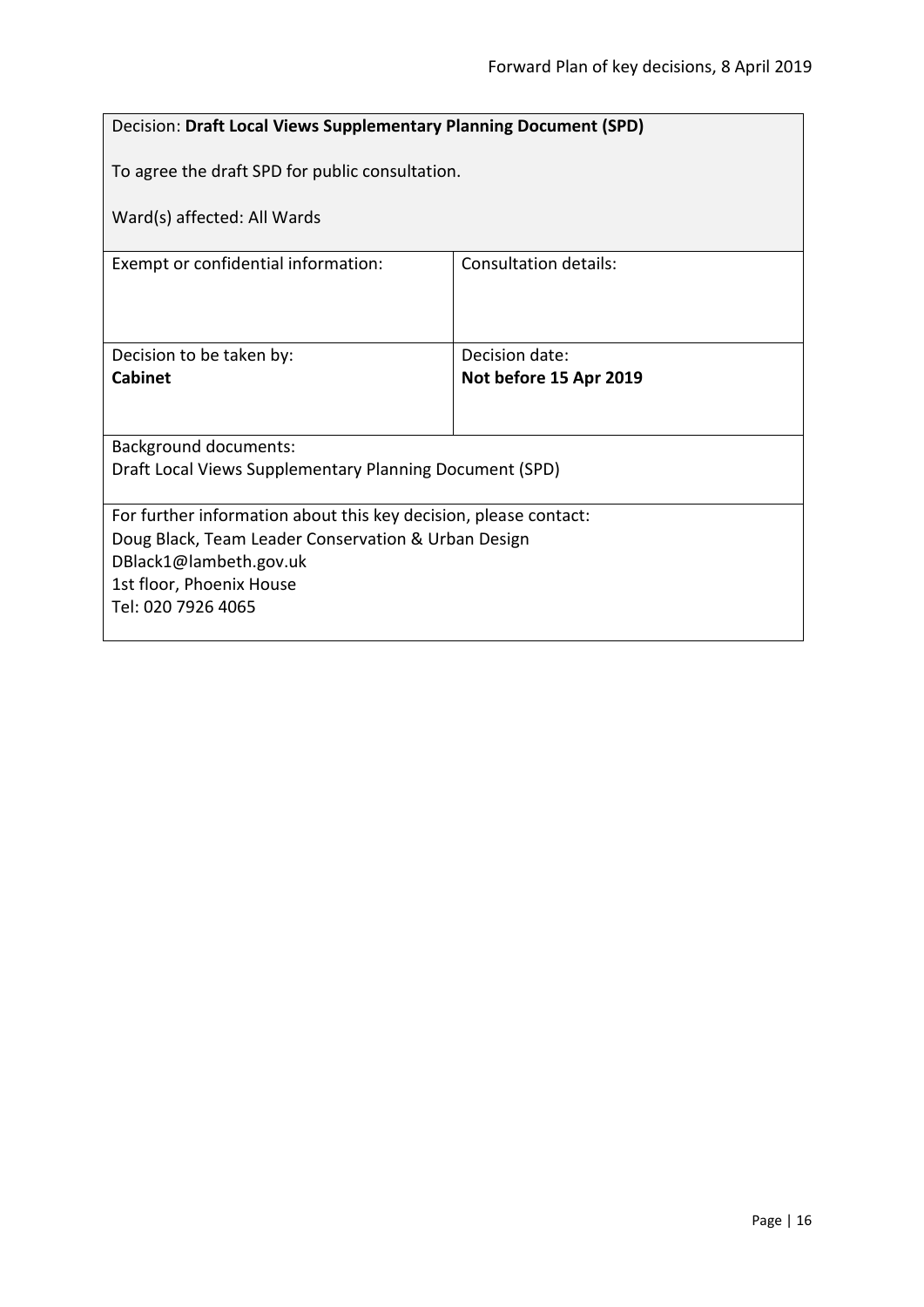<span id="page-16-0"></span>

| <b>Decision: Draft Urban Design Code Supplementary Planning Document (SPD)</b> |                        |  |
|--------------------------------------------------------------------------------|------------------------|--|
| To agree the draft SPD for public consultation.                                |                        |  |
| Ward(s) affected: All Wards                                                    |                        |  |
| Exempt or confidential information:                                            | Consultation details:  |  |
|                                                                                |                        |  |
| Decision to be taken by:                                                       | Decision date:         |  |
| Cabinet                                                                        | Not before 15 Apr 2019 |  |
|                                                                                |                        |  |
| <b>Background documents:</b>                                                   |                        |  |
| Draft Urban Design Code Supplementary Planning Document (SPD)                  |                        |  |
| For further information about this key decision, please contact:               |                        |  |
| Doug Black, Team Leader Conservation & Urban Design                            |                        |  |
| DBlack1@lambeth.gov.uk                                                         |                        |  |
| 1st floor, Phoenix House                                                       |                        |  |
| Tel: 020 7926 4065                                                             |                        |  |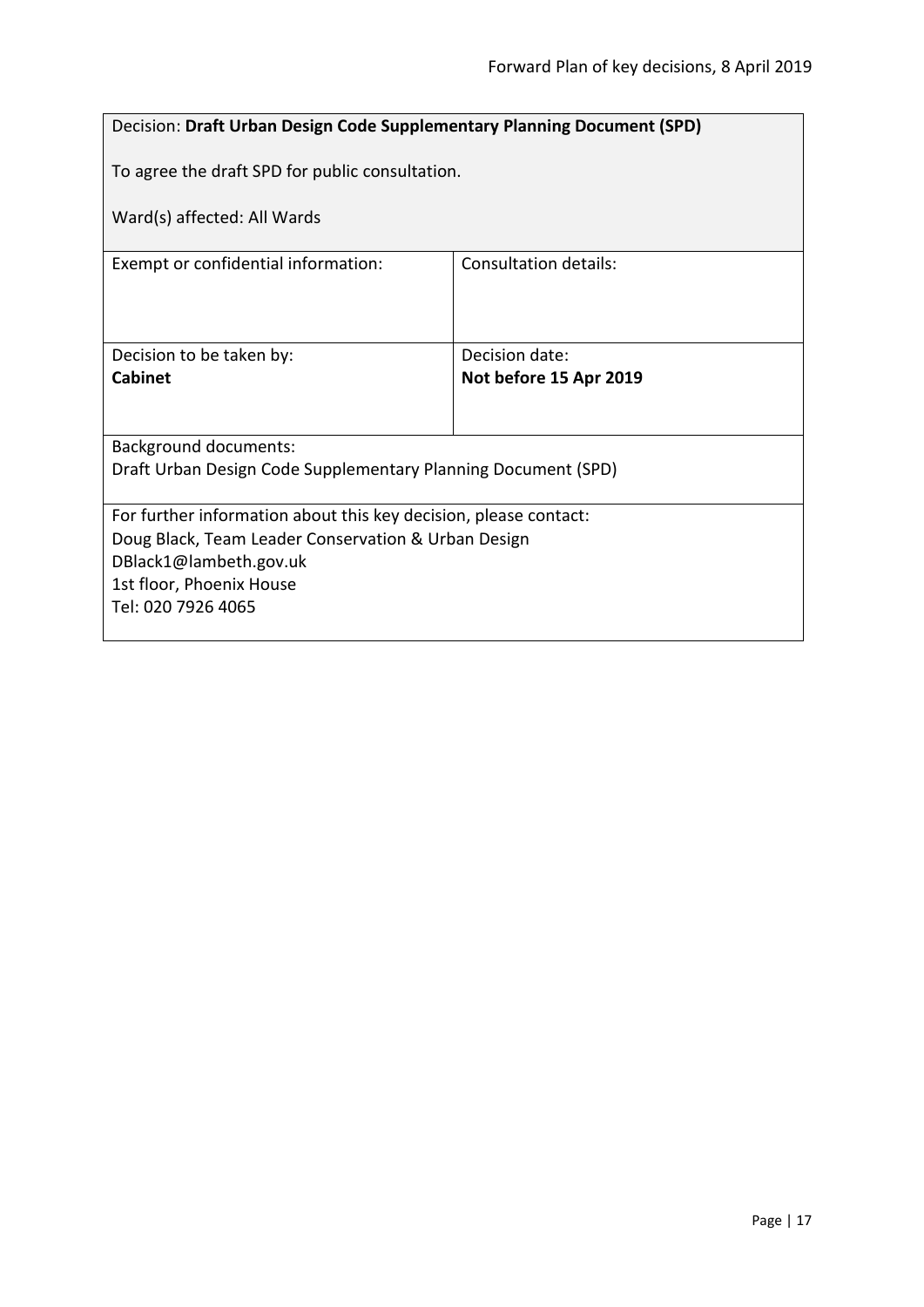#### <span id="page-17-0"></span>Decision: **Woodmansterne 5FE Secondary School and Sixth Form – Budget Increase**

To increase the budget for the build of Woodmansterne Secondary Department. The contract was recently awarded to Willmott Dixon Construction Ltd but due to a number of mitigating factors it is now necessary to increase the project budget to provide additional programme contingency to ensure that should any further risks materialise there is a contingency in place to ensure that the project can be delivered successfully.

To approve additional fees due to Faithful & Gould under the SCAPE Framework Agreement.

Ward(s) affected: Streatham South

| Exempt or confidential information:                                                                                                                                                                                                                                  | <b>Consultation details:</b> |
|----------------------------------------------------------------------------------------------------------------------------------------------------------------------------------------------------------------------------------------------------------------------|------------------------------|
| Decision to be taken by:                                                                                                                                                                                                                                             | Decision date:               |
| Deputy Leader of the Council (Children and<br><b>Young People)</b>                                                                                                                                                                                                   | Not before 2 Apr 2018        |
| <b>Background documents:</b>                                                                                                                                                                                                                                         |                              |
| For further information about this key decision, please contact:<br>Conor McDonagh, Head of Area Regeneration for Vauxhall, Stockwell and Norwood<br>cmcdonagh@lambeth.gov.uk<br>1st Floor, Phoenix House, 10 Wandsworth Road, London, SW8 2LL<br>Tel: 020 7926 5980 |                              |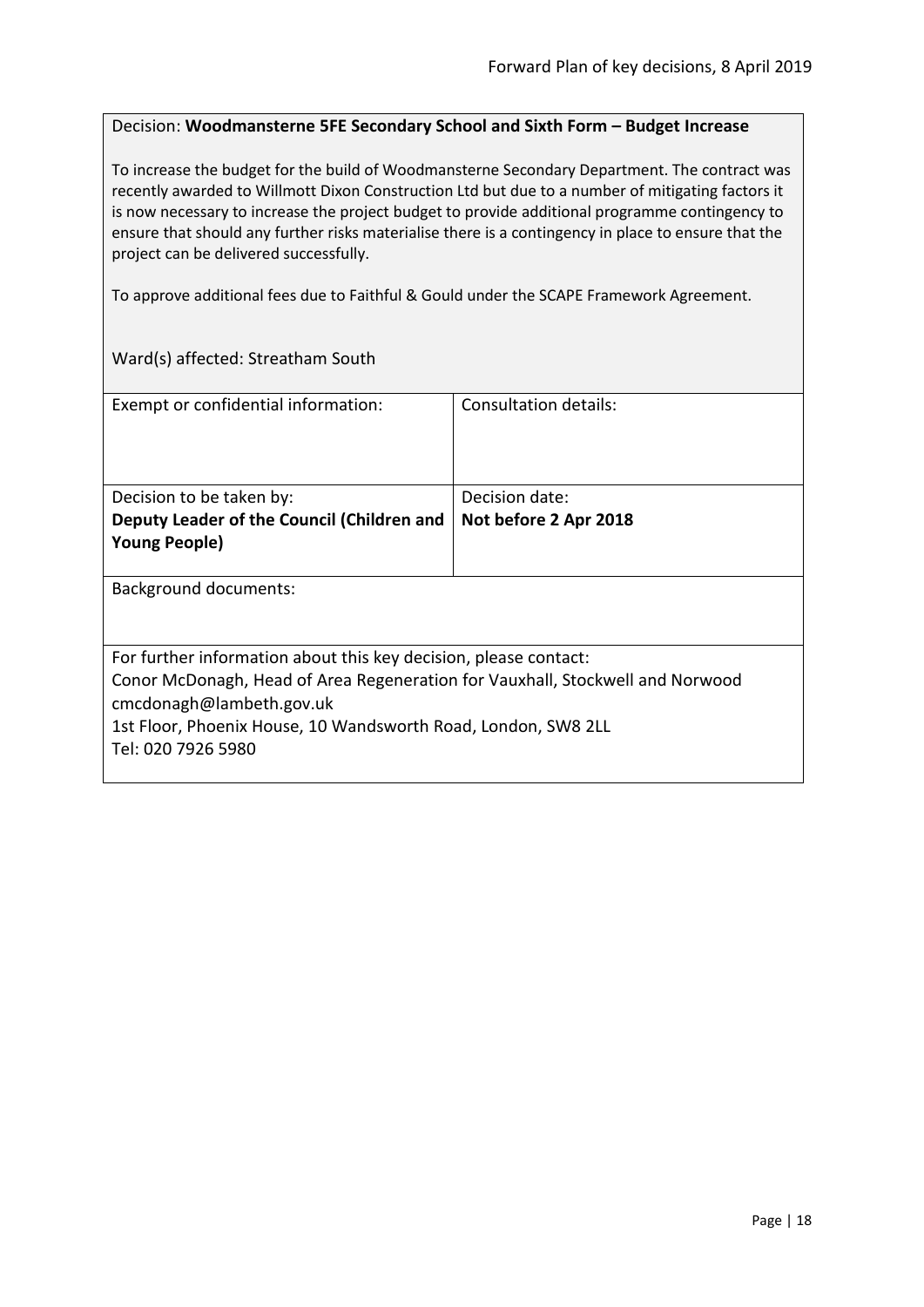<span id="page-18-0"></span>

| Decision: Capital Maintenance – Cuttle Construction Ltd Contract variation and |
|--------------------------------------------------------------------------------|
| extension                                                                      |

Variation and extension of the existing contract with Cuttle Construction Ltd to carry out further essential and urgent Capital Maintenance and Safety works to avoid potential closure of schools

| Exempt or confidential information:                              | Consultation details:  |
|------------------------------------------------------------------|------------------------|
|                                                                  |                        |
| Decision to be taken by:                                         | Decision date:         |
| Deputy Leader of the Council (Children and                       | Not before 31 Aug 2018 |
| <b>Young People)</b>                                             |                        |
| <b>Background documents:</b>                                     |                        |
| For further information about this key decision, please contact: |                        |
| Rachel Sharpe, Commissioning Director                            |                        |
| RSharpe@lambeth.gov.uk                                           |                        |
| Lambeth Town Hall                                                |                        |
| Tel: 020 7926 3463                                               |                        |
|                                                                  |                        |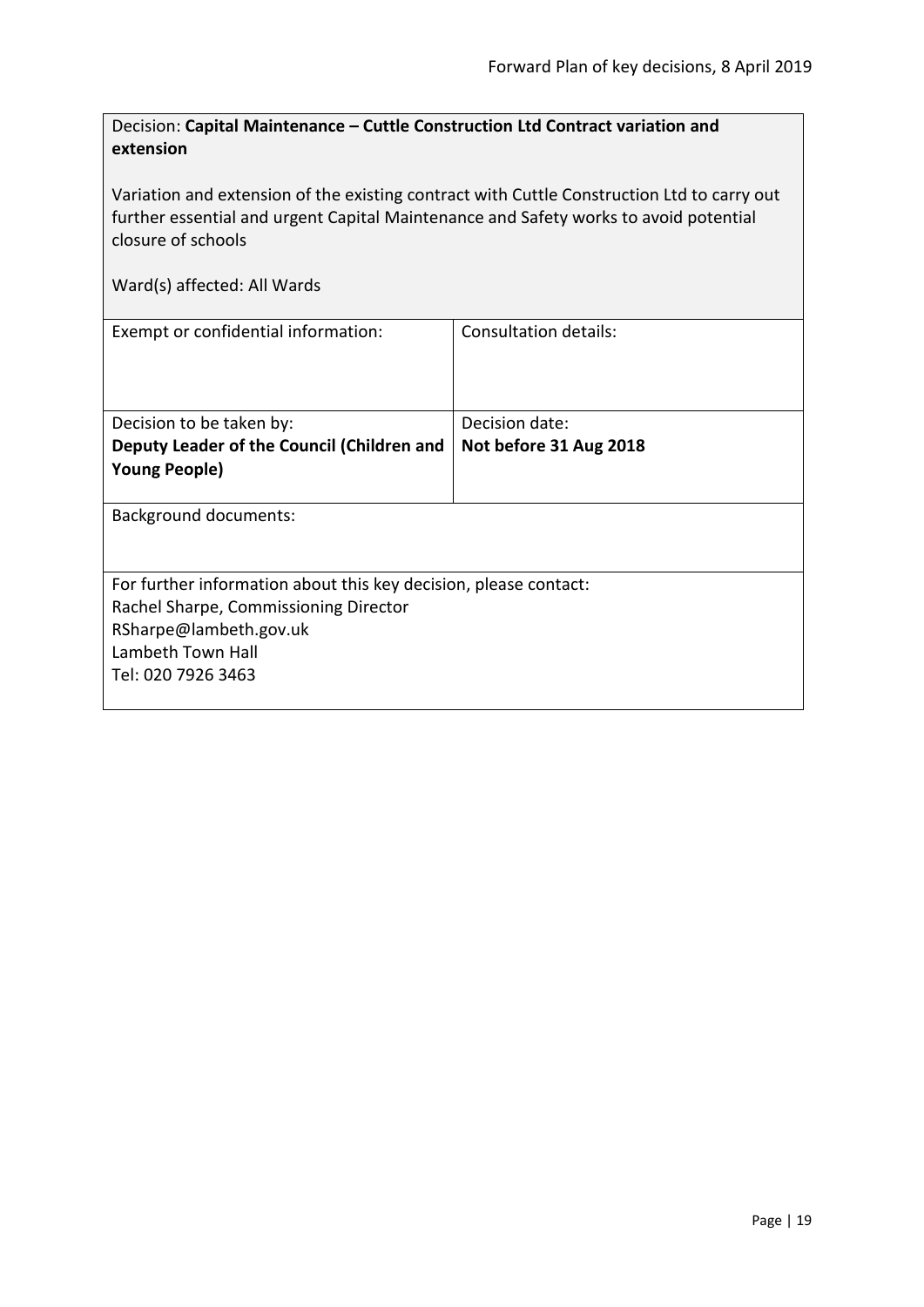<span id="page-19-0"></span>

|                                                                                                                                                                              | Decision: S106 and DIF funding for Wyvil Primary School Expansion |  |
|------------------------------------------------------------------------------------------------------------------------------------------------------------------------------|-------------------------------------------------------------------|--|
| Decision to allocate £1.72 million from s106 and DIF funding to complete expansion of<br>Wyvil Primary School Victorian (Site A)                                             |                                                                   |  |
| Ward(s) affected: Oval                                                                                                                                                       |                                                                   |  |
| Exempt or confidential information:                                                                                                                                          | <b>Consultation details:</b>                                      |  |
| Decision to be taken by:                                                                                                                                                     | Decision date:                                                    |  |
| Deputy Leader of the Council (Children and<br><b>Young People)</b>                                                                                                           | Not before 28 Jan 2019                                            |  |
| <b>Background documents:</b>                                                                                                                                                 |                                                                   |  |
| For further information about this key decision, please contact:<br>Saboor Nasar, Senior Project Manager, Schools and Communities Capital Programme<br>SNasar@lambeth.gov.uk |                                                                   |  |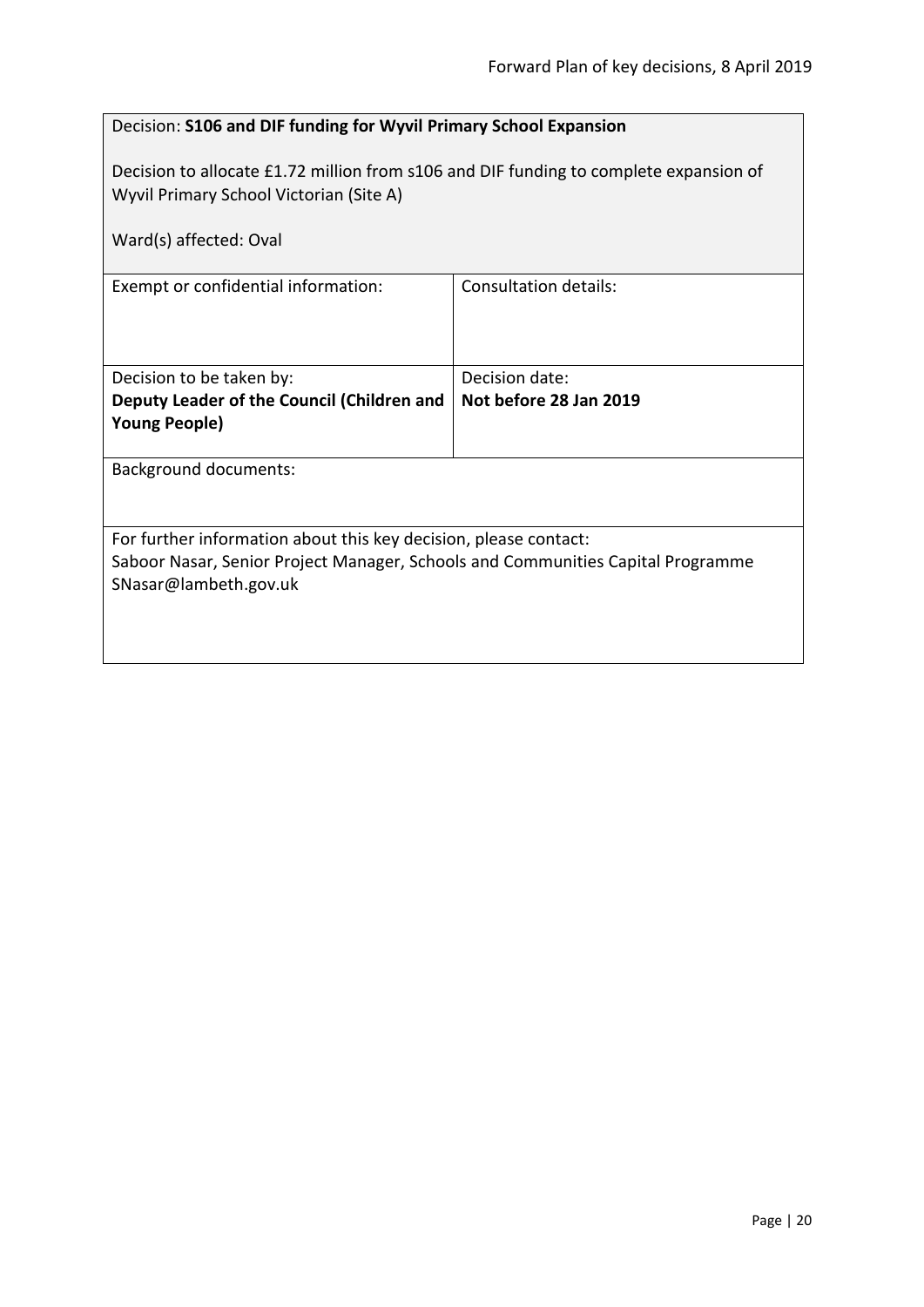<span id="page-20-0"></span>

| Decision: Award of Contract for the Construction of Sudbourne Primary School 1.5 Form<br><b>Entry (FE) Extension</b> |                              |  |
|----------------------------------------------------------------------------------------------------------------------|------------------------------|--|
| Confirmation of contractor appointment for the construction of 1.5 FE extension of                                   |                              |  |
| Sudbourne Primary School.                                                                                            |                              |  |
| Ward(s) affected:                                                                                                    |                              |  |
| Exempt or confidential information:                                                                                  | <b>Consultation details:</b> |  |
| Decision to be taken by:                                                                                             | Decision date:               |  |
| Deputy Leader of the Council (Children and<br><b>Young People)</b>                                                   | Not before 19 Mar 2019       |  |
| <b>Background documents:</b>                                                                                         |                              |  |
| For further information about this key decision, please contact:<br>Gary Meeds, Project Manager                      |                              |  |
| GMeeds@lambeth.gov.uk                                                                                                |                              |  |
| Lambeth Town Hall, Brixton Hill                                                                                      |                              |  |
| Tel: 020 7926 2544                                                                                                   |                              |  |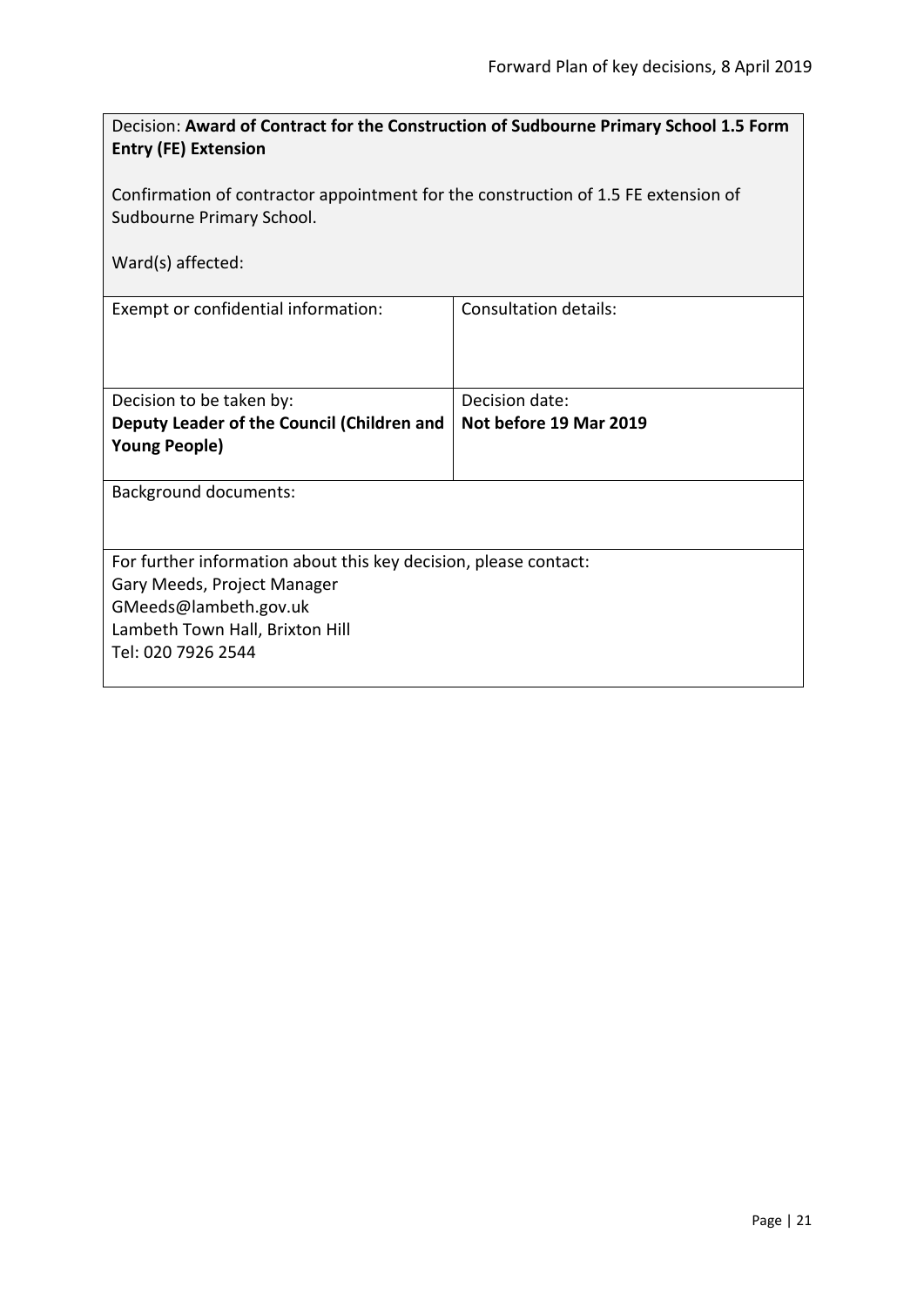<span id="page-21-0"></span>Decision: **Children's Independent Fostering Agency (IFA) Framework Contract Extension 2019/20**

This is to extend the children's IFA Provider Framework, for a second time, for a period of 12 months (1st April 2019 to 31st March 2020). The total cost of the extension is estimated at £2,835,000 (7 providers at an annual estimated spend of £405,000 each).

| Exempt or confidential information:                              | Consultation details:  |  |
|------------------------------------------------------------------|------------------------|--|
| Decision to be taken by:                                         | Decision date:         |  |
| Deputy Leader of the Council (Children and                       | Not before 19 Mar 2019 |  |
| <b>Young People)</b>                                             |                        |  |
| Background documents:                                            |                        |  |
| For further information about this key decision, please contact: |                        |  |
| Roneeta Campbell-Butler, Lead Commissioner, Children's Services  |                        |  |
| rcampbell-butler@lambeth.gov.uk                                  |                        |  |
| 205 Stockwell Road, London, SW9 9SL                              |                        |  |
| Tel: 020 7926 2905                                               |                        |  |
|                                                                  |                        |  |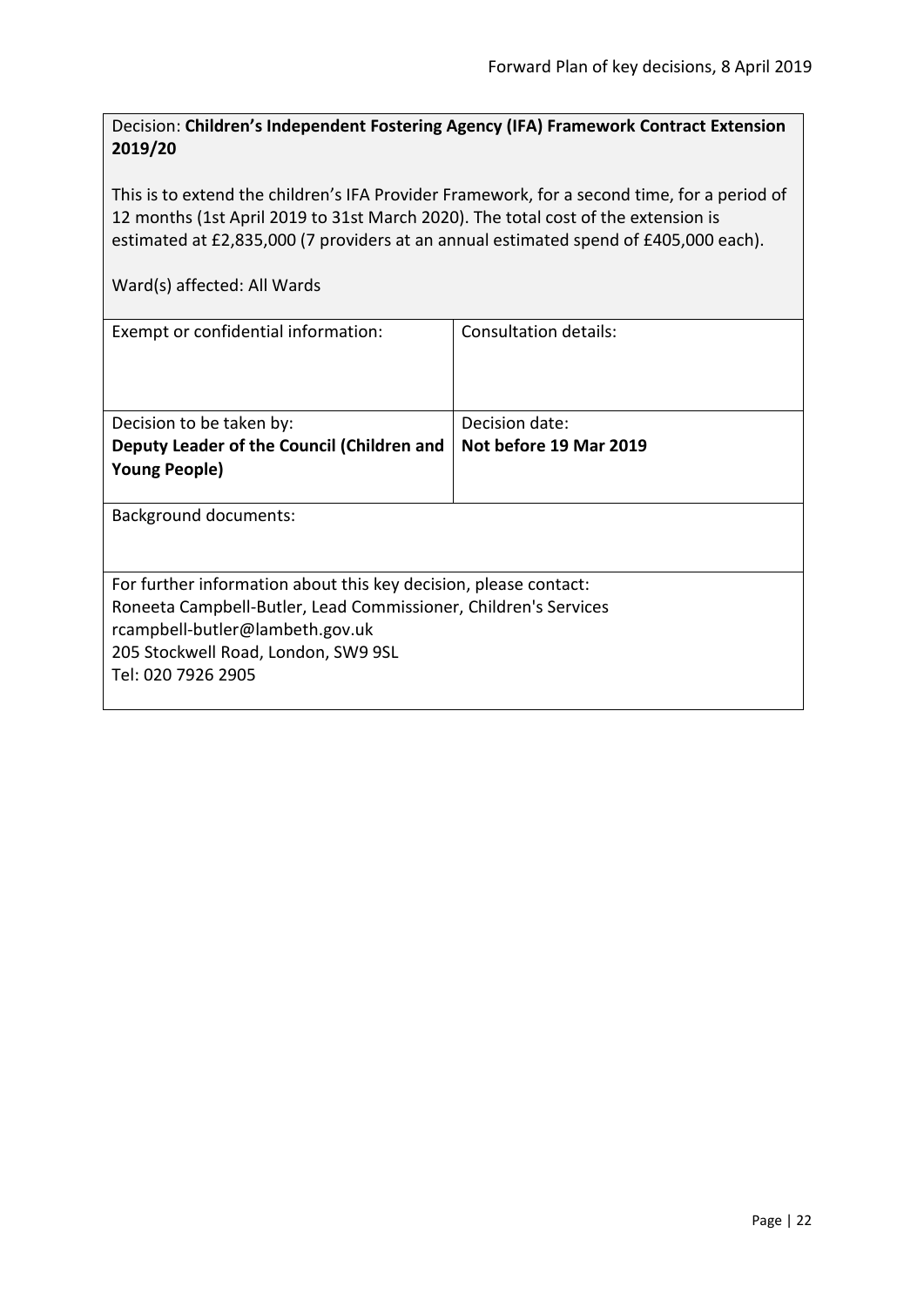# <span id="page-22-0"></span>Decision: **Early Intervention Grant Funding Arrangements – April 2019 to March 2022**

With existing arrangements for youth and play funding due to expire on the 31st March 2019, this decision will set out the purposed arrangements for funding over the course of the next three years.

| Ward(s) affected:                                                |                       |  |
|------------------------------------------------------------------|-----------------------|--|
| Exempt or confidential information:                              | Consultation details: |  |
|                                                                  |                       |  |
| Decision to be taken by:                                         | Decision date:        |  |
| Deputy Leader of the Council (Children and                       | Not before 2 Apr 2019 |  |
| <b>Young People)</b>                                             |                       |  |
|                                                                  |                       |  |
| Background documents:                                            |                       |  |
| For further information about this key decision, please contact: |                       |  |
| Paul Davies, Strategic Commissioning Officer                     |                       |  |
| PDavies5@lambeth.gov.uk                                          |                       |  |
| Tel: 07720 827496                                                |                       |  |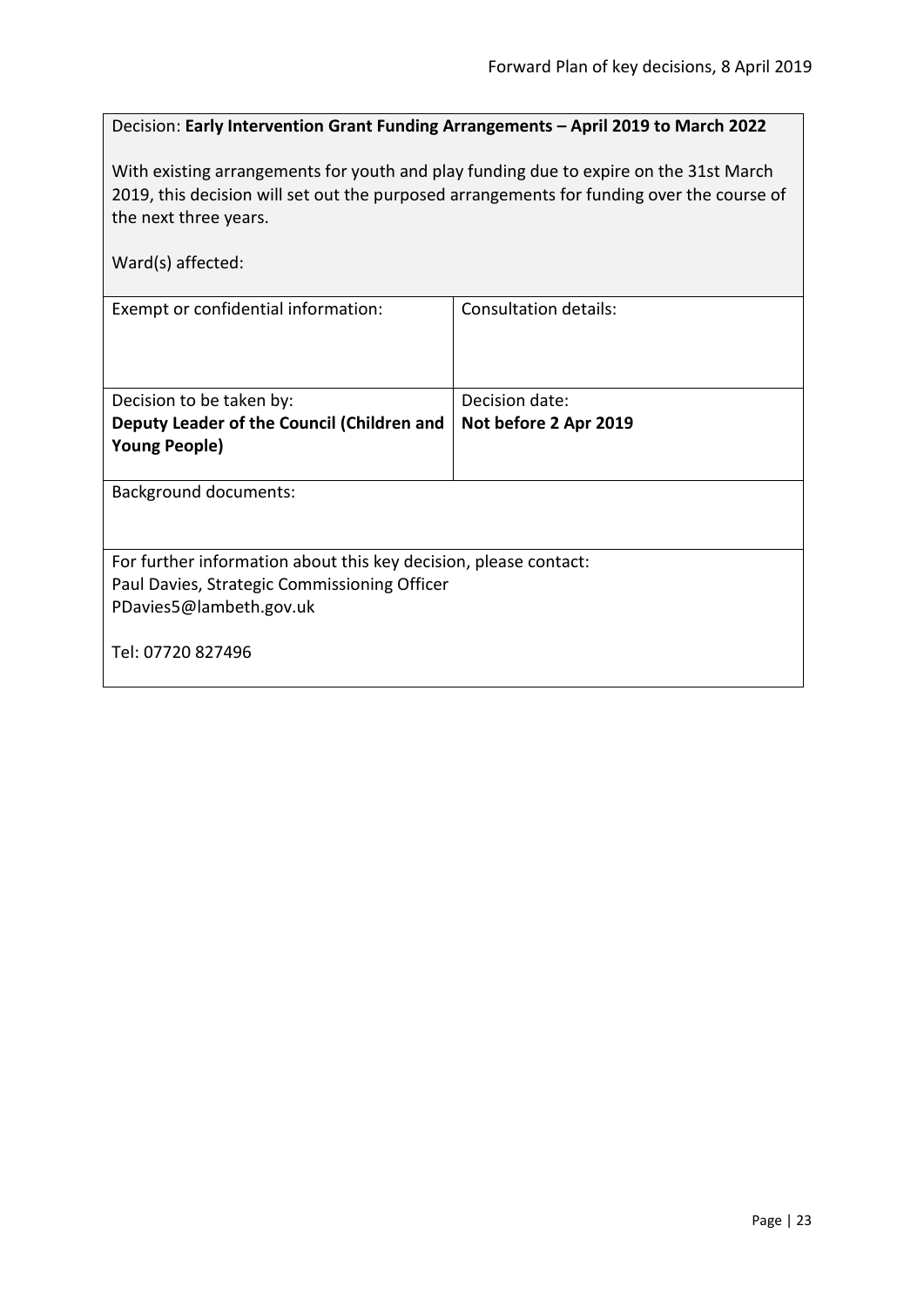# <span id="page-23-0"></span>Decision: **Short Breaks for Disabled Children and Young People in Lambeth**

A new short breaks offer or a three and a half year term, with an option to extend twice for one year (1+1), effective from 01 October 2019.

| Ward(s) affected:                                                      |                        |  |
|------------------------------------------------------------------------|------------------------|--|
| Exempt or confidential information:                                    | Consultation details:  |  |
| Decision to be taken by:                                               | Decision date:         |  |
| Deputy Leader of the Council (Children and                             | Not before 15 Apr 2019 |  |
| <b>Young People)</b>                                                   |                        |  |
| Background documents:                                                  |                        |  |
| For further information about this key decision, please contact:       |                        |  |
| Adrian Bentley, Policy Officer - Adults and Health                     |                        |  |
| ABentley@lambeth.gov.uk<br>3rd Floor Phoenix House, 10 Wandsworth Road |                        |  |
| Tel: 020 7926 7162                                                     |                        |  |
|                                                                        |                        |  |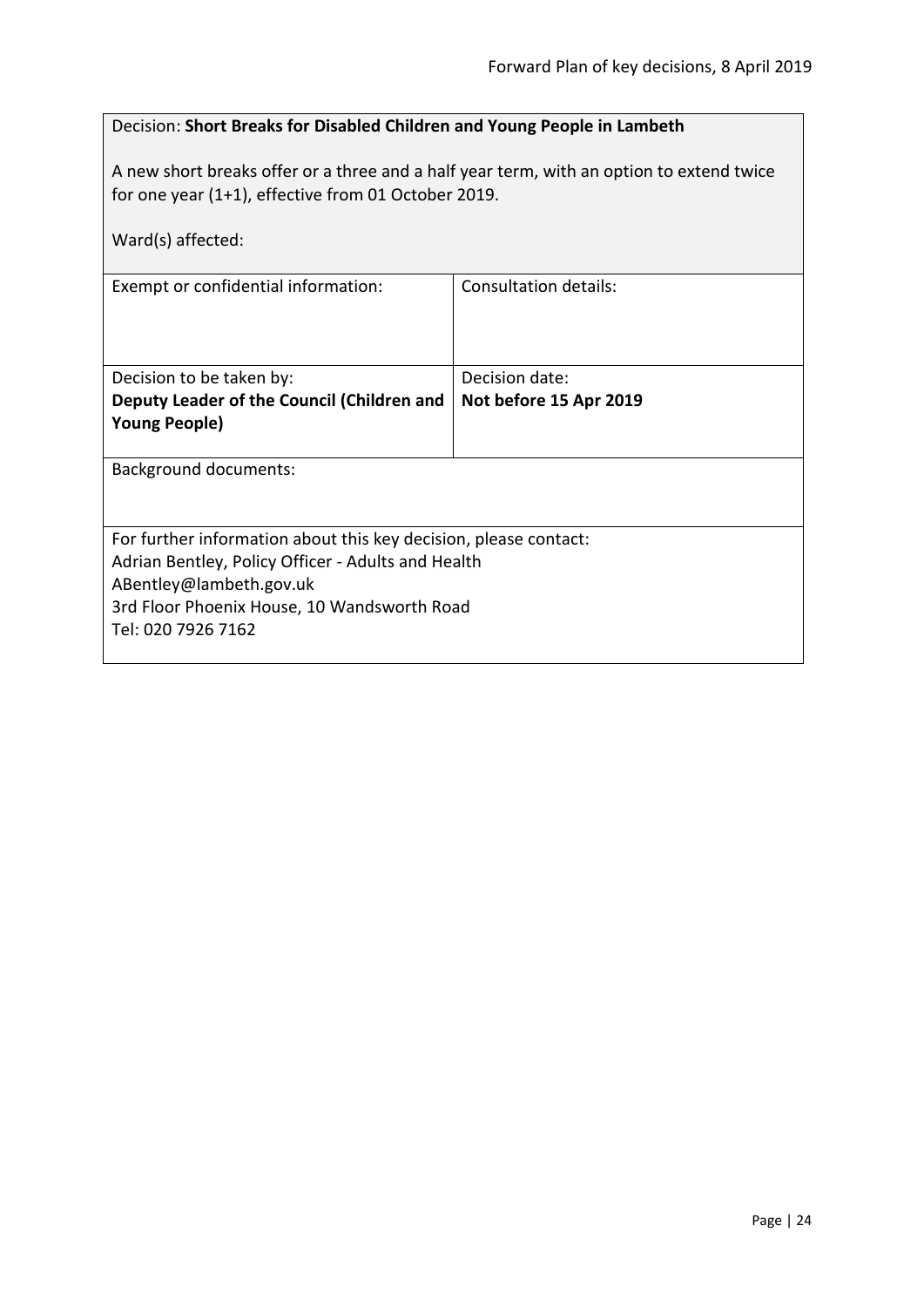$\overline{a}$ 

<span id="page-24-0"></span>

| <b>Decision: One Oracle Contract Extension</b>                                                                                                                                                                                                      |                              |  |
|-----------------------------------------------------------------------------------------------------------------------------------------------------------------------------------------------------------------------------------------------------|------------------------------|--|
| To extend the existing One Oracle support arrangements by a further 2 years. This is<br>necessary to ensure that the Council can maintain its obligations of Paying people, Paying<br>suppliers and Collecting Debt.<br>Ward(s) affected: All Wards |                              |  |
| Exempt or confidential information:                                                                                                                                                                                                                 | <b>Consultation details:</b> |  |
|                                                                                                                                                                                                                                                     |                              |  |
| Decision to be taken by:                                                                                                                                                                                                                            | Decision date:               |  |
| <b>Cabinet Member for Finance</b>                                                                                                                                                                                                                   | Not before 31 Mar 2016       |  |
| <b>Background documents:</b>                                                                                                                                                                                                                        |                              |  |
| For further information about this key decision, please contact:                                                                                                                                                                                    |                              |  |
| Jason Martin, Programme Manager, Business Transformation                                                                                                                                                                                            |                              |  |
| JMartin@lambeth.gov.uk                                                                                                                                                                                                                              |                              |  |
| Olive Morris House - 2nd Floor                                                                                                                                                                                                                      |                              |  |
| Tel: 020 7926 6244                                                                                                                                                                                                                                  |                              |  |

 $\overline{1}$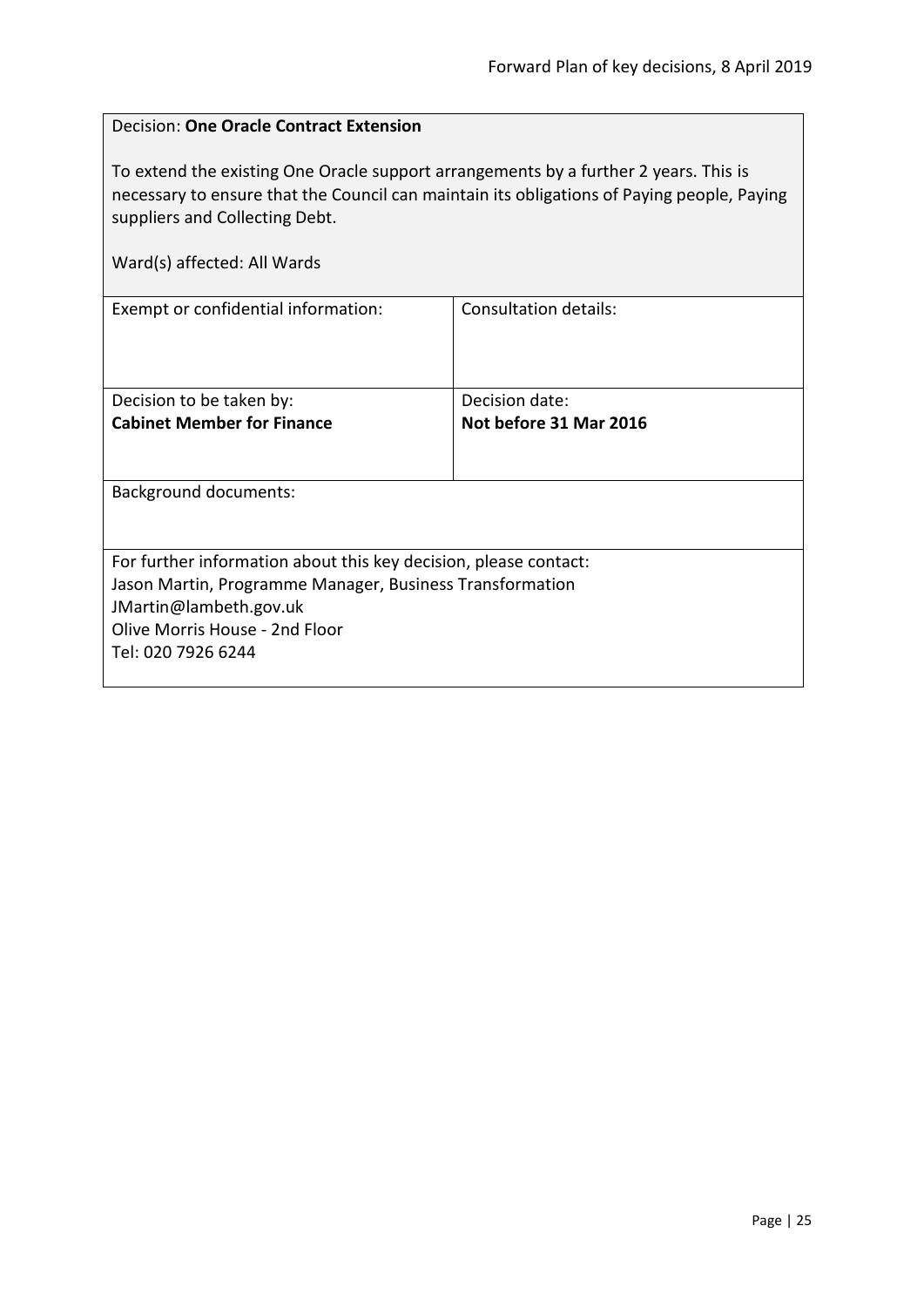<span id="page-25-0"></span>

| Decision: Upper Norwood Joint Library                                                                |                        |  |
|------------------------------------------------------------------------------------------------------|------------------------|--|
| To grant a 25 year lease to Upper Norwood Library Trust at a peppercorn rent                         |                        |  |
| Ward(s) affected: Gipsy Hill                                                                         |                        |  |
| Exempt or confidential information:                                                                  | Consultation details:  |  |
|                                                                                                      |                        |  |
| Decision to be taken by:                                                                             | Decision date:         |  |
| <b>Cabinet Member for Finance</b>                                                                    | Not before 17 Jul 2017 |  |
| <b>Background documents:</b>                                                                         |                        |  |
|                                                                                                      |                        |  |
| For further information about this key decision, please contact:                                     |                        |  |
| Yvonne Hardy, Assistant Head - Directorates, Valuation and Strategic Assets<br>yhardy@lambeth.gov.uk |                        |  |
| Tel: 0207 926 2984                                                                                   |                        |  |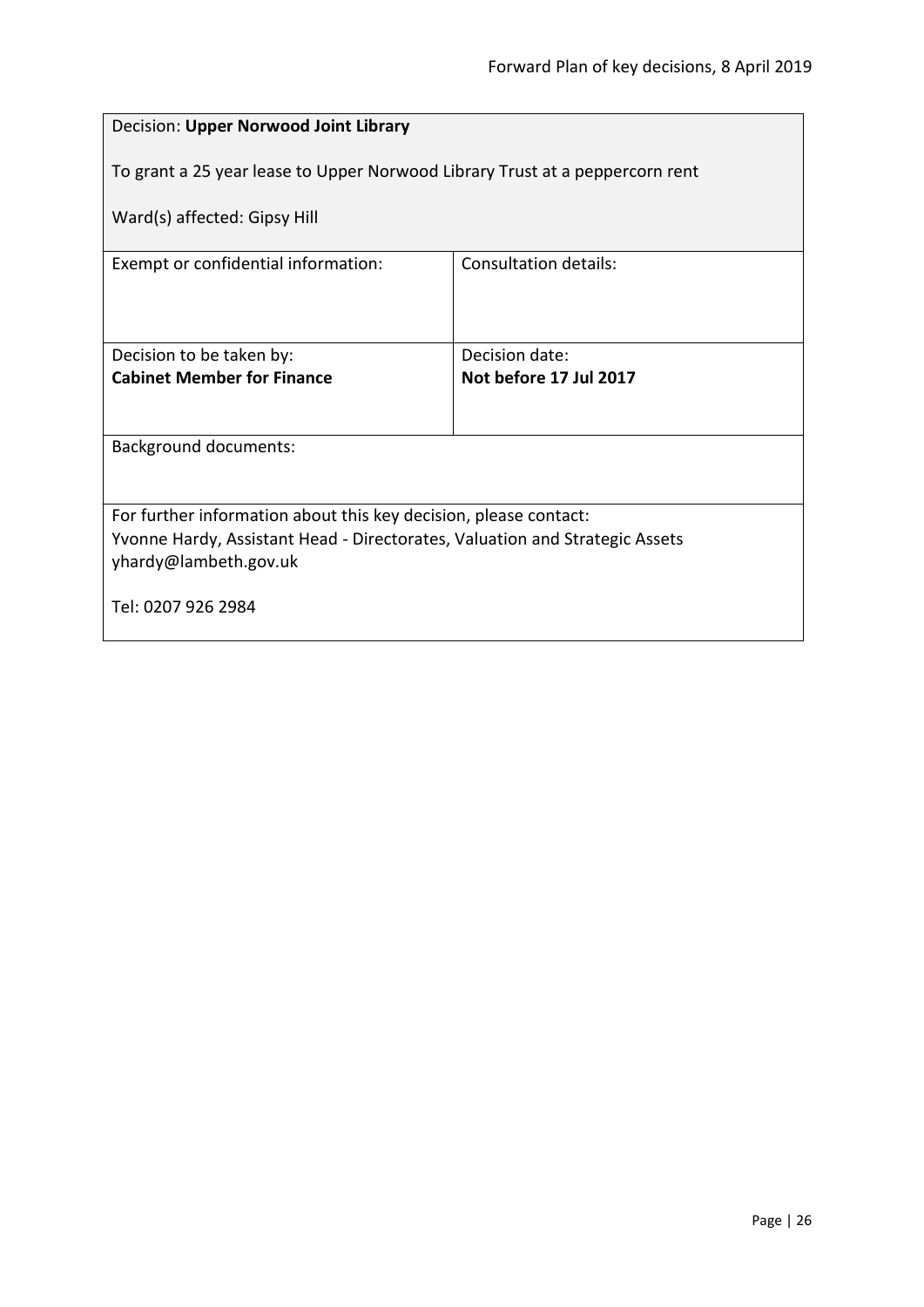#### <span id="page-26-0"></span>Decision: **Server, Storage and Associated Services Contract**

To award new contract for Server, Storage and Associated Services for Lambeth. The Council has an existing investment programme for upgrading server and storage hardware. The key outcome will be to derive value and create a route to market and to support new Lambeth initiatives such as Organisational redesign and move to new Town hall/Civic Suite.

| Exempt or confidential information:<br>Part exempt<br>Information relating to the financial or<br>business affairs of any particular person<br>(including the authority holding that<br>information) | Consultation details:  |
|------------------------------------------------------------------------------------------------------------------------------------------------------------------------------------------------------|------------------------|
| Decision to be taken by:                                                                                                                                                                             | Decision date:         |
| <b>Cabinet Member for Finance</b>                                                                                                                                                                    | Not before 24 Jul 2017 |
|                                                                                                                                                                                                      |                        |
| Background documents:                                                                                                                                                                                |                        |
|                                                                                                                                                                                                      |                        |
| For further information about this key decision, please contact:                                                                                                                                     |                        |
| Neeraj Mittra, Senior ICT Officer Contract Management, Business Transformation                                                                                                                       |                        |
| NMittra@lambeth.gov.uk                                                                                                                                                                               |                        |
| Tel: 020 7926 9274                                                                                                                                                                                   |                        |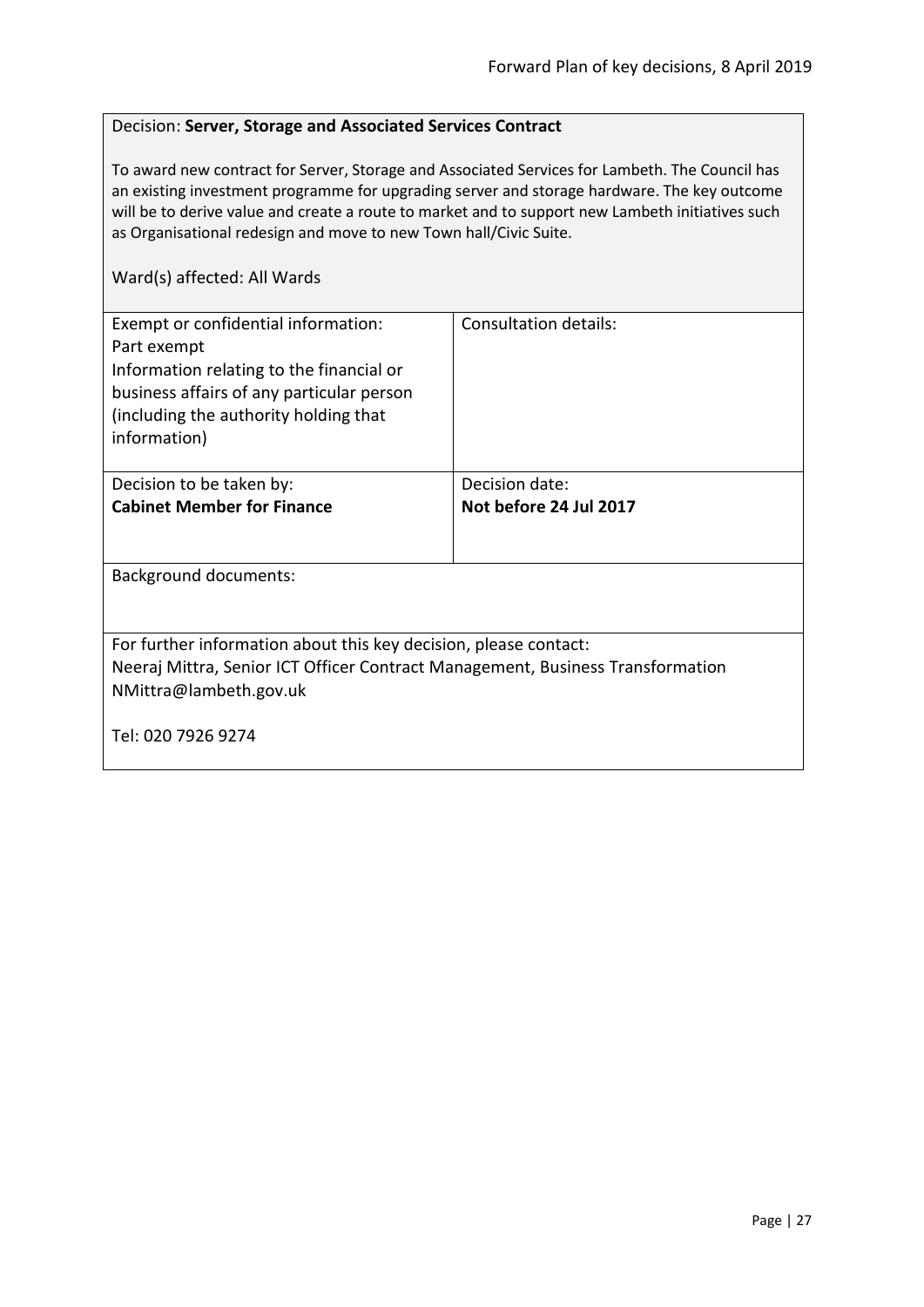<span id="page-27-0"></span>Decision: **Temporary Accommodation - Modular Construction on Council Owned Hostel Sites**

To approve investment of £3,000,000 for the construction of Temporary Accommodation modular type units on two council owned hostel sites for the purpose of providing temporary accommodation to homeless households.

Ward(s) affected: Streatham South; Gipsy Hill

| Exempt or confidential information:                                                                                                                  | Consultation details:  |
|------------------------------------------------------------------------------------------------------------------------------------------------------|------------------------|
| Decision to be taken by:                                                                                                                             | Decision date:         |
| <b>Cabinet Member for Finance</b>                                                                                                                    | Not before 31 Jul 2017 |
| <b>Background documents:</b>                                                                                                                         |                        |
|                                                                                                                                                      |                        |
| For further information about this key decision, please contact:<br>Mandy Green, Assistant Director, Homes and Communities<br>mgreen3@lambeth.gov.uk |                        |
| Tel: 02079267020                                                                                                                                     |                        |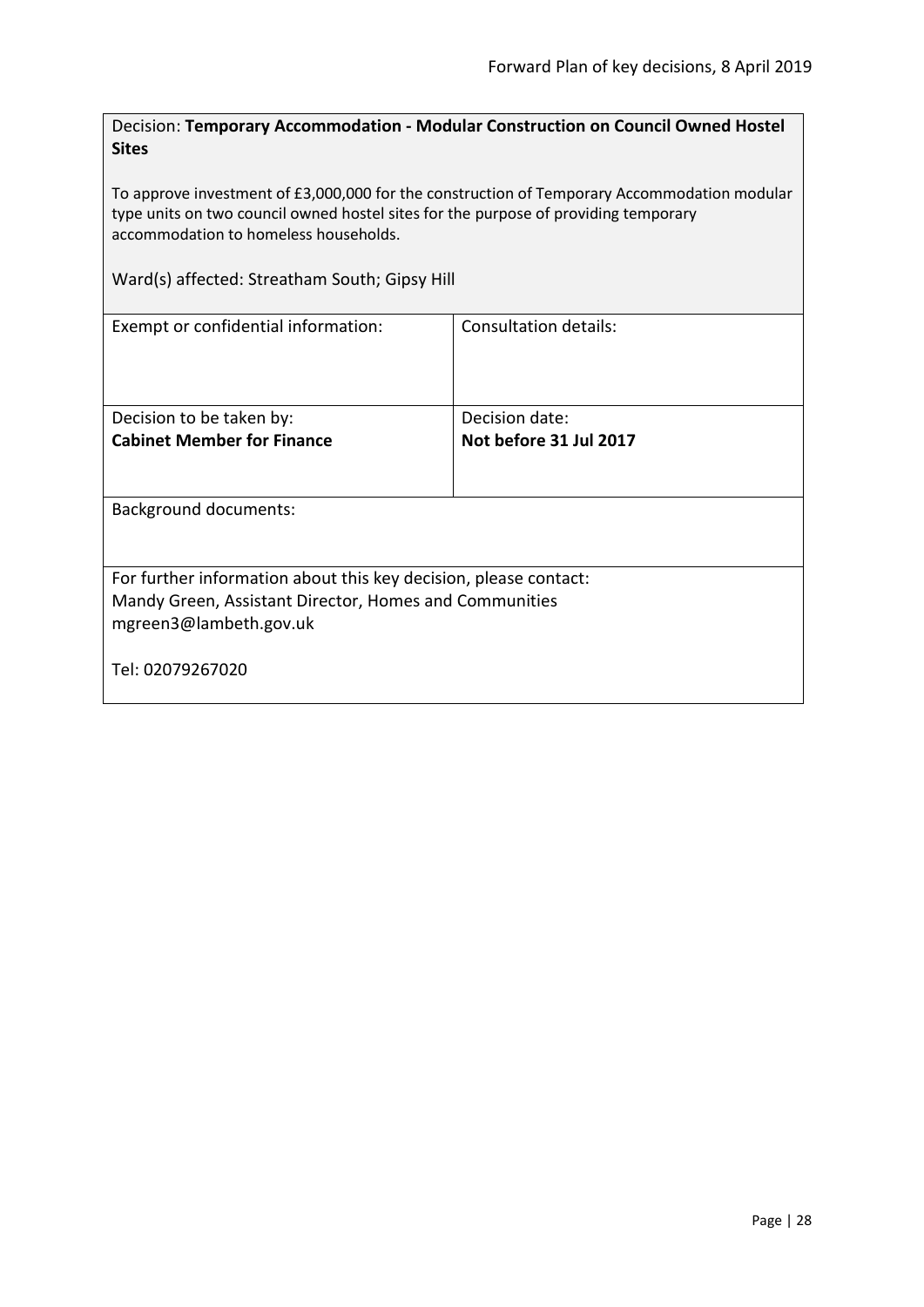<span id="page-28-0"></span>Decision: **Implementation of enforcement in respect of 'Letting Agents & Property Management Businesses – Duty of Letting Agents to Publicise Fees' and associated fines regime**

Authorisation from Cabinet (or from the relevant Cabinet Member under the Delegated Decision process) is required for:

• The implementation and enforcement of non-compliance with the relevant legislation under the Consumer Rights Act 2015 as it applies to 'Letting Agents & Property Management Businesses – Duty of Letting Agents to Publicise Fees', including the issuing of penalties/ fines;

• The delegation of this responsibility to the Director of Environment, with day to day enforcement undertaken by officers in the Trading Standards team in accordance with the existing authorisations in the Council's constitution;

• The setting of the monetary penalty for non-compliance at the statutory maximum of £5,000;

• Agreement that the Director of Environment can reduce the level of monetary penalty to be imposed at his discretion in a case where representations are received, if there are extenuating or good reasons for doing so;

• Agreement that the Director of Environment can delegate the day to day responsibility for determining the level of monetary penalty to the Consumer Protection Manager in cases where representations are received in respect of non-compliance with the Order if there are extenuating or good reasons for doing so;

• Amendment to the in-year and subsequent years' fees and charges regime in the Council's Budget and Policy Framework

The Council has a legal duty to enforce the requirements of Chapter 3, Part 3 of the Consumer Rights Act 2015.

| Exempt or confidential information:                              | Consultation details:  |
|------------------------------------------------------------------|------------------------|
| Decision to be taken by:                                         | Decision date:         |
| <b>Cabinet Member for Finance</b>                                | Not before 22 Oct 2018 |
|                                                                  |                        |
| <b>Background documents:</b>                                     |                        |
| For further information about this key decision, please contact: |                        |
| Nicole Terrieux, Public Protection and Regulatory Service        |                        |
| NTerrieux@lambeth.gov.uk                                         |                        |
| Lambeth Civic Centre, SW2 1EG                                    |                        |
| Tel: 020 7926 1234                                               |                        |
|                                                                  |                        |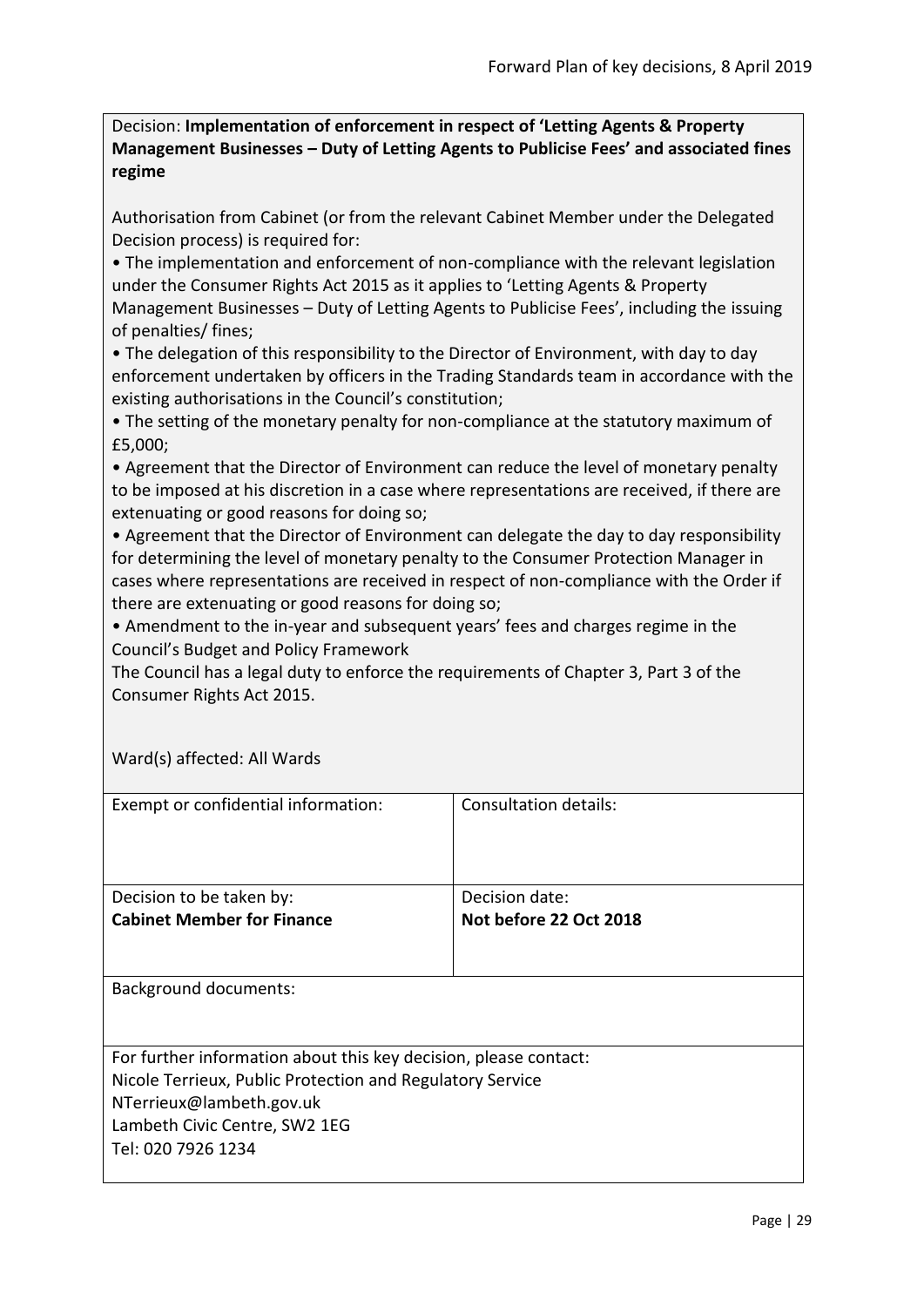<span id="page-29-0"></span>Decision: **Implementation of enforcement in respect of 'The Redress Schemes for Lettings Agency Work and Property Management Work (Requirement to Belong to a Scheme etc.) (England) Order 2014' and associated fines regime**

Authorisation from Cabinet (or from the relevant Cabinet Member under the Delegated Decision process) is required for:

• The implementation and enforcement of non-compliance with: 'The Redress Schemes for Lettings Agency Work and Property Management Work (Requirement to Belong to a Scheme etc.) (England) Order 2014';

• The delegation of this responsibility to the Director of Environment, with day to day enforcement undertaken by officers in the Trading Standards team in accordance with the existing authorisations in the Council's constitution;

• The setting of the monetary penalty for non-compliance at the statutory maximum of £5,000;

• Agreement that the Director of Environment can reduce the level of monetary penalty to be imposed at his discretion in a case where representations are received,

• To authorise the Director of Environment to delegate the day to day responsibility for determining the level of monetary penalty to the Consumer Protection Manager in cases where representations are received in respect of non-compliance with the Order if there are extenuating or good reasons for doing so;

• Agreement that a 50% discount is introduced for early payment of any penalty notice issued in respect of the order;

• Amendment to the in-year and subsequent years' fees and charges regime in the Council's Budget and Policy Framework

The Council has a legal duty to enforce the requirements of Chapter 3, Parts 6 and 7 of the Consumer Rights Act 2015.

| Exempt or confidential information:                              | Consultation details:  |
|------------------------------------------------------------------|------------------------|
| Decision to be taken by:                                         | Decision date:         |
| <b>Cabinet Member for Finance</b>                                | Not before 22 Oct 2018 |
|                                                                  |                        |
| <b>Background documents:</b>                                     |                        |
|                                                                  |                        |
| For further information about this key decision, please contact: |                        |
| Nicole Terrieux, Public Protection and Regulatory Service        |                        |
| NTerrieux@lambeth.gov.uk                                         |                        |
| Lambeth Civic Centre, SW2 1EG                                    |                        |
| Tel: 020 7926 1234                                               |                        |
|                                                                  |                        |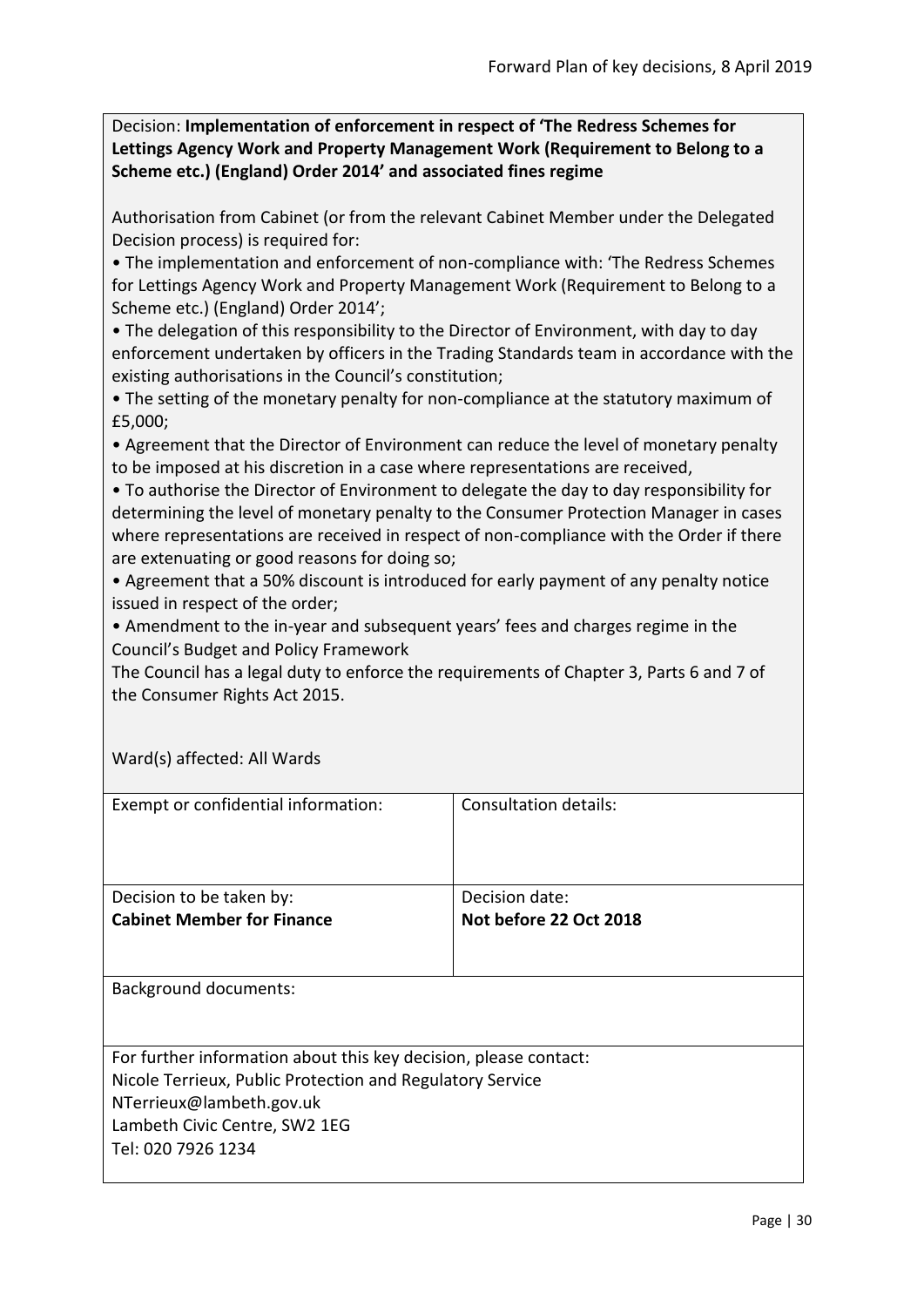<span id="page-30-0"></span>

| Decision: Additional penalty schemes administered and enforced by Public Protection<br>and Regulatory Services: 2018-19 and subsequent years                                                                     |                        |  |
|------------------------------------------------------------------------------------------------------------------------------------------------------------------------------------------------------------------|------------------------|--|
| Ward(s) affected: All Wards                                                                                                                                                                                      |                        |  |
| Exempt or confidential information:                                                                                                                                                                              | Consultation details:  |  |
| Decision to be taken by:                                                                                                                                                                                         | Decision date:         |  |
| <b>Cabinet Member for Finance</b>                                                                                                                                                                                | Not before 29 Oct 2018 |  |
| <b>Background documents:</b>                                                                                                                                                                                     |                        |  |
| For further information about this key decision, please contact:<br>Nicole Terrieux, Public Protection and Regulatory Service<br>NTerrieux@lambeth.gov.uk<br>Lambeth Civic Centre, SW2 1EG<br>Tel: 020 7926 1234 |                        |  |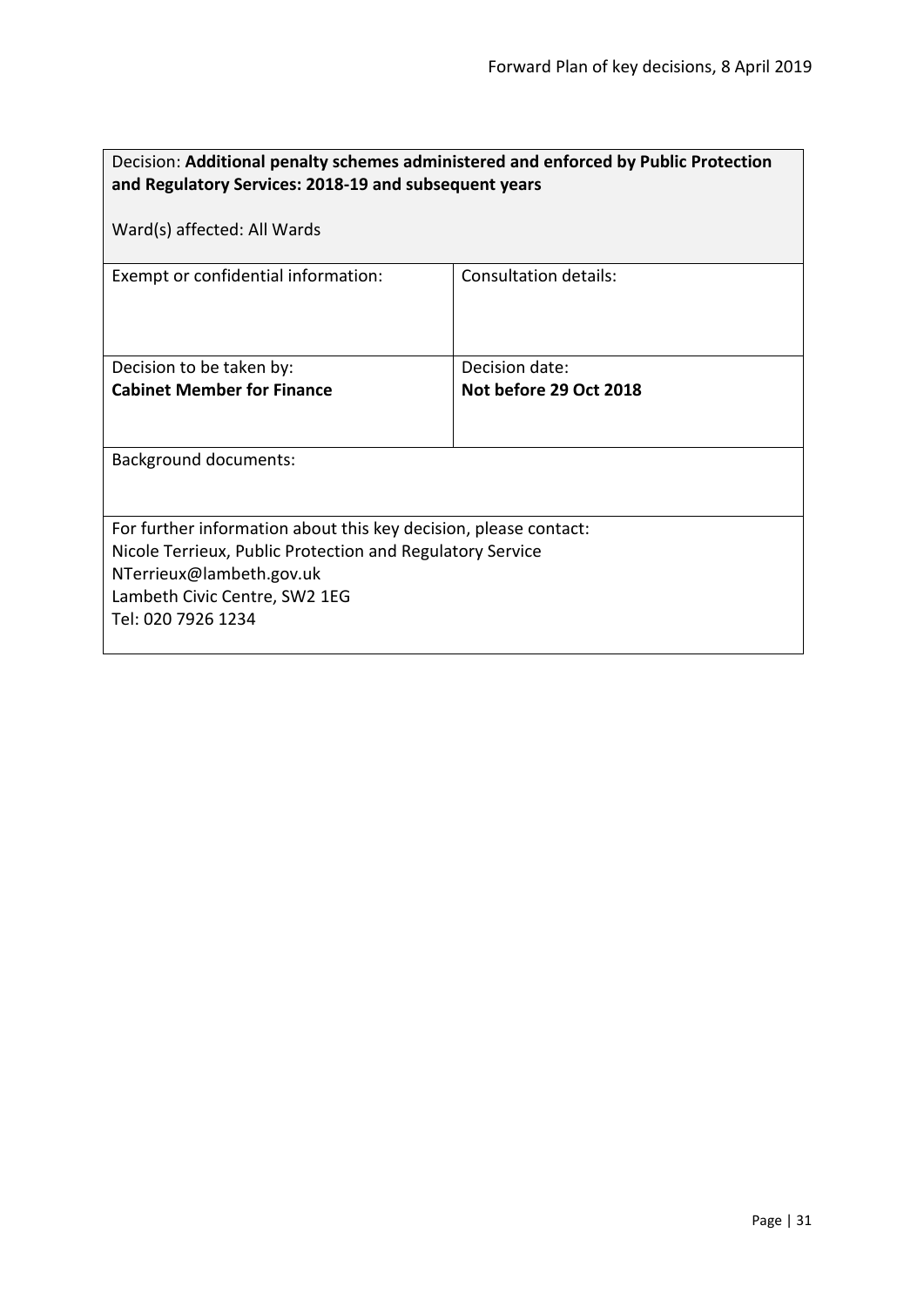# <span id="page-31-0"></span>Decision: **Land Acquisition in the Camberwell Area**

Agree funding for the acquisition of a building in the Camberwell Area. The acquisition is critical to providing continuity of service and cost savings to the General Fund. The final terms of the deal are to be delegated to the Director of Finance & Property and the Head of Strategic Assets, in consultation with the relevant Cabinet Members.

Ward(s) affected: Herne Hill

| Exempt or confidential information:                              | Consultation details:  |
|------------------------------------------------------------------|------------------------|
|                                                                  |                        |
|                                                                  |                        |
|                                                                  |                        |
| Decision to be taken by:                                         | Decision date:         |
| <b>Cabinet Member for Finance</b>                                | Not before 26 Feb 2019 |
|                                                                  |                        |
|                                                                  |                        |
| Background documents:                                            |                        |
|                                                                  |                        |
|                                                                  |                        |
| For further information about this key decision, please contact: |                        |
| Sophie Linton, Head of Valuation and Strategic Property Services |                        |
| SLinton@lambeth.gov.uk                                           |                        |
| 2nd Floor, Olive Morris House                                    |                        |
| Tel: 020 7926 6954                                               |                        |
|                                                                  |                        |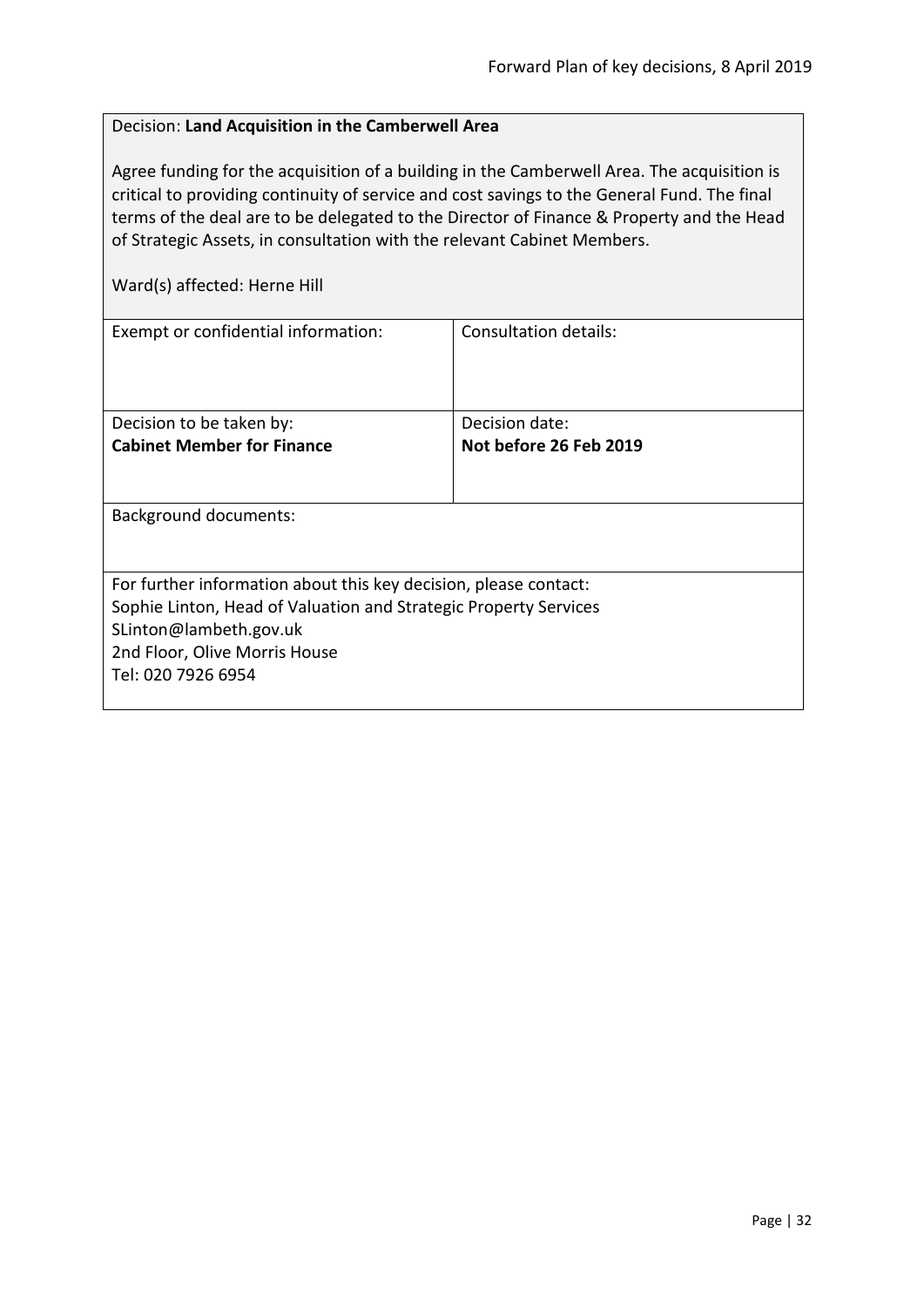### <span id="page-32-0"></span>Decision: **The Supply, Installation & Maintenance of CCTV Infrastructure**

To procure a new CCTV Enforcement Maintenance Contract and to procure new CCTV Enforcement Cameras which are used to enforce moving traffic, bus lane and some parking contraventions around the borough.

| Exempt or confidential information:<br>Part exempt<br>Information relating to the financial or<br>business affairs of any particular person<br>(including the authority holding that<br>information) | Consultation details: |
|------------------------------------------------------------------------------------------------------------------------------------------------------------------------------------------------------|-----------------------|
| Decision to be taken by:                                                                                                                                                                             | Decision date:        |
| <b>Cabinet Member for Environment and</b>                                                                                                                                                            | 3 Apr 2019            |
| <b>Clean Air</b>                                                                                                                                                                                     |                       |
|                                                                                                                                                                                                      |                       |
| <b>Background documents:</b>                                                                                                                                                                         |                       |
| For further information about this key decision, please contact:                                                                                                                                     |                       |
| Brian Deans, Supplier Relationship Officer                                                                                                                                                           |                       |
| bdeans@lambeth.gov.uk                                                                                                                                                                                |                       |
|                                                                                                                                                                                                      |                       |
|                                                                                                                                                                                                      |                       |
|                                                                                                                                                                                                      |                       |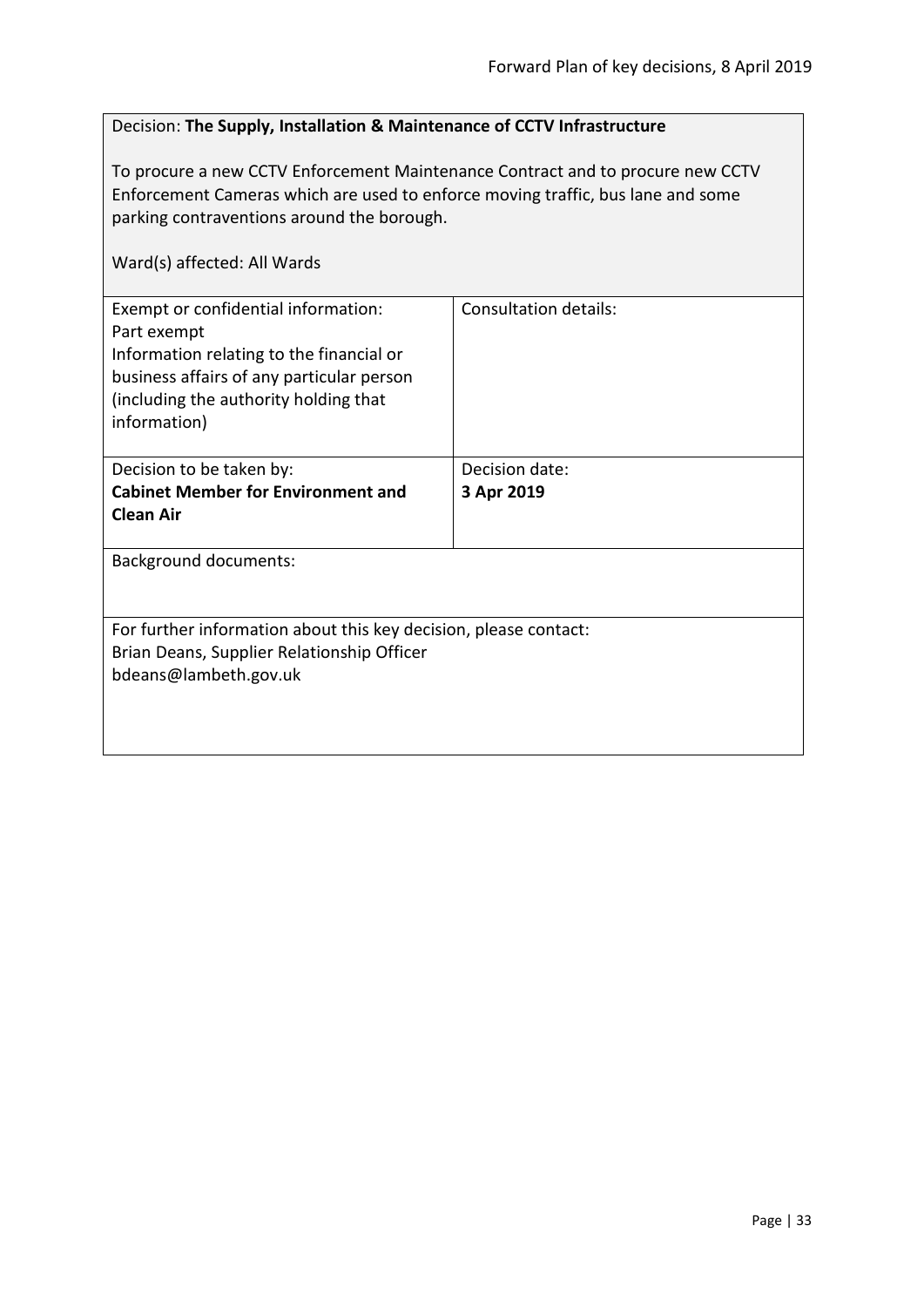### <span id="page-33-0"></span>Decision: **Controlled Parking Zone Expansion Investment Programme 2018-2022**

This report seeks approval to a five-year investment programme that proposes introducing controlled parking in the south of the Borough at an estimated cost of £1,767,000.

Ward(s) affected: Streatham Hill; Streatham South; St Leonards; Thurlow Park

| Exempt or confidential information:                              | Consultation details:  |
|------------------------------------------------------------------|------------------------|
|                                                                  |                        |
|                                                                  |                        |
|                                                                  |                        |
|                                                                  |                        |
| Decision to be taken by:                                         | Decision date:         |
| <b>Cabinet Member for Environment and</b>                        | Not before 20 Nov 2018 |
| <b>Clean Air</b>                                                 |                        |
|                                                                  |                        |
|                                                                  |                        |
| <b>Background documents:</b>                                     |                        |
|                                                                  |                        |
|                                                                  |                        |
| For further information about this key decision, please contact: |                        |
| Russell Trewartha, Neighbourhood Capital Programmes & Highways   |                        |
|                                                                  |                        |
| rtrewartha@lambeth.gov.uk                                        |                        |
|                                                                  |                        |
|                                                                  |                        |
|                                                                  |                        |
|                                                                  |                        |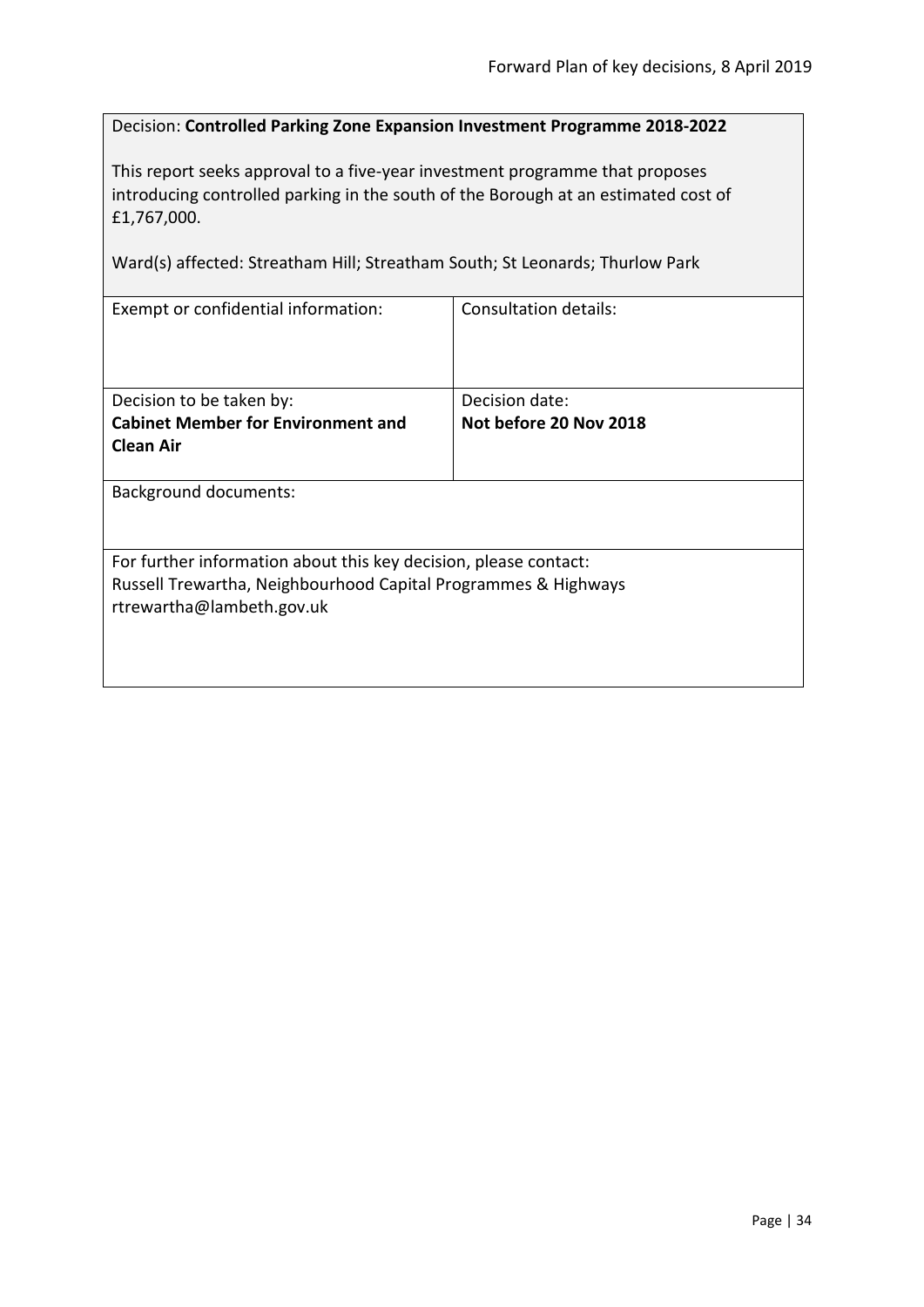<span id="page-34-0"></span>

| Decision: Scheme Approval for delivery of the Electric Vehicle Charging Strategy                                                                              |                                          |
|---------------------------------------------------------------------------------------------------------------------------------------------------------------|------------------------------------------|
| Approval to deliver Electric Vehicle Infrastructure to meet Council commitments to Air<br><b>Quality and Transport polices</b><br>Ward(s) affected: All Wards |                                          |
| <b>Consultation details:</b><br>Exempt or confidential information:                                                                                           |                                          |
|                                                                                                                                                               |                                          |
| Decision to be taken by:<br><b>Cabinet Member for Environment and</b>                                                                                         | Decision date:<br>Not before 28 Jan 2019 |
| <b>Clean Air</b>                                                                                                                                              |                                          |
| <b>Background documents:</b>                                                                                                                                  |                                          |
|                                                                                                                                                               |                                          |
| For further information about this key decision, please contact:                                                                                              |                                          |
| Dan Thomas, Environment Programme Manager - Neighbourhoods, Environment and                                                                                   |                                          |
| Employment<br>dthomas4@lambeth.gov.uk                                                                                                                         |                                          |
|                                                                                                                                                               |                                          |
|                                                                                                                                                               |                                          |
|                                                                                                                                                               |                                          |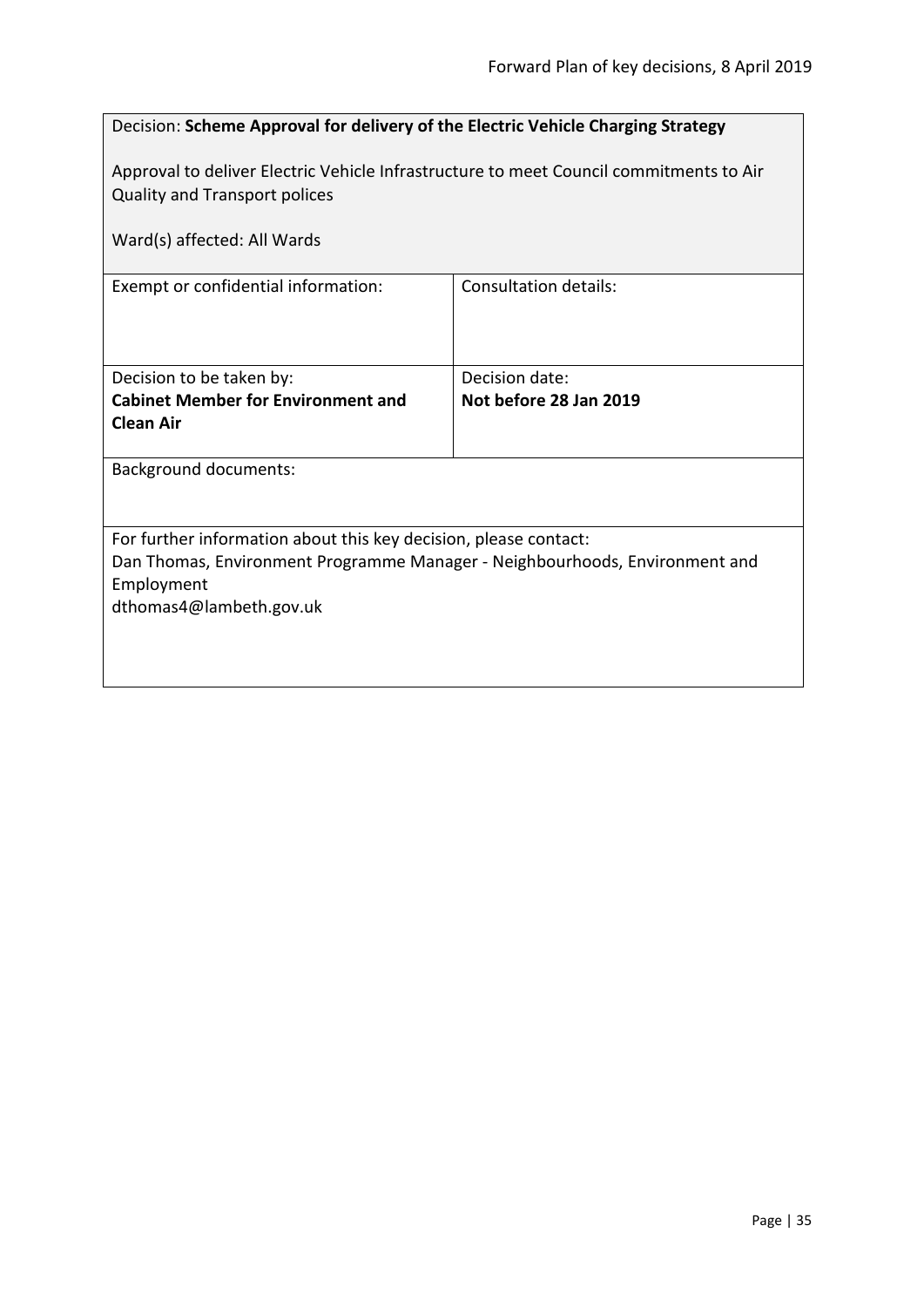# <span id="page-35-0"></span>Decision: **Parking fees and charges increase 2019/20**

A decision is required to increase the annual Parking Fees and Charges for permits and onstreet charges to ensure that they continue to reflect the Council's environmental targets, the associated costs of running the service, and parking stress across the borough.

| Exempt or confidential information:                              | <b>Consultation details:</b> |
|------------------------------------------------------------------|------------------------------|
|                                                                  |                              |
|                                                                  |                              |
| Decision to be taken by:                                         | Decision date:               |
| <b>Cabinet Member for Environment and</b>                        | Not before 2 Apr 2019        |
| <b>Clean Air</b>                                                 |                              |
|                                                                  |                              |
| Background documents:                                            |                              |
|                                                                  |                              |
|                                                                  |                              |
| For further information about this key decision, please contact: |                              |
| Shievan Charles, Parking and Enforcement Service Analyst         |                              |
| scharles@lambeth.gov.uk                                          |                              |
|                                                                  |                              |
| Tel: 020 7926 2469                                               |                              |
|                                                                  |                              |
|                                                                  |                              |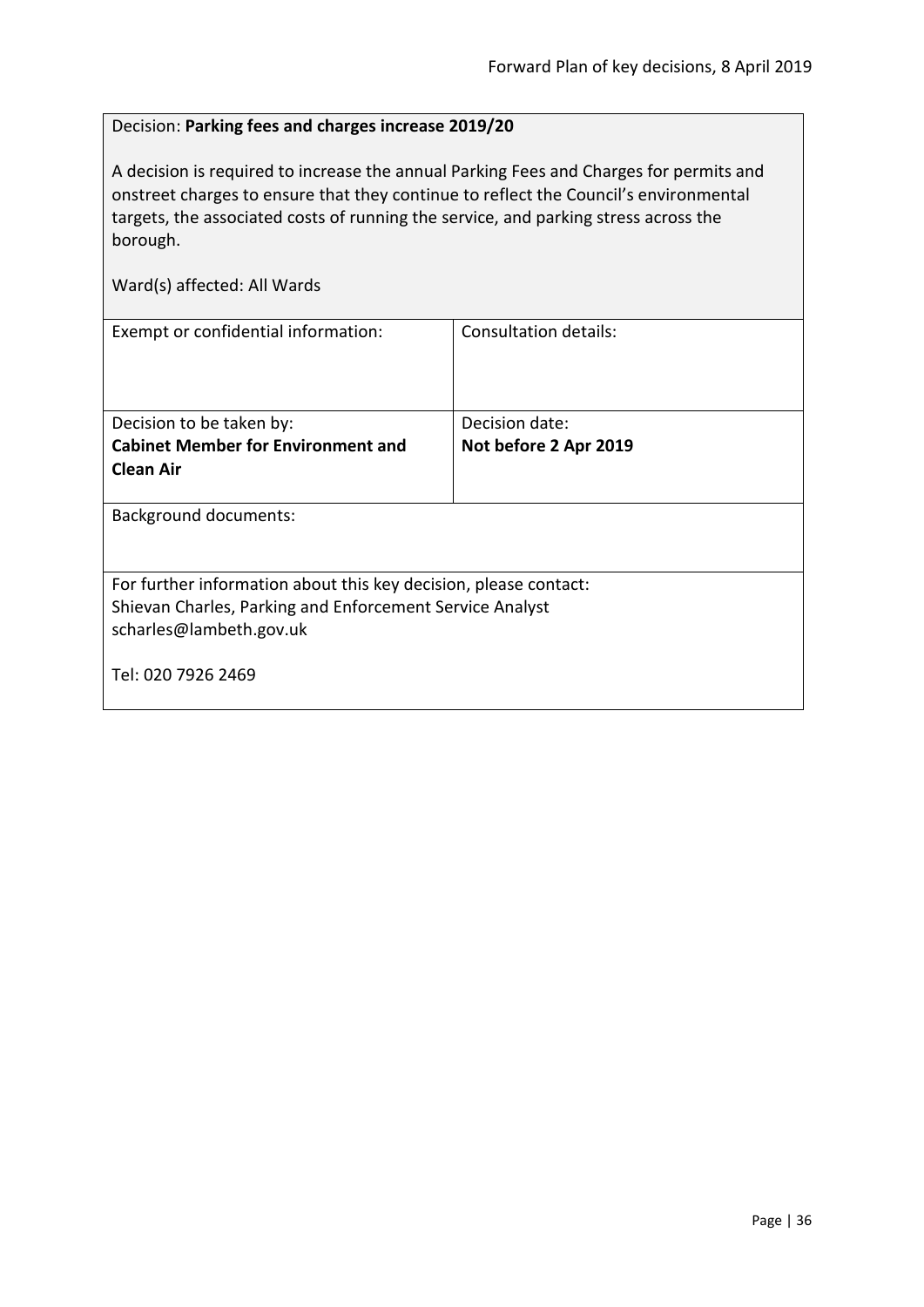## Decision: **Approval of Local Implementation Plan for Transport (LIP) 2019-2021**

The LIP is a statutory document which sets out how the borough will spend the annual LIP grant, received from TfL, to deliver the objectives of the Mayor's Transport Strategy. The draft LIP was presented to Cabinet on 15 October 2018 and delegated authority given to Cabinet Member for Environment and Clean Air to make amendments following a public consultation on the draft.

| Exempt or confidential information:                                   | Consultation details: |  |
|-----------------------------------------------------------------------|-----------------------|--|
|                                                                       |                       |  |
|                                                                       |                       |  |
|                                                                       |                       |  |
| Decision to be taken by:                                              | Decision date:        |  |
| <b>Cabinet Member for Environment and</b>                             | Not before 1 Apr 2019 |  |
| <b>Clean Air</b>                                                      |                       |  |
|                                                                       |                       |  |
| <b>Background documents:</b>                                          |                       |  |
|                                                                       |                       |  |
|                                                                       |                       |  |
| For further information about this key decision, please contact:      |                       |  |
| Simon Phillips, Transport Manager - Planning, Transport & Development |                       |  |
| SPhillips2@lambeth.gov.uk                                             |                       |  |
|                                                                       |                       |  |
|                                                                       |                       |  |
|                                                                       |                       |  |
|                                                                       |                       |  |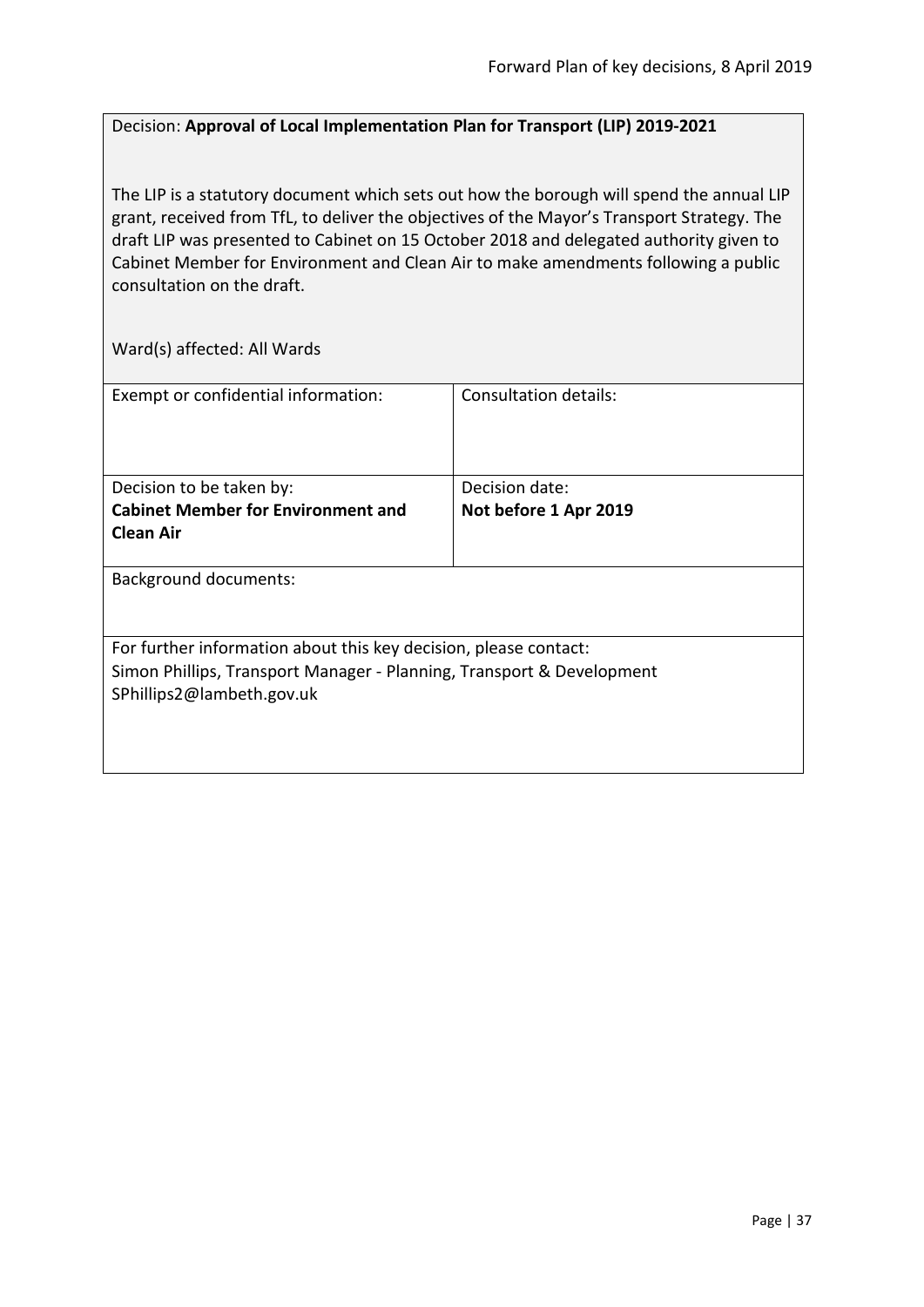### Decision: **Electric Vehicle Charging Points – Rapid Charging**

Approve a decision to enter into a supply and concession contract for rapid charge points for electric vehicles through a Transport for London framework

This procurement aligns with several of the Council's key strategies, notably the Air Quality Action Plan and the Council's Transport Strategy which target reduction in fossil fuel use and the move to cleaner technologies

| Exempt or confidential information:                                                                                                           | Consultation details:                   |  |
|-----------------------------------------------------------------------------------------------------------------------------------------------|-----------------------------------------|--|
| Decision to be taken by:<br><b>Cabinet Member for Environment and</b><br><b>Clean Air</b>                                                     | Decision date:<br>Not before 1 Apr 2019 |  |
| <b>Background documents:</b>                                                                                                                  |                                         |  |
| For further information about this key decision, please contact:<br>Aisha Bello, Project Manager, Capital Programmes<br>ABello@lambeth.gov.uk |                                         |  |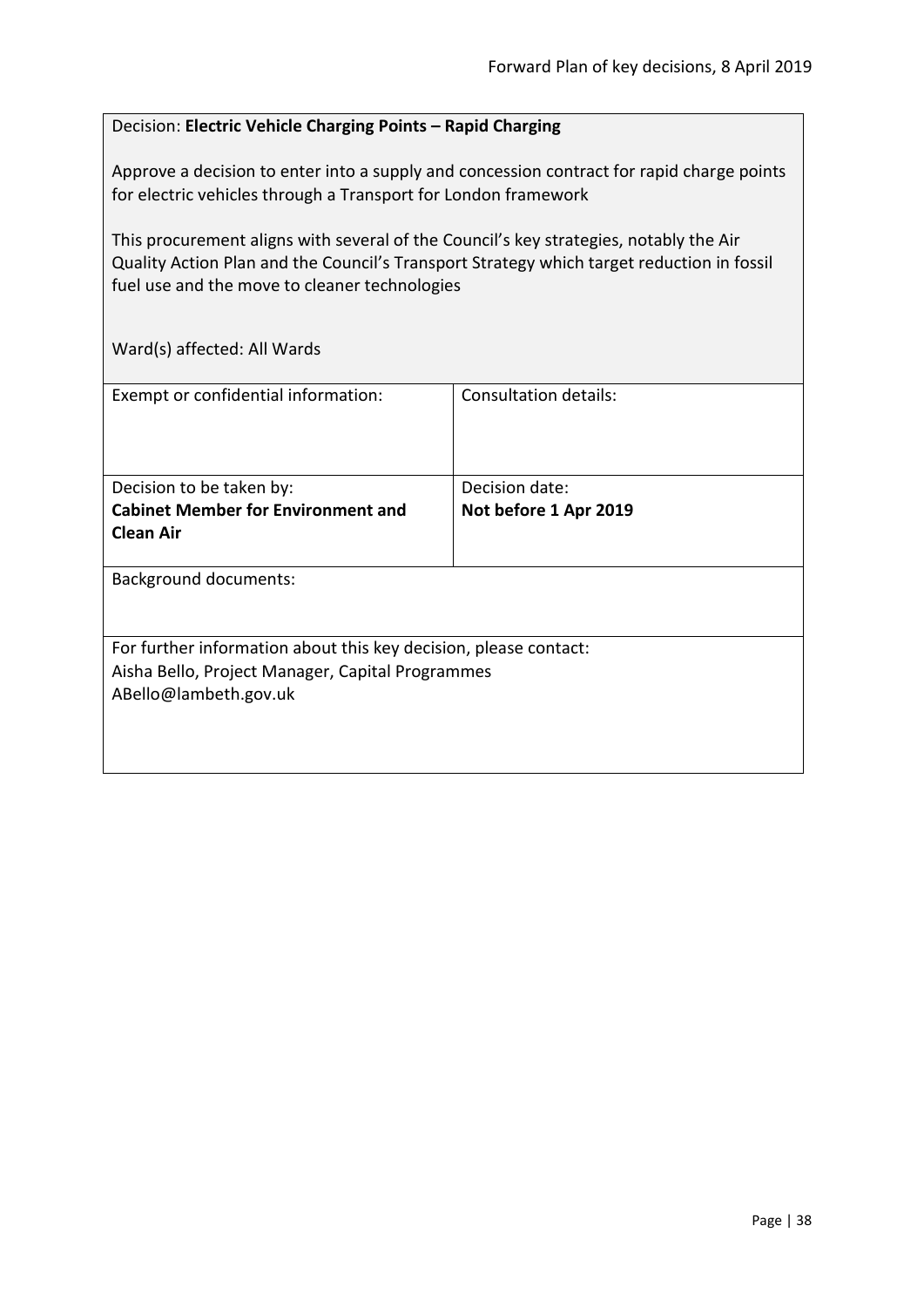| Decision: Waiver for single source procurement of public realm construction works at<br><b>Westminster Bridge Road</b><br>Ward(s) affected: Bishop's                                     |                              |  |
|------------------------------------------------------------------------------------------------------------------------------------------------------------------------------------------|------------------------------|--|
|                                                                                                                                                                                          |                              |  |
| Exempt or confidential information:                                                                                                                                                      | <b>Consultation details:</b> |  |
| Decision to be taken by:                                                                                                                                                                 | Decision date:               |  |
| <b>Cabinet Member for Environment and</b><br><b>Clean Air</b>                                                                                                                            | 9 Apr 2019                   |  |
| <b>Background documents:</b>                                                                                                                                                             |                              |  |
| For further information about this key decision, please contact:<br>Dan Thomas, Environment Programme Manager - Neighbourhoods, Environment and<br>Employment<br>dthomas4@lambeth.gov.uk |                              |  |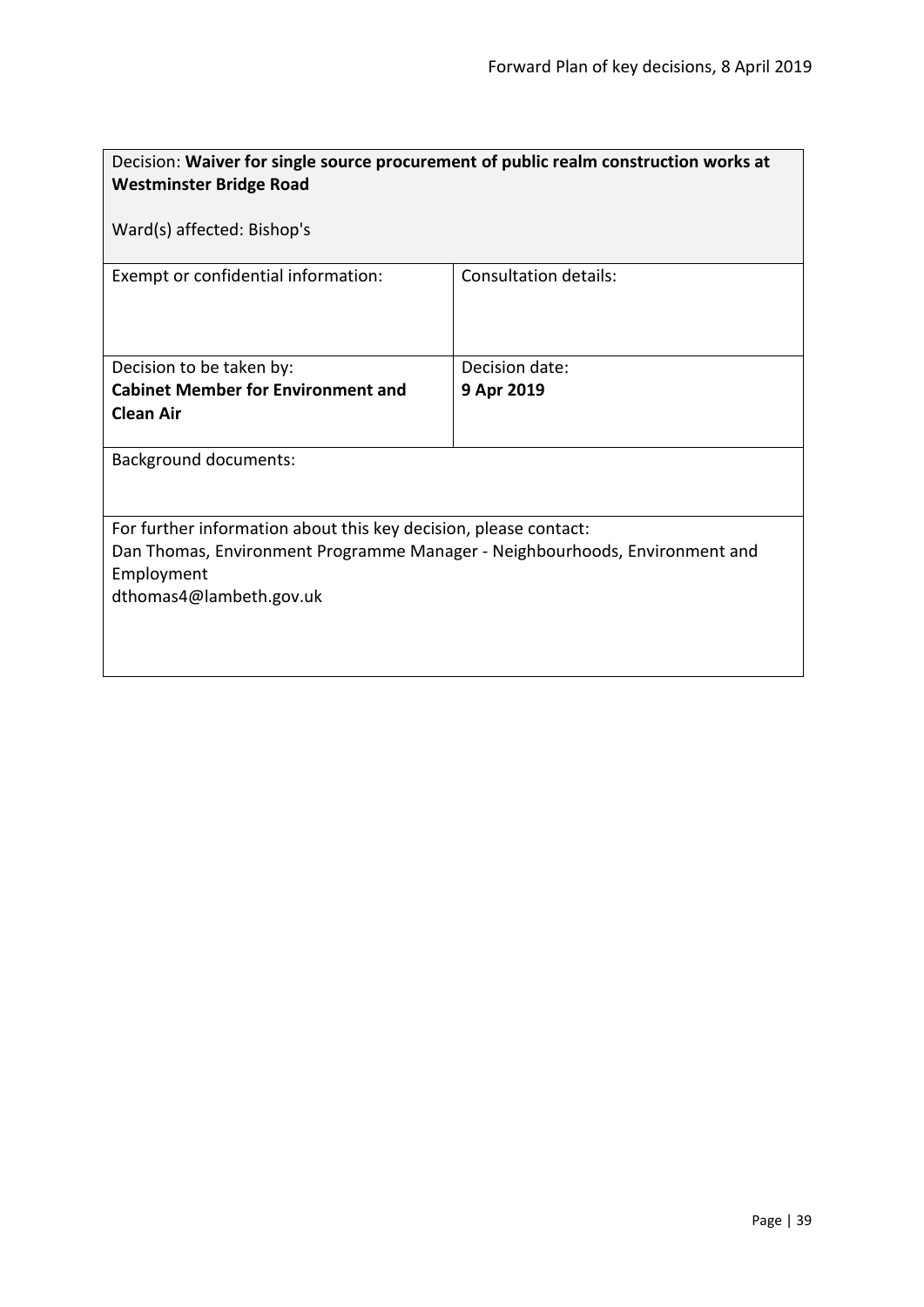| Decision: Lambeth Transport Strategy                                  |                       |  |
|-----------------------------------------------------------------------|-----------------------|--|
| Approval of Lambeth Transport Strategy and Implementation Plan.       |                       |  |
| Ward(s) affected: All Wards                                           |                       |  |
| Exempt or confidential information:                                   | Consultation details: |  |
|                                                                       |                       |  |
| Decision to be taken by:                                              | Decision date:        |  |
| <b>Cabinet Member for Environment and</b>                             | Not before 9 Apr 2019 |  |
| <b>Clean Air</b>                                                      |                       |  |
| <b>Background documents:</b>                                          |                       |  |
|                                                                       |                       |  |
| For further information about this key decision, please contact:      |                       |  |
| Simon Phillips, Transport Manager - Planning, Transport & Development |                       |  |
| SPhillips2@lambeth.gov.uk                                             |                       |  |
|                                                                       |                       |  |
|                                                                       |                       |  |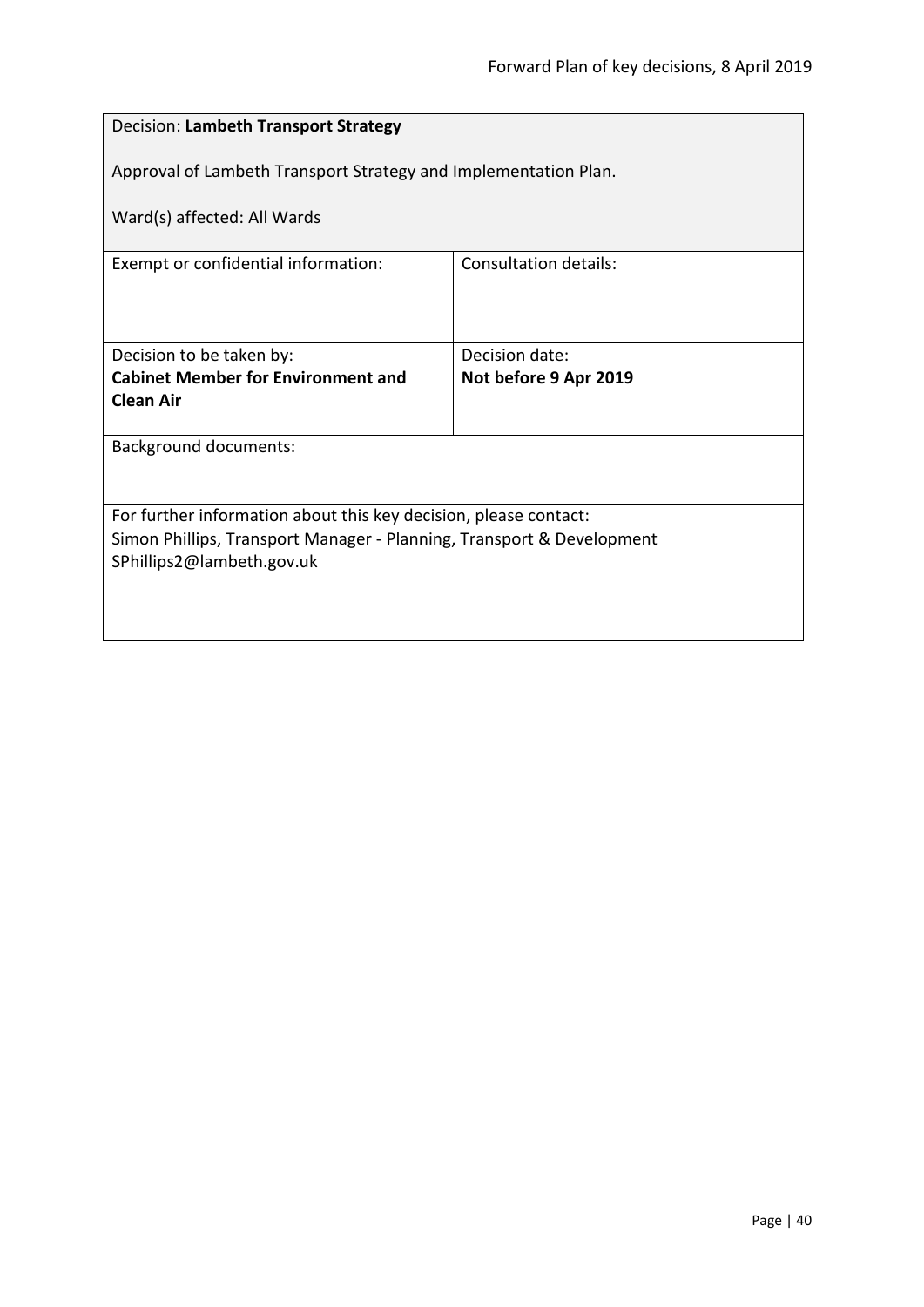| Decision: The Nine Elms Vauxhall Development Business Case                                            |                        |  |
|-------------------------------------------------------------------------------------------------------|------------------------|--|
| The approval of £1.986m from s106/Community Infrastructure Levy in Nine Elms Vauxhall<br>for 2017/18. |                        |  |
| Ward(s) affected: Stockwell; Oval                                                                     |                        |  |
| Exempt or confidential information:                                                                   | Consultation details:  |  |
|                                                                                                       |                        |  |
| Decision to be taken by:                                                                              | Decision date:         |  |
| <b>Cabinet Member for Health and Adult</b>                                                            | Not before 12 Dec 2016 |  |
| Social Care (job share)                                                                               |                        |  |
| <b>Background documents:</b>                                                                          |                        |  |
|                                                                                                       |                        |  |
| For further information about this key decision, please contact:                                      |                        |  |
| Moira McGrath, Director of Strategy and Commissioning Adults                                          |                        |  |
| moira.mcgrath@nhs.net                                                                                 |                        |  |
| Tel: 0203 049 4481                                                                                    |                        |  |
|                                                                                                       |                        |  |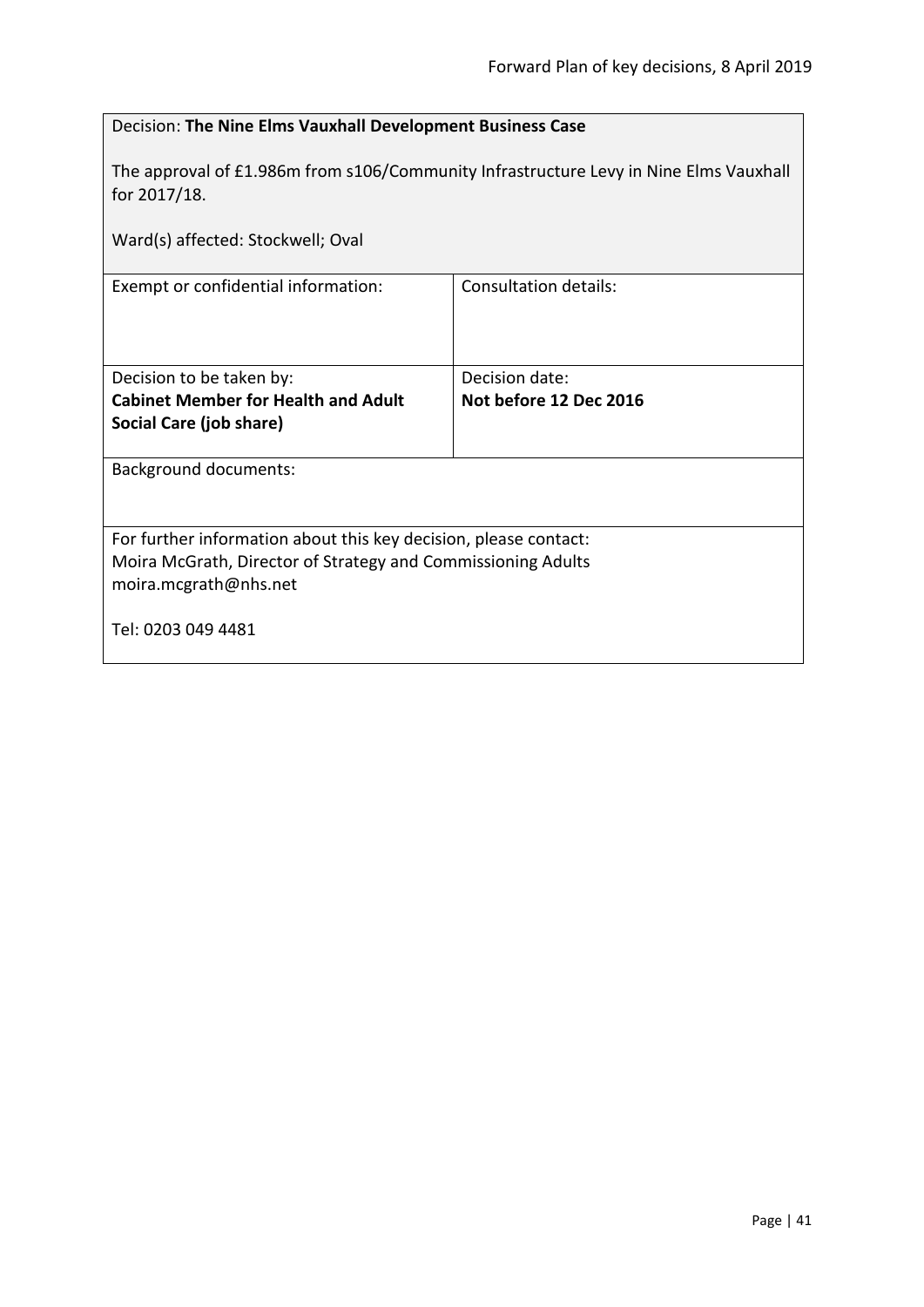### Decision: **Gateway Mental Health Support Service**

This proposed decision is for a one-year block contract with one-year extension option to be awarded to Look Ahead Housing and Support Ltd. The contract award will be made under waiver. Look Ahead have submitted proposals to develop a mental health supported housing service which will offer support to people with complex needs.

This provision will be developed to support move on from Lambeth rehabilitation wards and residential care homes as part of the Integrated Personalised Support Alliance (IPSA) initiative

| Exempt or confidential information:                                                                                                                       | Consultation details:  |
|-----------------------------------------------------------------------------------------------------------------------------------------------------------|------------------------|
| Decision to be taken by:                                                                                                                                  | Decision date:         |
| <b>Cabinet Member for Health and Adult</b>                                                                                                                | Not before 22 Aug 2016 |
| Social Care (job share)                                                                                                                                   |                        |
| <b>Background documents:</b>                                                                                                                              |                        |
| For further information about this key decision, please contact:<br>Moira McGrath, Director of Strategy and Commissioning Adults<br>moira.mcgrath@nhs.net |                        |
| Tel: 0203 049 4481                                                                                                                                        |                        |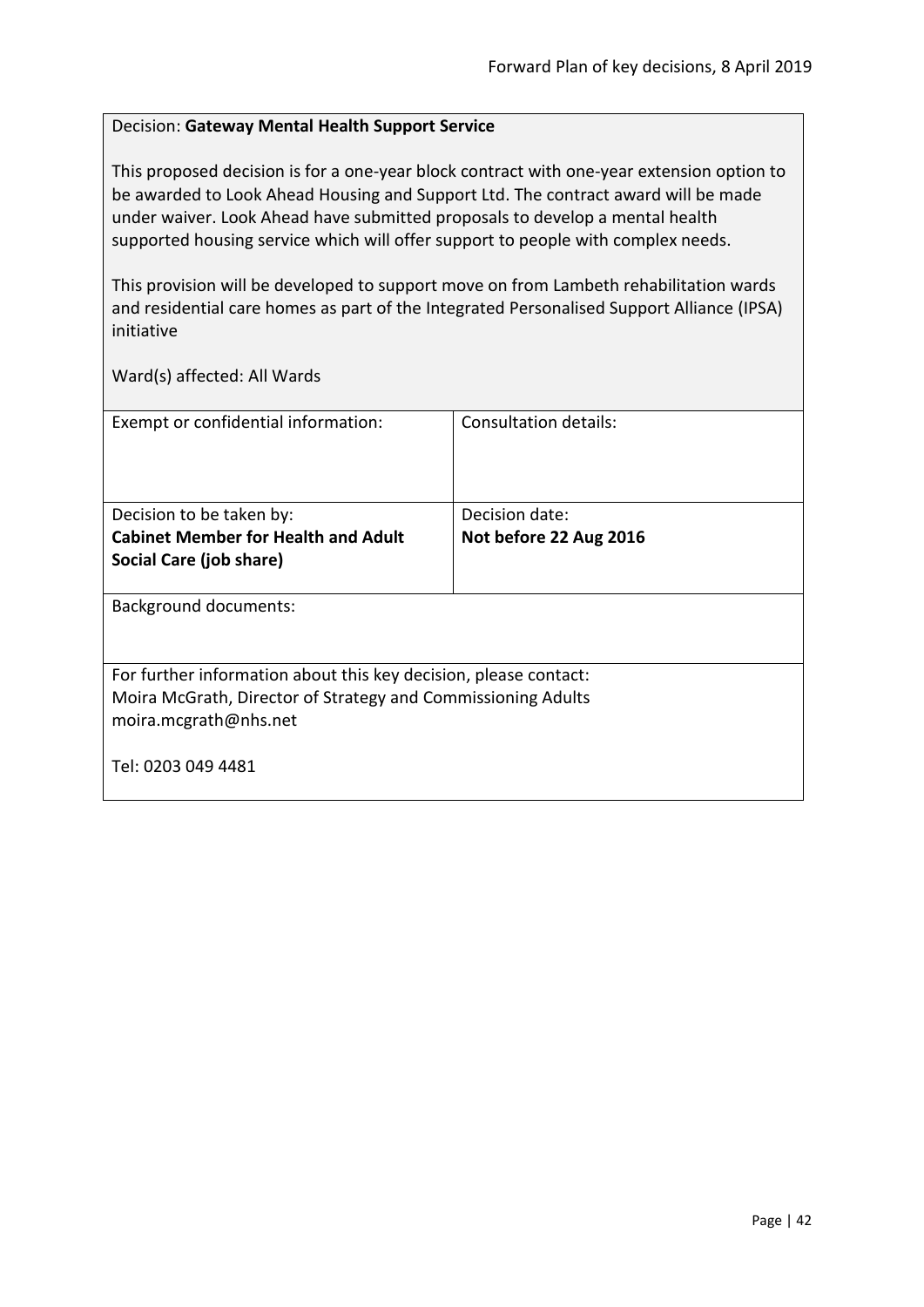| Decision: Latch House offender service                                                                                                                                                                          |                              |  |
|-----------------------------------------------------------------------------------------------------------------------------------------------------------------------------------------------------------------|------------------------------|--|
| This decision will enable the Council to undertake a competitive tendering process to<br>award the contract to provide the Latch House offender service from April 2018 onwards.<br>Ward(s) affected: All Wards |                              |  |
| Exempt or confidential information:                                                                                                                                                                             | <b>Consultation details:</b> |  |
|                                                                                                                                                                                                                 |                              |  |
| Decision to be taken by:                                                                                                                                                                                        | Decision date:               |  |
| <b>Cabinet Member for Health and Adult</b>                                                                                                                                                                      | Not before 12 Feb 2018       |  |
| Social Care (job share)                                                                                                                                                                                         |                              |  |
| <b>Background documents:</b>                                                                                                                                                                                    |                              |  |
|                                                                                                                                                                                                                 |                              |  |
| For further information about this key decision, please contact:                                                                                                                                                |                              |  |
| Mandy Green, Assistant Director, Homes and Communities                                                                                                                                                          |                              |  |
| mgreen3@lambeth.gov.uk                                                                                                                                                                                          |                              |  |
| Tel: 02079267020                                                                                                                                                                                                |                              |  |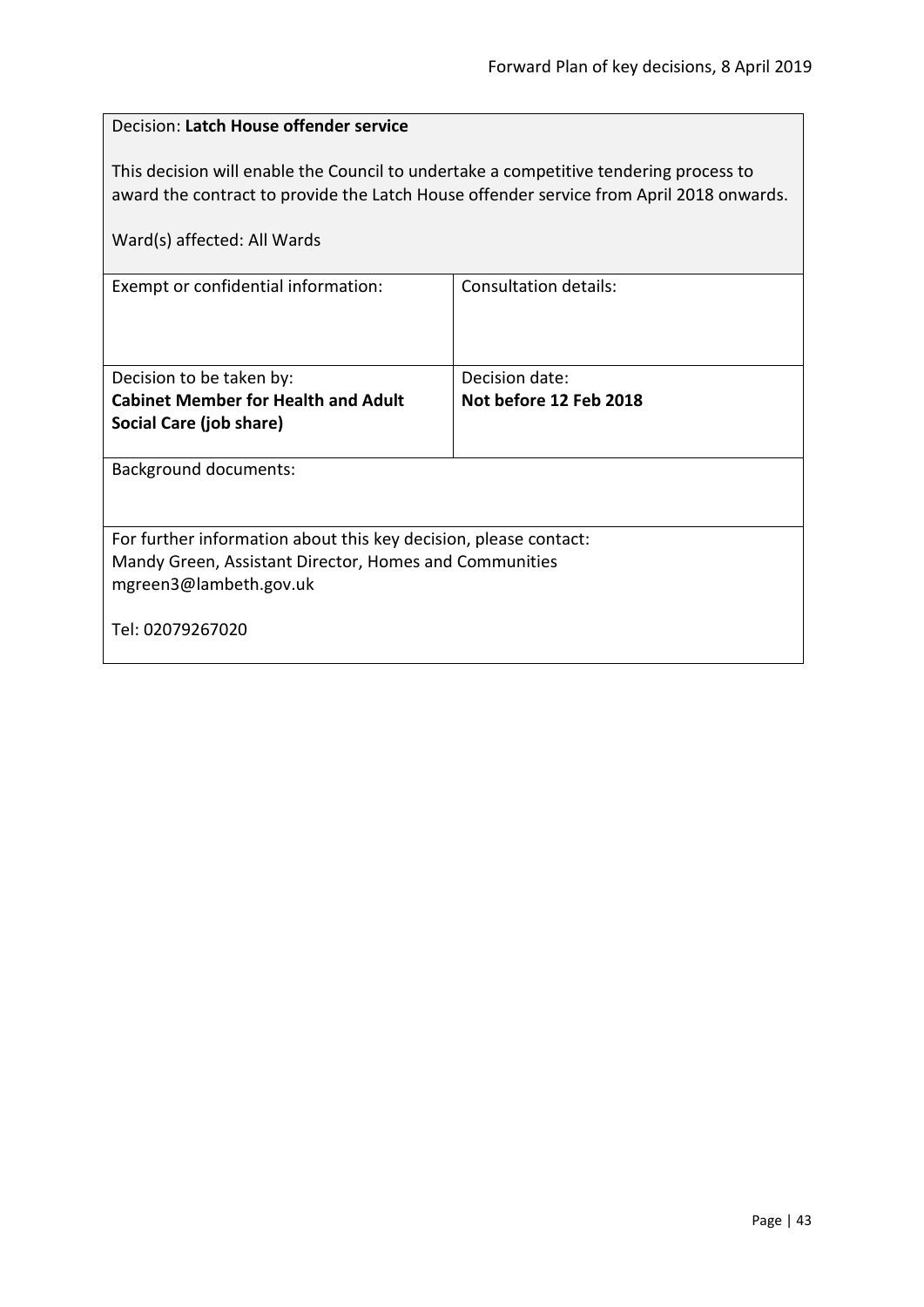Decision: **s75 partnership agreement with NHS Lambeth Clinical Commissioning Group**

Councils and Clinical Commissioning Groups are required under s75 of the NHS Act 2006 to have formal agreements in place that set out how they share resources and commission services. The proposed agreement will support integrated commissioning arrangements and the Living Well Network Alliance and will run from July 2018 to March 2025

| Exempt or confidential information:                              | Consultation details:  |  |
|------------------------------------------------------------------|------------------------|--|
| Decision to be taken by:                                         | Decision date:         |  |
| <b>Cabinet Member for Health and Adult</b>                       | Not before 11 Jun 2018 |  |
| Social Care (job share)                                          |                        |  |
|                                                                  |                        |  |
| <b>Background documents:</b>                                     |                        |  |
| For further information about this key decision, please contact: |                        |  |
| Moira McGrath, Director of Strategy and Commissioning Adults     |                        |  |
| moira.mcgrath@nhs.net                                            |                        |  |
|                                                                  |                        |  |
| Tel: 0203 049 4481                                               |                        |  |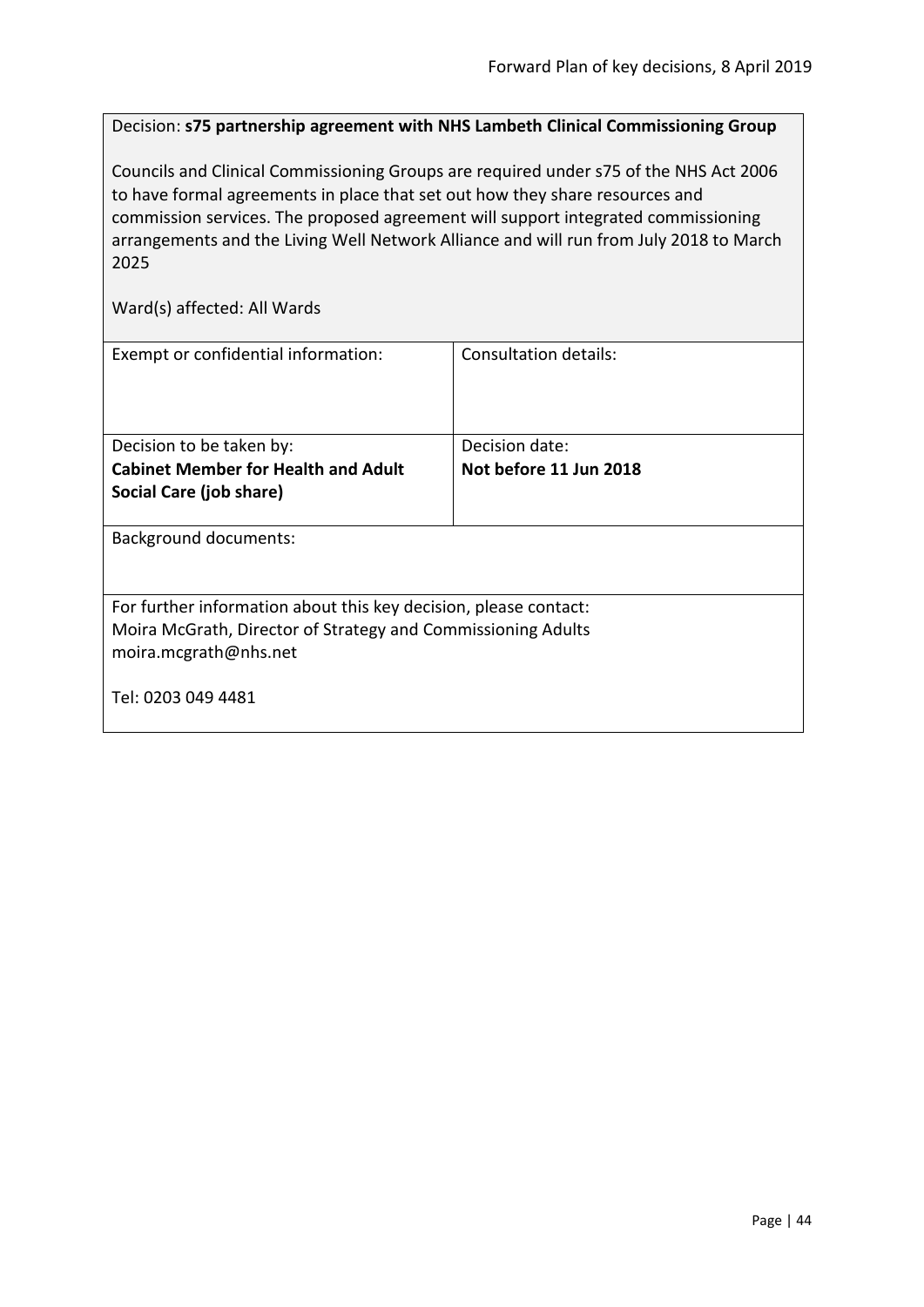Decision: **Careline24 Procurement of a new call handling, Supply, Installation and Maintenance service.**

Contract award for the provision of emergency call alarm call handling services Commissioning a new call monitoring and handling offer to be delivered by an external provider. This will enable us to upgrade from our current system which is outdated and not fit for future purpose. The provider will have the skills, experience and confidence to deal with as many alarm calls over the phone, thereby reducing the amount of home visits and referrals to emergency services.

This will contribute to our aim of a modernised, re-focussed and more cost efficient community alarm service for Lambeth residents.

Ward(s) affected: All Wards Exempt or confidential information: Consultation details: Decision to be taken by: **Cabinet Member for Health and Adult Social Care (job share)** Decision date: **Not before 5 Jan 2019** Background documents: For further information about this key decision, please contact: David Worrall, Senior Commissioning Manager, Health and Wellbeing dworrall@lambeth.gov.uk Phoenix House Tel: 020 7926 9978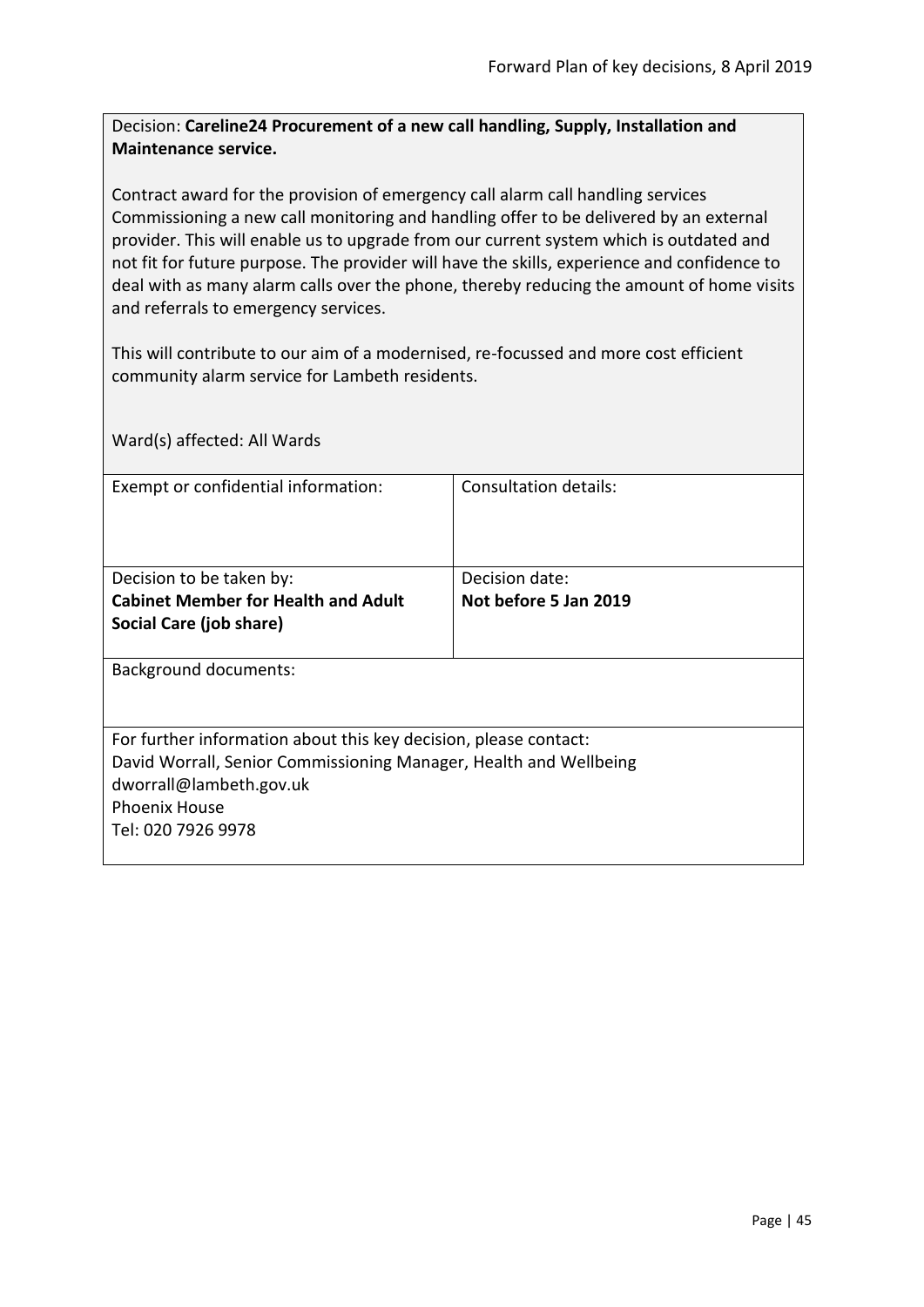#### Decision: **Condom distribution service**

Extension sought for 1 year to allow the continuation of the successful condom distribution before re-procurement next year and alignment of service with the refreshed LSL Sexual Health Strategy (to be launched in 2019). This 1-year extension was agreed within the original contract terms.

The service is jointly funded by Lambeth with Lewisham and Southwark councils; both have indicated they wish to continue with this contract while terms allow.

| Exempt or confidential information:                              | Consultation details:  |
|------------------------------------------------------------------|------------------------|
|                                                                  |                        |
|                                                                  |                        |
| Decision to be taken by:                                         | Decision date:         |
| <b>Cabinet Member for Health and Adult</b>                       | Not before 11 Feb 2019 |
| Social Care (job share)                                          |                        |
|                                                                  |                        |
| Background documents:                                            |                        |
|                                                                  |                        |
|                                                                  |                        |
| For further information about this key decision, please contact: |                        |
| Natasha Hobbs, Senior Commissioner - Sexual Health               |                        |
| nhobbs@lambeth.gov.uk                                            |                        |
| 5th Floor, Civic Centre                                          |                        |
| Tel: 020 7926 8584                                               |                        |
|                                                                  |                        |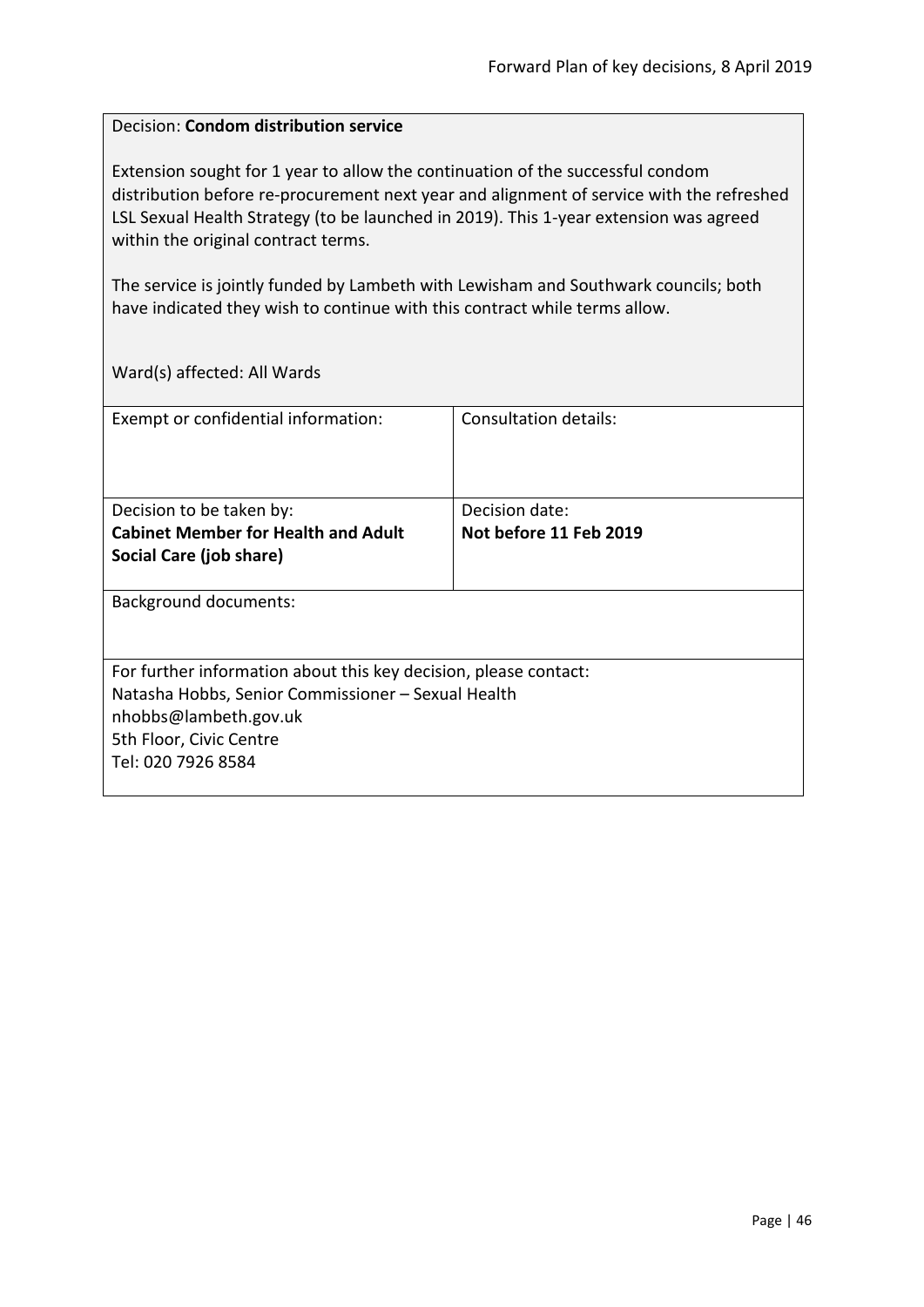## Decision: **Direct award of care, support and housing management alliance contract for Coburg Crescent resource centre**

The report requests that Cabinet Members approve a direct award to a group of providers in Lambeth to provide the care, support and housing management services for Coburg Crescent resource centre in an alliance contracting arrangement. This will help safeguard the success of the alliance, enable the alliance to coproduce the service specification and allow time for the alliance to deliver the recurrent revenue savings of £300k identified for 2020/21.

| Exempt or confidential information:                              | Consultation details: |
|------------------------------------------------------------------|-----------------------|
| Decision to be taken by:                                         | Decision date:        |
| <b>Cabinet Member for Health and Adult</b>                       | Not before 7 May 2019 |
|                                                                  |                       |
| Social Care (job share)                                          |                       |
| Background documents:                                            |                       |
| For further information about this key decision, please contact: |                       |
| Georgie Jones-Conaghan, Strategic Commissioning Manager          |                       |
| gjonesconaghan@lambeth.gov.uk                                    |                       |
|                                                                  |                       |
| Phoenix House, London, SW8 2LL                                   |                       |
| Tel: 020 7926 4684                                               |                       |
|                                                                  |                       |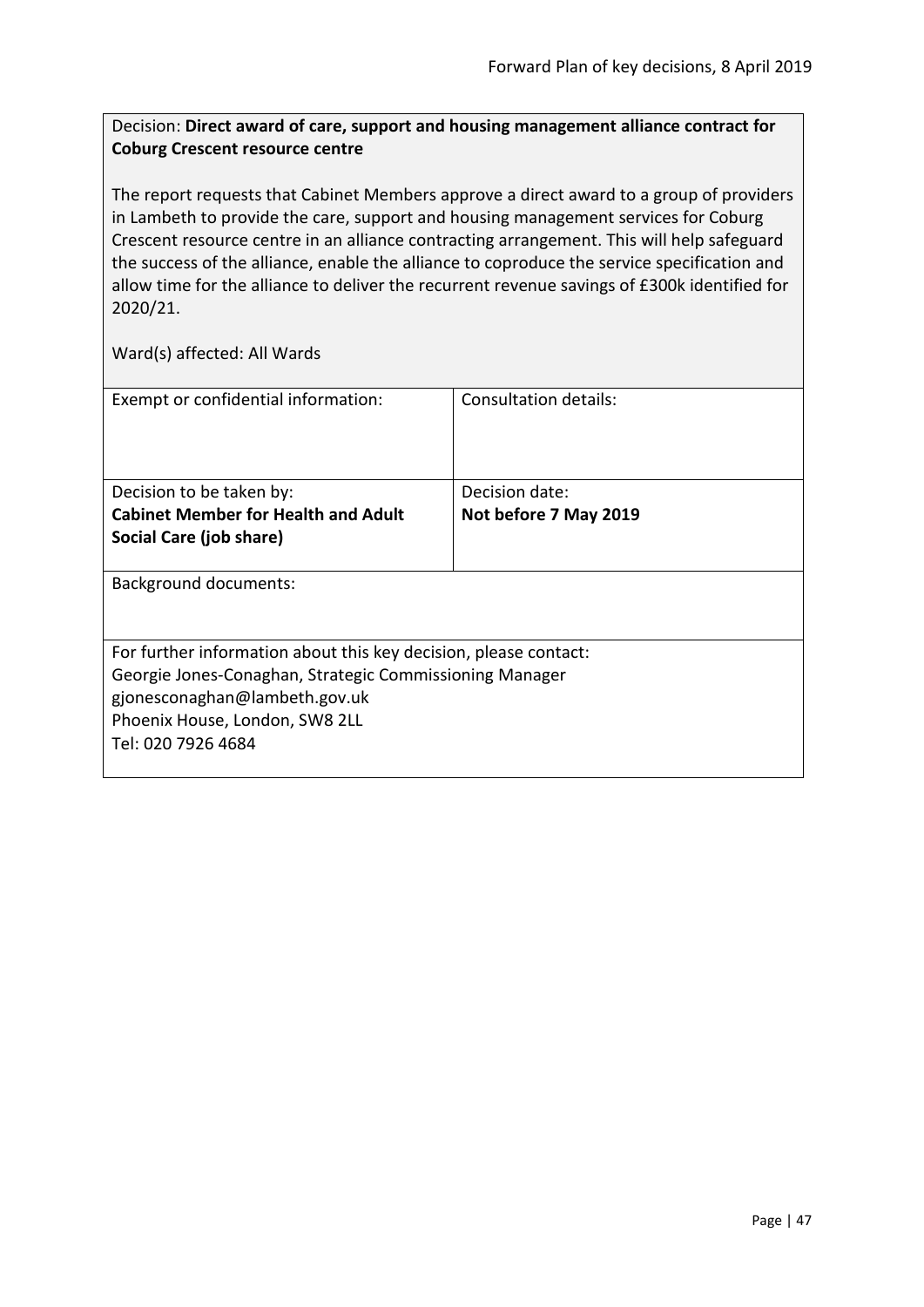| Decision: Redevelopment of 114 - 118 Lower Marsh                                                                                                              |                        |  |
|---------------------------------------------------------------------------------------------------------------------------------------------------------------|------------------------|--|
| to agreed that the Council owned site at $114 - 118$ Lower Marsh be redeveloped as a<br>mixed use retail and office led scheme.<br>Ward(s) affected: Bishop's |                        |  |
| Exempt or confidential information:                                                                                                                           | Consultation details:  |  |
|                                                                                                                                                               |                        |  |
| Decision to be taken by:                                                                                                                                      | Decision date:         |  |
| <b>Cabinet Member for Planning, Investment</b>                                                                                                                | Not before 26 Sep 2017 |  |
| and New Homes                                                                                                                                                 |                        |  |
| <b>Background documents:</b>                                                                                                                                  |                        |  |
|                                                                                                                                                               |                        |  |
| For further information about this key decision, please contact:                                                                                              |                        |  |
| Sandra Roebuck, Acting Strategic Director of Neighbourhoods and Growth                                                                                        |                        |  |
| SRoebuck@lambeth.gov.uk<br>Blue Star House, London Borough of Lambeth                                                                                         |                        |  |
| Tel: 020 7926 2594                                                                                                                                            |                        |  |
|                                                                                                                                                               |                        |  |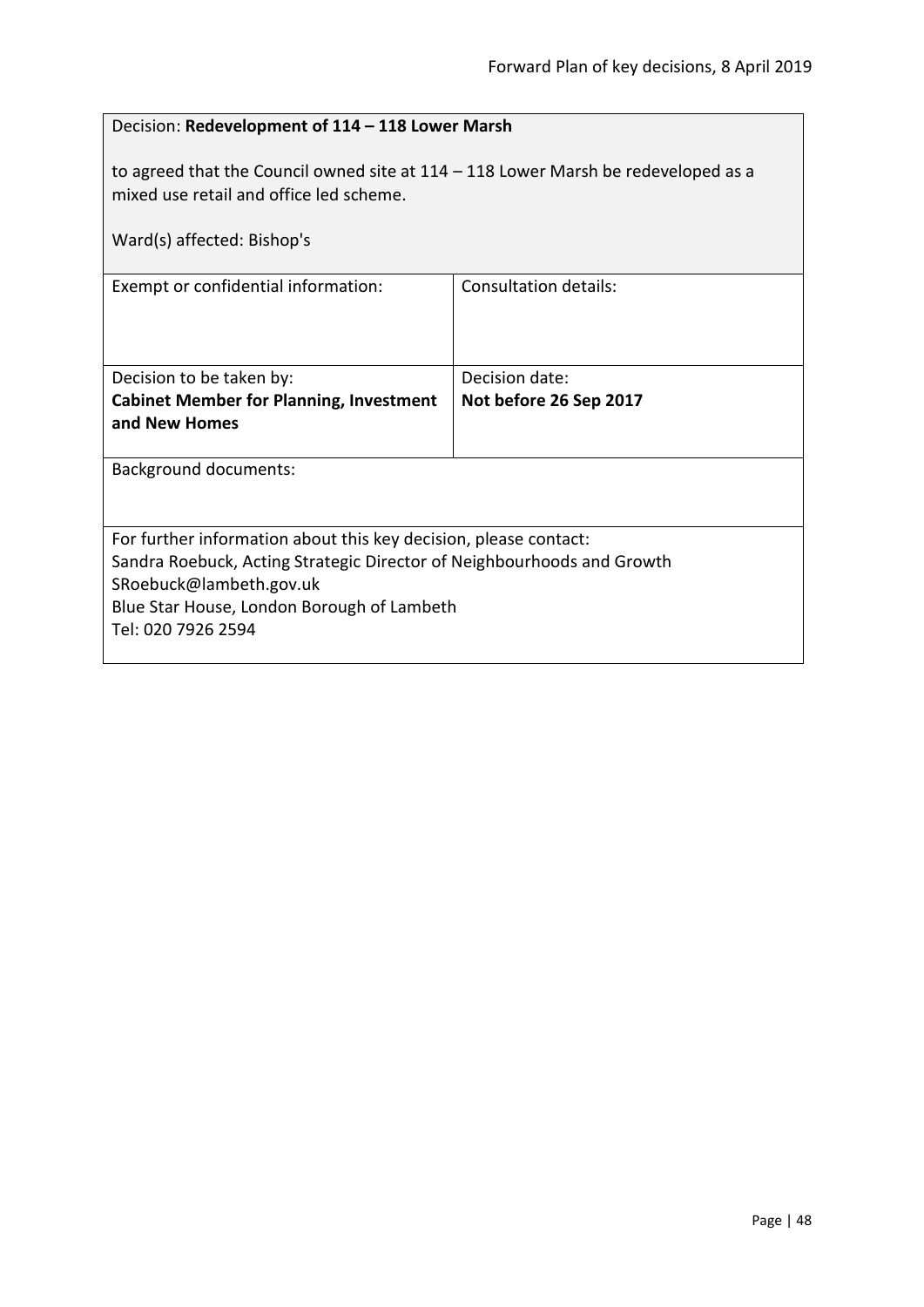#### Decision: **Conversion of Brixton Recreation Centre storage space to work space**

To approve the reuse and letting of the storage space at Brixton Recreation Centre (off Beehive Place) and delegate authority to the Head of Strategic Property & Valuation Services to enter into an Agreement to Lease in the best interest of the council, subject to planning and listed building being grant for change of use and physical alterations.

Ward(s) affected: Coldharbour

| Exempt or confidential information:                              | Consultation details: |  |
|------------------------------------------------------------------|-----------------------|--|
|                                                                  |                       |  |
|                                                                  |                       |  |
|                                                                  |                       |  |
| Decision to be taken by:                                         | Decision date:        |  |
| <b>Cabinet Member for Planning, Investment</b>                   | Not before 9 Oct 2017 |  |
| and New Homes                                                    |                       |  |
|                                                                  |                       |  |
| <b>Background documents:</b>                                     |                       |  |
|                                                                  |                       |  |
|                                                                  |                       |  |
| For further information about this key decision, please contact: |                       |  |
| Tom Bridgman                                                     |                       |  |
| tbridgman@lambeth.gov.uk                                         |                       |  |
|                                                                  |                       |  |
|                                                                  |                       |  |
|                                                                  |                       |  |
|                                                                  |                       |  |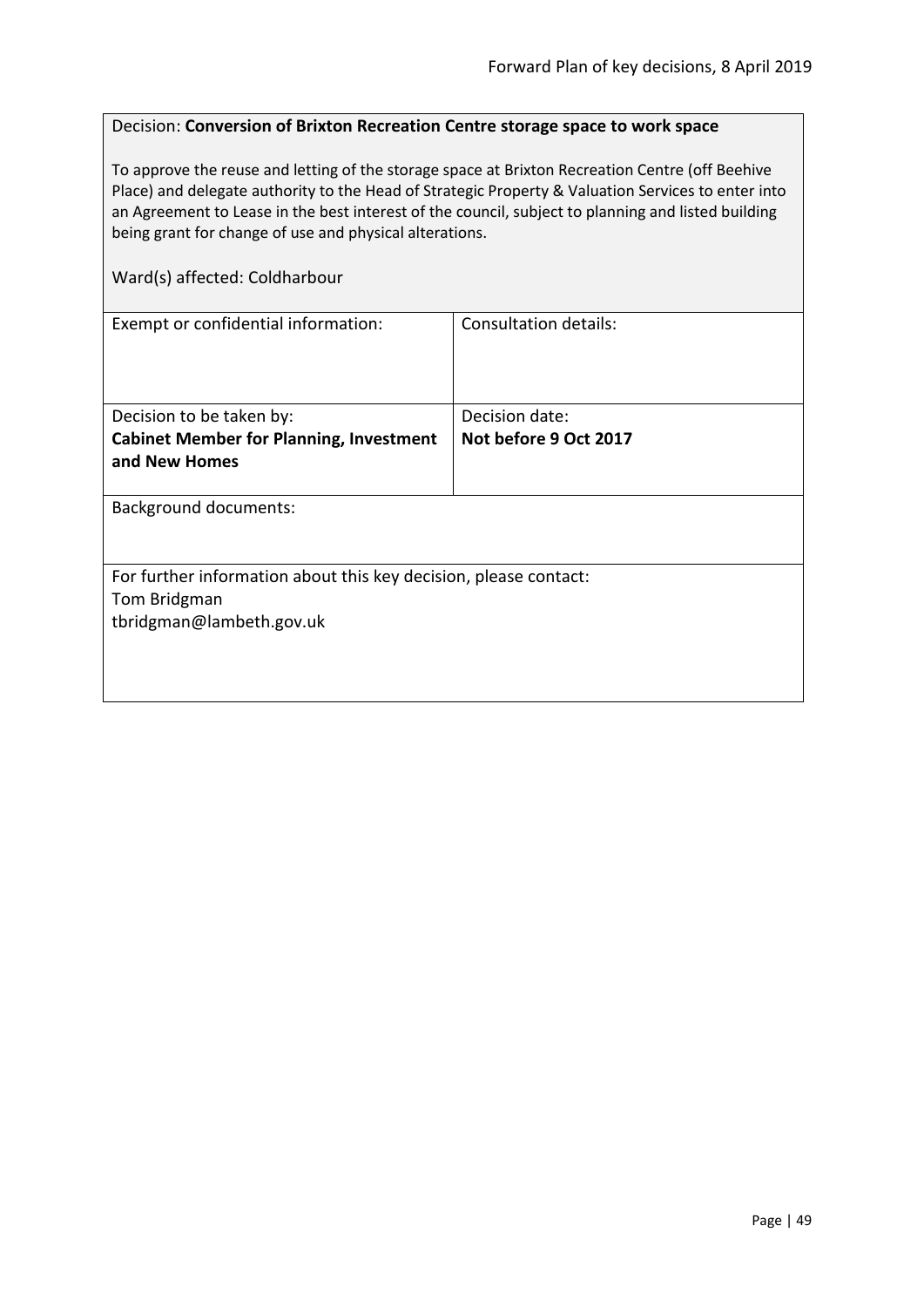### Decision: **Oval and Prince's Co-operative Local Investment Plan**

To agree priorities for infrastructure investment in Oval and Prince's wards for the next five years. Priorities have been informed by public consultation from January to March 2017.

| Consultation details:                                                                                     |  |
|-----------------------------------------------------------------------------------------------------------|--|
| Decision date:                                                                                            |  |
| Not before 9 Oct 2017                                                                                     |  |
|                                                                                                           |  |
|                                                                                                           |  |
| For further information about this key decision, please contact:                                          |  |
| Conor McDonagh, Head of Area Regeneration for Vauxhall, Stockwell and Norwood<br>cmcdonagh@lambeth.gov.uk |  |
| 1st Floor, Phoenix House, 10 Wandsworth Road, London, SW8 2LL                                             |  |
|                                                                                                           |  |
|                                                                                                           |  |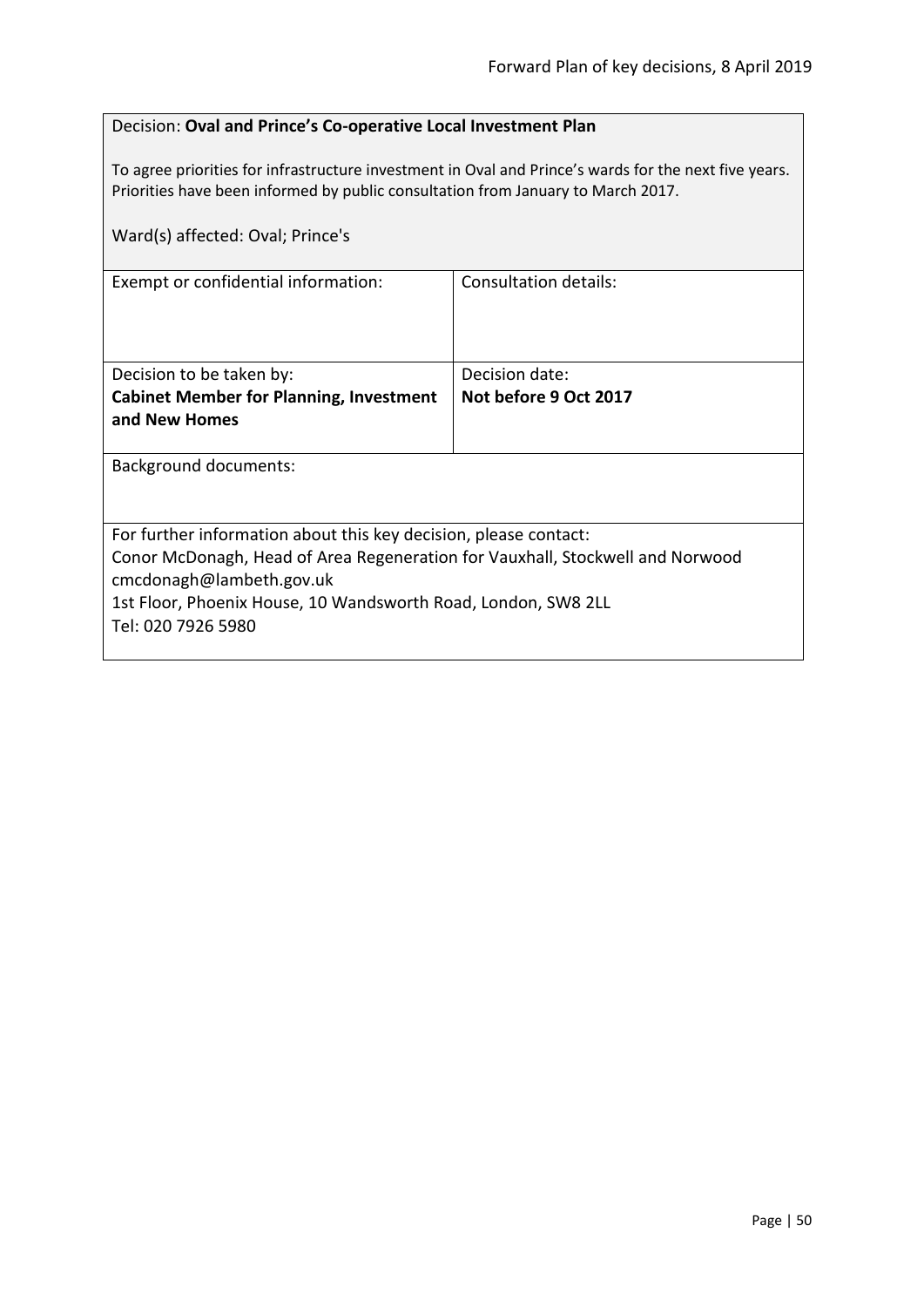### Decision: **Carmelita Centre and Orsett Street Lead Consultant Architect**

To appoint a Lead Consultant Architect for the Carmelita Centre and Orsett Street projects. This appointment will allow the progression of these projects – the architect will present several options for the developments, and after a decision is made will work on their further design.

### Ward(s) affected: Prince's

| Exempt or confidential information:<br>Part exempt<br>Information relating to the financial or<br>business affairs of any particular person<br>(including the authority holding that<br>information) | Consultation details:  |
|------------------------------------------------------------------------------------------------------------------------------------------------------------------------------------------------------|------------------------|
| Decision to be taken by:                                                                                                                                                                             | Decision date:         |
| <b>Cabinet Member for Planning, Investment</b><br>and New Homes                                                                                                                                      | Not before 15 Jan 2018 |
| Background documents:                                                                                                                                                                                |                        |
| For further information about this key decision, please contact:<br>Annabel Gray, Consultant Project Manager<br>AGray@lambeth.gov.uk                                                                 |                        |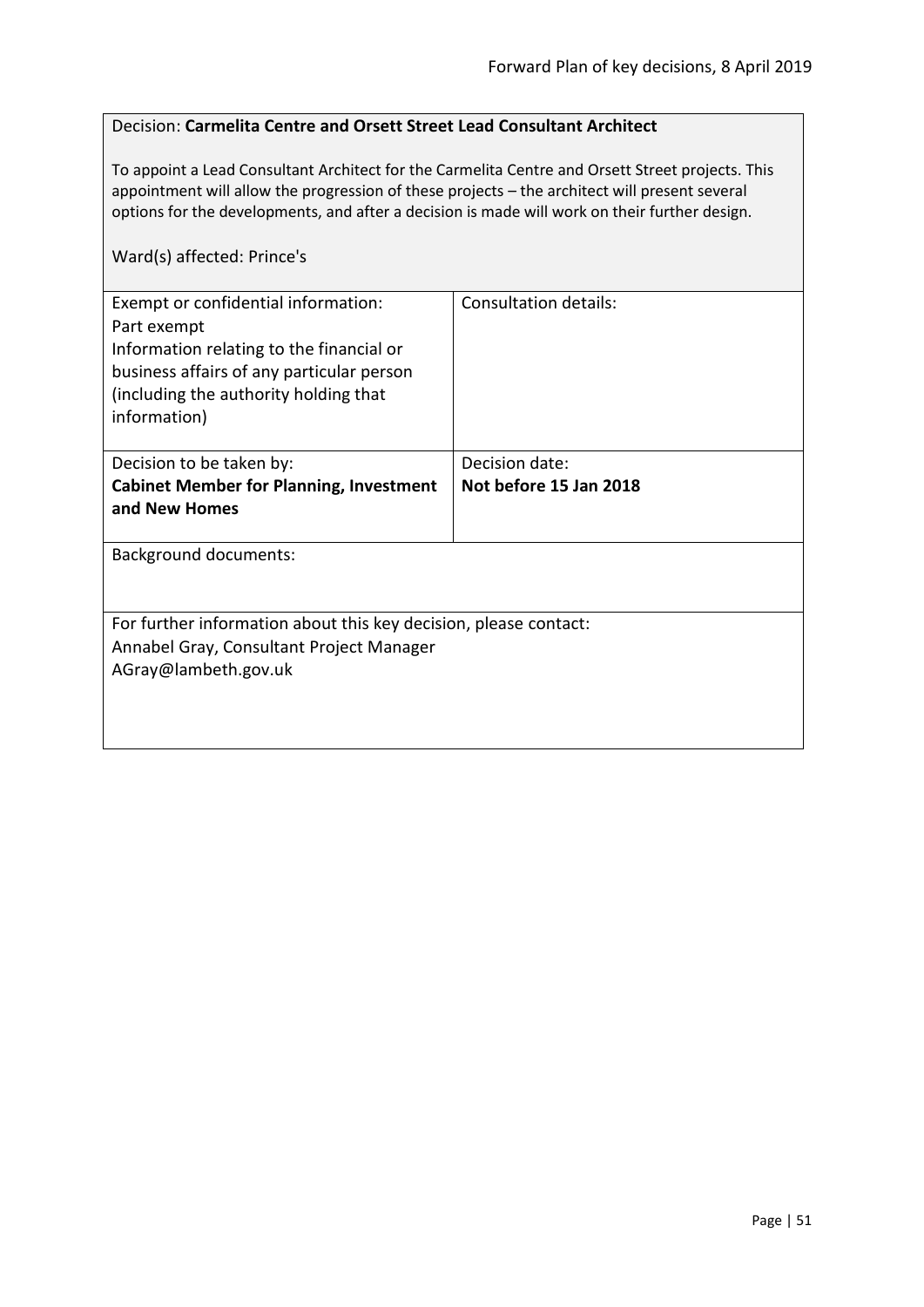| Decision: West Norwood land acquisition                                                                                                                                                                                                                              |                              |  |
|----------------------------------------------------------------------------------------------------------------------------------------------------------------------------------------------------------------------------------------------------------------------|------------------------------|--|
| 1. To seek to acquire a site in Norwood commercial area on the terms recommended within<br>the decision report                                                                                                                                                       |                              |  |
| To approve the procurement of additional commercial property and legal services to<br>2.<br>support the potential acquisition of the site                                                                                                                            |                              |  |
| Ward(s) affected: Gipsy Hill                                                                                                                                                                                                                                         |                              |  |
| Exempt or confidential information:                                                                                                                                                                                                                                  | <b>Consultation details:</b> |  |
|                                                                                                                                                                                                                                                                      |                              |  |
| Decision to be taken by:                                                                                                                                                                                                                                             | Decision date:               |  |
| <b>Cabinet Member for Planning, Investment</b><br>and New Homes                                                                                                                                                                                                      | Not before 19 Feb 2018       |  |
| <b>Background documents:</b>                                                                                                                                                                                                                                         |                              |  |
|                                                                                                                                                                                                                                                                      |                              |  |
| For further information about this key decision, please contact:<br>Conor McDonagh, Head of Area Regeneration for Vauxhall, Stockwell and Norwood<br>cmcdonagh@lambeth.gov.uk<br>1st Floor, Phoenix House, 10 Wandsworth Road, London, SW8 2LL<br>Tel: 020 7926 5980 |                              |  |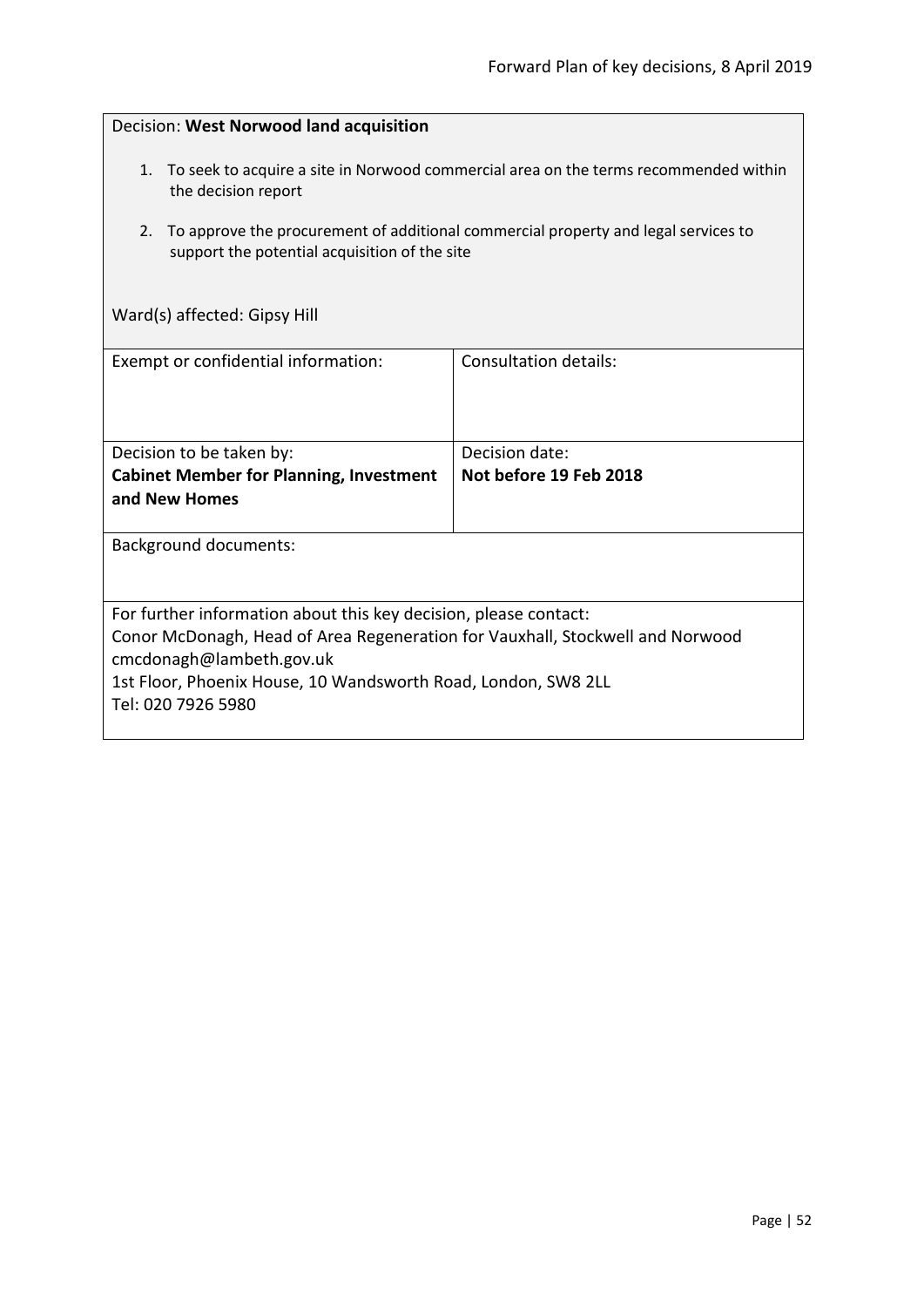| Decision: Confirmation of Article 4 Direction for change of use from office to residential |
|--------------------------------------------------------------------------------------------|
| - Central Activities Zone                                                                  |

To confirm the non-immediate Article 4 direction to remove permitted development rights for change of use from office to residential in the Central Activities Zone (as it relates to Lambeth)

Ward(s) affected: All Wards; Bishop's

| Exempt or confidential information:                              | Consultation details:  |
|------------------------------------------------------------------|------------------------|
|                                                                  |                        |
| Decision to be taken by:                                         | Decision date:         |
| <b>Cabinet Member for Planning, Investment</b>                   | Not before 26 Nov 2018 |
| and New Homes                                                    |                        |
|                                                                  |                        |
| Background documents:                                            |                        |
|                                                                  |                        |
|                                                                  |                        |
| For further information about this key decision, please contact: |                        |
| Catherine Carpenter, Planning Strategy and Policy Manager        |                        |
| ccarpenter@lambeth.gov.uk                                        |                        |
| 1st Floor, Phoenix House, 10 Wandsworth Road                     |                        |
| Tel: 020 7926 1251                                               |                        |
|                                                                  |                        |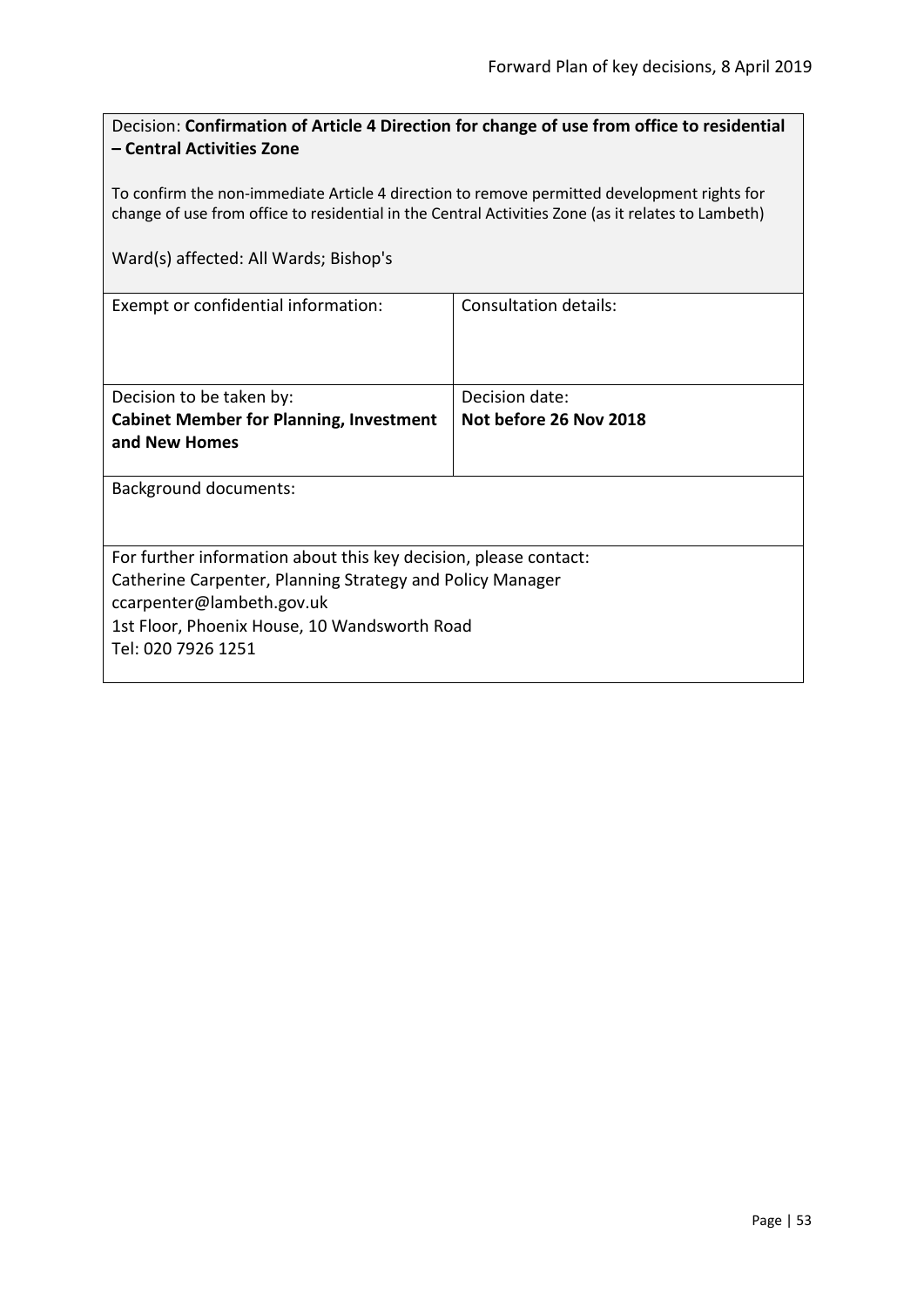| Decision: 114-118 Lower Marsh: Development Funding               |                              |  |
|------------------------------------------------------------------|------------------------------|--|
| Ward(s) affected: Bishop's                                       |                              |  |
| Exempt or confidential information:                              | <b>Consultation details:</b> |  |
| Decision to be taken by:                                         | Decision date:               |  |
| <b>Cabinet Member for Planning, Investment</b>                   | Not before 3 Dec 2018        |  |
| and New Homes                                                    |                              |  |
| <b>Background documents:</b>                                     |                              |  |
| For further information about this key decision, please contact: |                              |  |
| <b>Owain Jones</b>                                               |                              |  |
| ojones@lambeth.gov.uk                                            |                              |  |
|                                                                  |                              |  |
|                                                                  |                              |  |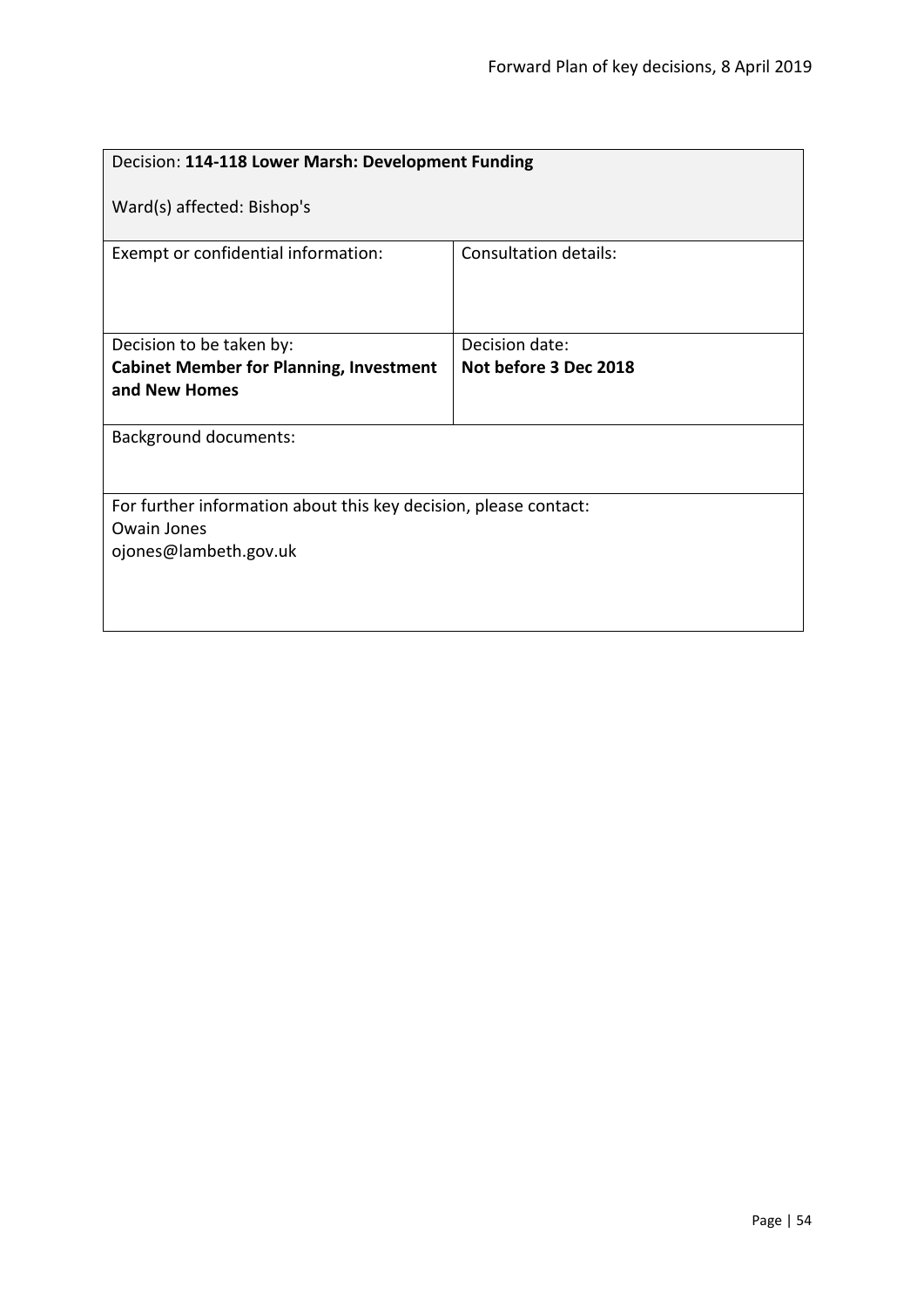| Decision: Land acquisition in Waterloo area                                                                                                                                                                                                                                                |                                         |  |
|--------------------------------------------------------------------------------------------------------------------------------------------------------------------------------------------------------------------------------------------------------------------------------------------|-----------------------------------------|--|
| Agree funding for the acquisition of a site in the Waterloo area to help realise wider<br>regeneration objectives and to delegate the negotiation of final terms to the Director of<br>Finance & Property, in consultation with the relevant Cabinet Members<br>Ward(s) affected: Bishop's |                                         |  |
| Exempt or confidential information:                                                                                                                                                                                                                                                        | Consultation details:                   |  |
| Decision to be taken by:<br><b>Cabinet Member for Planning, Investment</b><br>and New Homes                                                                                                                                                                                                | Decision date:<br>Not before 7 Jan 2019 |  |
| <b>Background documents:</b>                                                                                                                                                                                                                                                               |                                         |  |
| For further information about this key decision, please contact:<br>Tom Bridgman<br>tbridgman@lambeth.gov.uk                                                                                                                                                                               |                                         |  |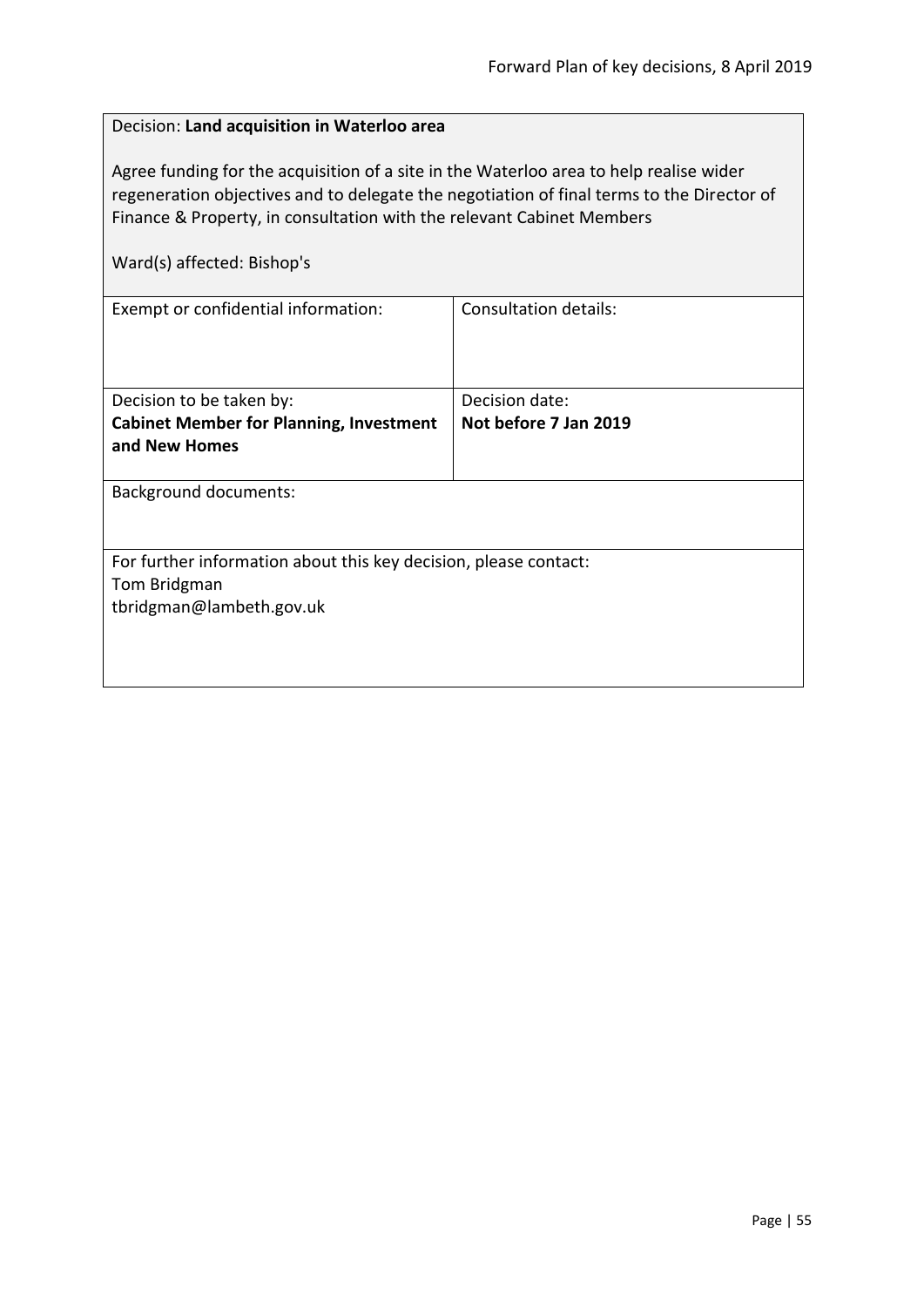#### Decision: **South Bank Business Improvement District (BID) Renewal Ballot Proposal**

A cabinet member decision is required to 'formally consider and endorse the South Bank BID proposal, and instruct the Returning Officer to hold the necessary renewal ballot'.

The council is statutorily bound to consider the BID proposal and hold a ballot on the BIDs behalf unless the proposal conflicts any formally adopted and published policy by the council or it is likely to have a significantly disproportionate financial burden on any person or class of persons.

Ward(s) affected: Bishop's

| Exempt or confidential information:                                                | Consultation details: |
|------------------------------------------------------------------------------------|-----------------------|
|                                                                                    |                       |
|                                                                                    |                       |
|                                                                                    |                       |
| Decision to be taken by:                                                           | Decision date:        |
| <b>Cabinet Member for Planning, Investment</b>                                     | 1 Apr 2019            |
| and New Homes                                                                      |                       |
|                                                                                    |                       |
| <b>Background documents:</b>                                                       |                       |
|                                                                                    |                       |
|                                                                                    |                       |
| For further information about this key decision, please contact:                   |                       |
| Nathan Vasey, Senior Business and Inward Investment Officer, Investment and Growth |                       |
| NVasey@lambeth.gov.uk                                                              |                       |
|                                                                                    |                       |
|                                                                                    |                       |
|                                                                                    |                       |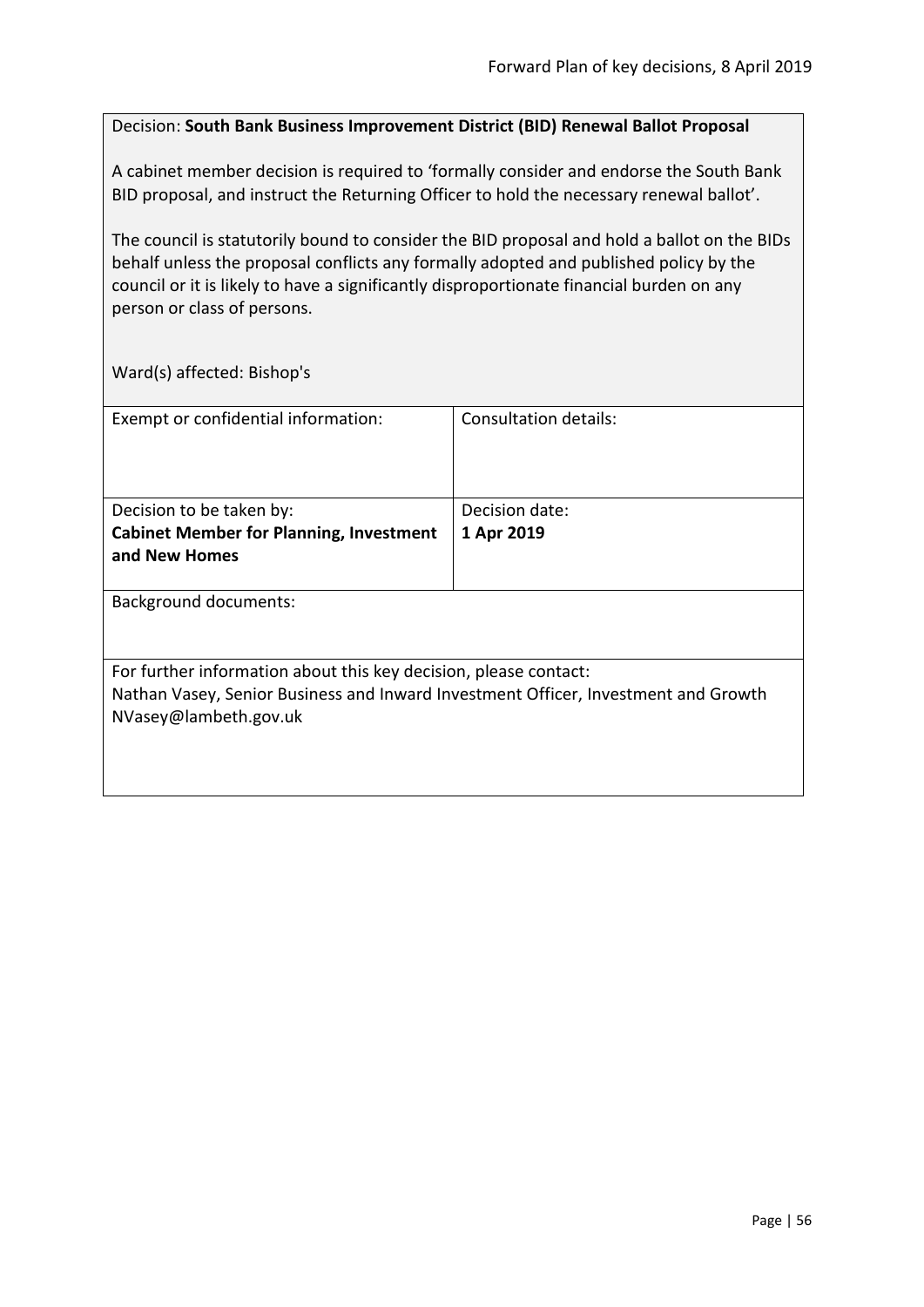### Decision: **Clapham Park Group Practice Primary Care Development**

This decision will request the approval of £1.272million Community Interest Levy (CIL) funding to meet the cost of additional capacity needed for the Clapham Park Group Practice to provide and transform health services to meet the need of new populations moving into Lambeth as a result of the Clapham Park Estate development.

Ward(s) affected:

| Exempt or confidential information:                              | Consultation details: |
|------------------------------------------------------------------|-----------------------|
|                                                                  |                       |
| Decision to be taken by:                                         | Decision date:        |
| <b>Cabinet Member for Planning, Investment</b>                   | Not before 9 Apr 2019 |
| and New Homes                                                    |                       |
| <b>Background documents:</b>                                     |                       |
| For further information about this key decision, please contact: |                       |
| Peter Hesketh, Assistant Director of Finance, ACS                |                       |
| PHesketh@lambeth.gov.uk                                          |                       |
| <b>Phoenix House</b>                                             |                       |
| Tel: 020 7926 9909                                               |                       |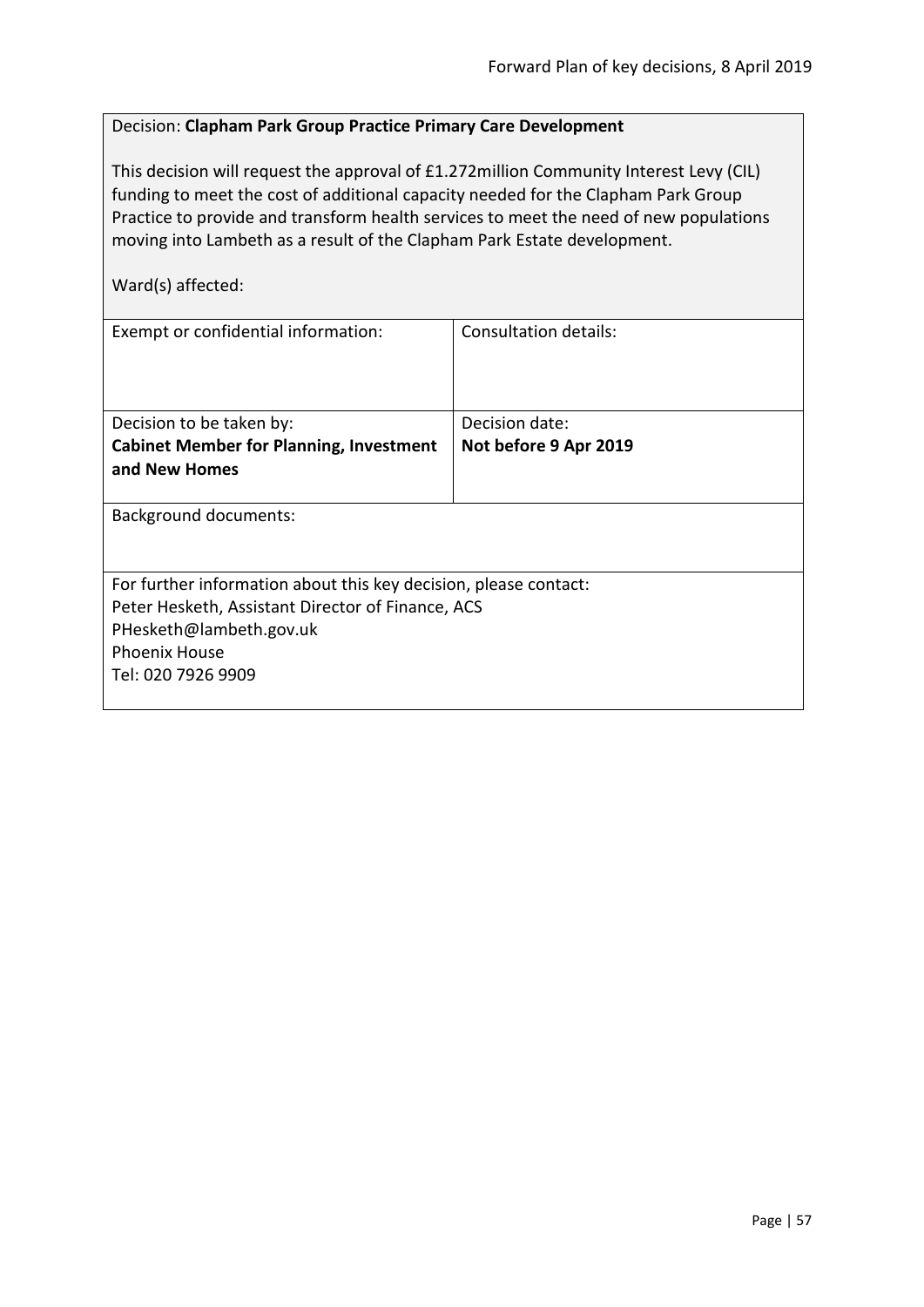|                                                                                                                                                | Decision: South Bank and Waterloo Neighbours Draft Neighbourhood Development Plan |
|------------------------------------------------------------------------------------------------------------------------------------------------|-----------------------------------------------------------------------------------|
| To consider the recommendations in the Examiner's report and whether the draft<br>neighbourhood development plan should be sent to referendum. |                                                                                   |
| Ward(s) affected: Bishop's                                                                                                                     |                                                                                   |
| Exempt or confidential information:                                                                                                            | <b>Consultation details:</b>                                                      |
| Decision to be taken by:<br><b>Cabinet Member for Planning, Investment</b><br>and New Homes                                                    | Decision date:<br>Not before 15 Apr 2019                                          |
| <b>Background documents:</b>                                                                                                                   |                                                                                   |
| For further information about this key decision, please contact:<br>Dominique Barnett, Principal Planner, Policy<br>DBarnett@lambeth.gov.uk    |                                                                                   |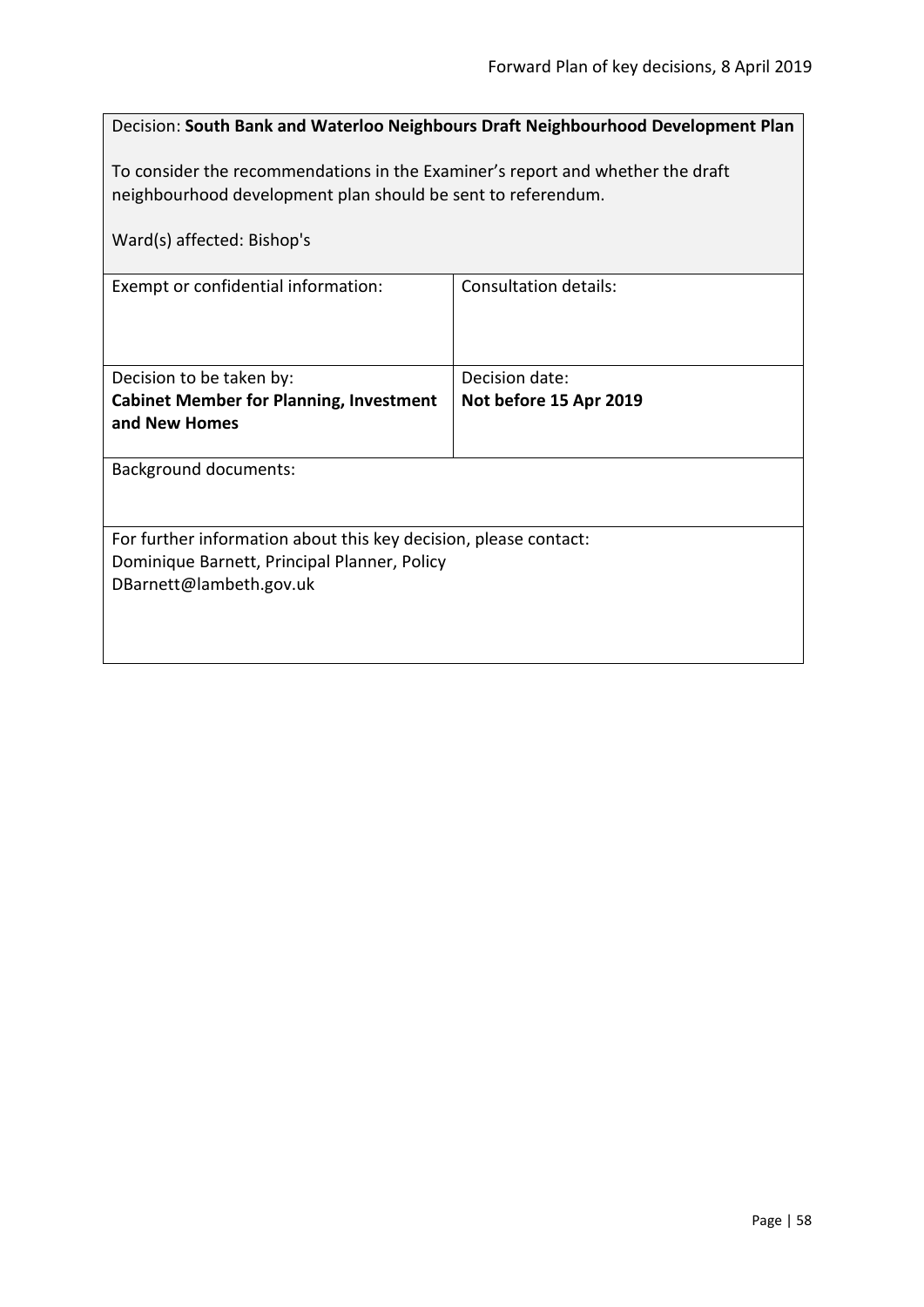## Decision: **S106 Monitoring and CIL Administration Costs 2018/19**

The report authorises the allocation of up to £580,837 from Community Infrastructure Levy (CIL) administration funds and Section 106 monitoring receipts to fund Section 106 monitoring and Community Infrastructure Levy administration costs for 2018/19.

| Ward(s) affected: All Wards                                      |                              |
|------------------------------------------------------------------|------------------------------|
| Exempt or confidential information:                              | <b>Consultation details:</b> |
| Decision to be taken by:                                         | Decision date:               |
| <b>Cabinet Member for Planning, Investment</b>                   | Not before 15 Apr 2019       |
| and New Homes                                                    |                              |
| <b>Background documents:</b>                                     |                              |
| For further information about this key decision, please contact: |                              |
| Benny Clutario, S106 Programme Officer                           |                              |
| bclutario@lambeth.gov.uk                                         |                              |
|                                                                  |                              |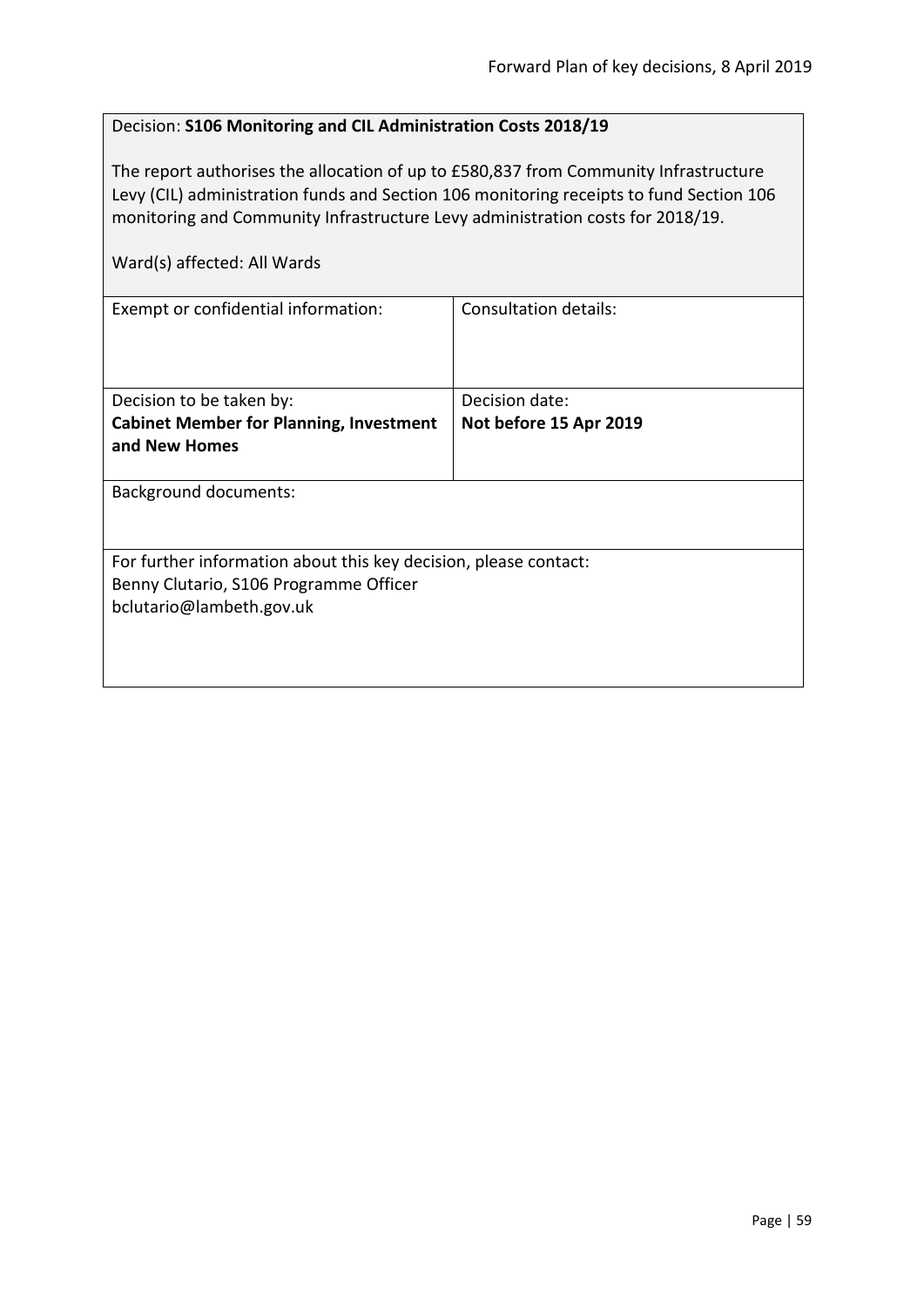# Decision: **Estate Regeneration – Early Buy-back Funding**

To approve funding for early buy backs of leasehold properties for estate regeneration.

Ward(s) affected: Clapham Town; Gipsy Hill; Stockwell; Larkhall; Tulse Hill; Prince's

| Exempt or confidential information:                              | Consultation details:  |
|------------------------------------------------------------------|------------------------|
|                                                                  |                        |
|                                                                  |                        |
|                                                                  |                        |
| Decision to be taken by:                                         | Decision date:         |
| <b>Cabinet Member for Planning, Investment</b>                   | Not before 15 Apr 2019 |
| and New Homes                                                    |                        |
|                                                                  |                        |
| <b>Background documents:</b>                                     |                        |
|                                                                  |                        |
|                                                                  |                        |
| For further information about this key decision, please contact: |                        |
| Luke Kelly, Project Officer                                      |                        |
| LAKelly@lambeth.gov.uk                                           |                        |
|                                                                  |                        |
|                                                                  |                        |
|                                                                  |                        |
|                                                                  |                        |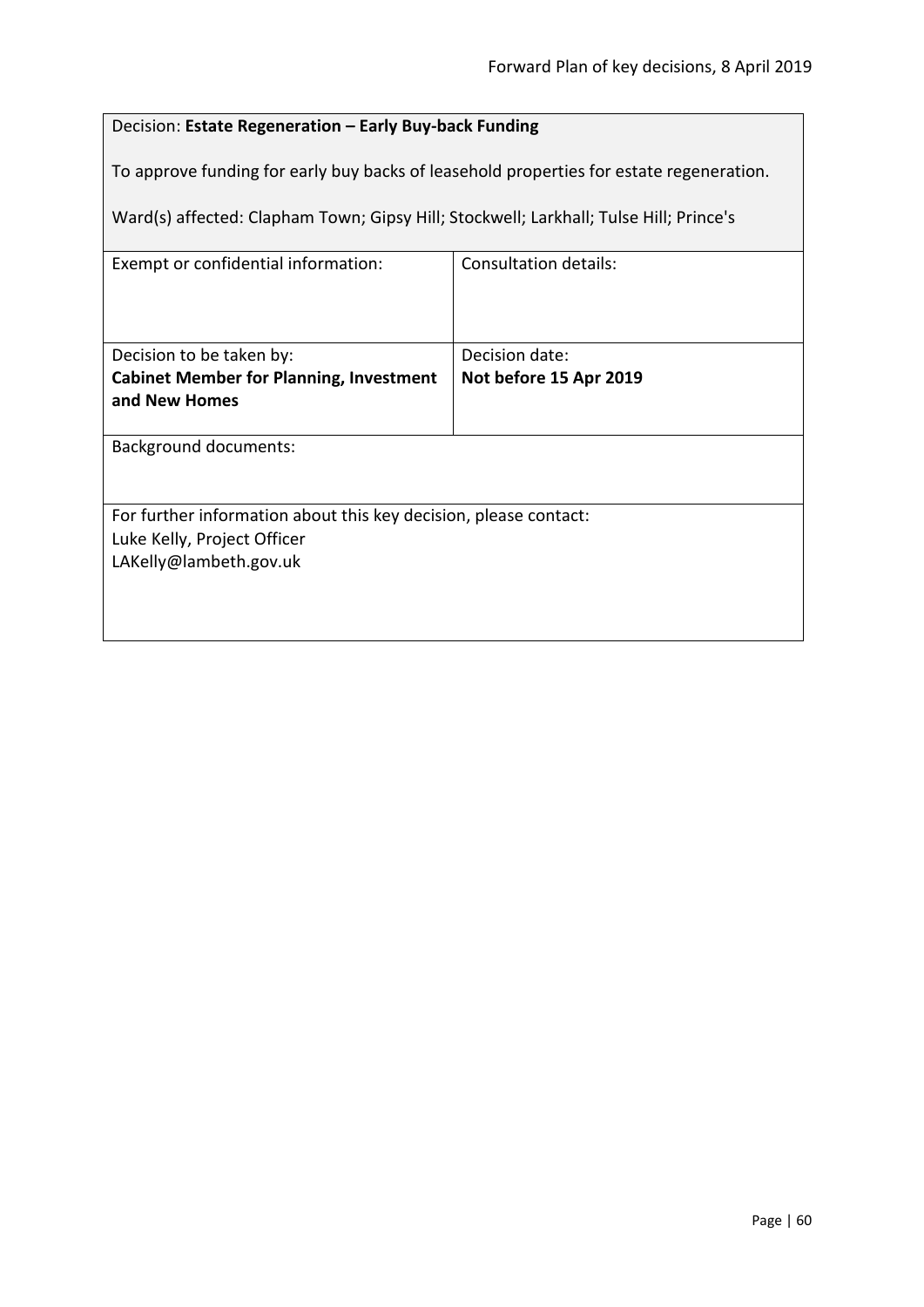| Decision: Knights Walk - Phase 1, Appropriation for Planning Purposes                                                                                                    |                        |  |
|--------------------------------------------------------------------------------------------------------------------------------------------------------------------------|------------------------|--|
| To exercise the Council's powers to appropriate the Phase 1 site at Knights Walk for<br>planning                                                                         |                        |  |
| purposes to enable the construction of the Phase 1 development.                                                                                                          |                        |  |
| Ward(s) affected: Prince's                                                                                                                                               |                        |  |
| <b>Consultation details:</b><br>Exempt or confidential information:                                                                                                      |                        |  |
| Decision to be taken by:                                                                                                                                                 | Decision date:         |  |
| <b>Cabinet Member for Planning, Investment</b><br>and New Homes                                                                                                          | Not before 15 Apr 2019 |  |
| <b>Background documents:</b>                                                                                                                                             |                        |  |
| For further information about this key decision, please contact:<br>Mandy Green, Assistant Director, Homes and Communities<br>mgreen3@lambeth.gov.uk<br>Tel: 02079267020 |                        |  |
|                                                                                                                                                                          |                        |  |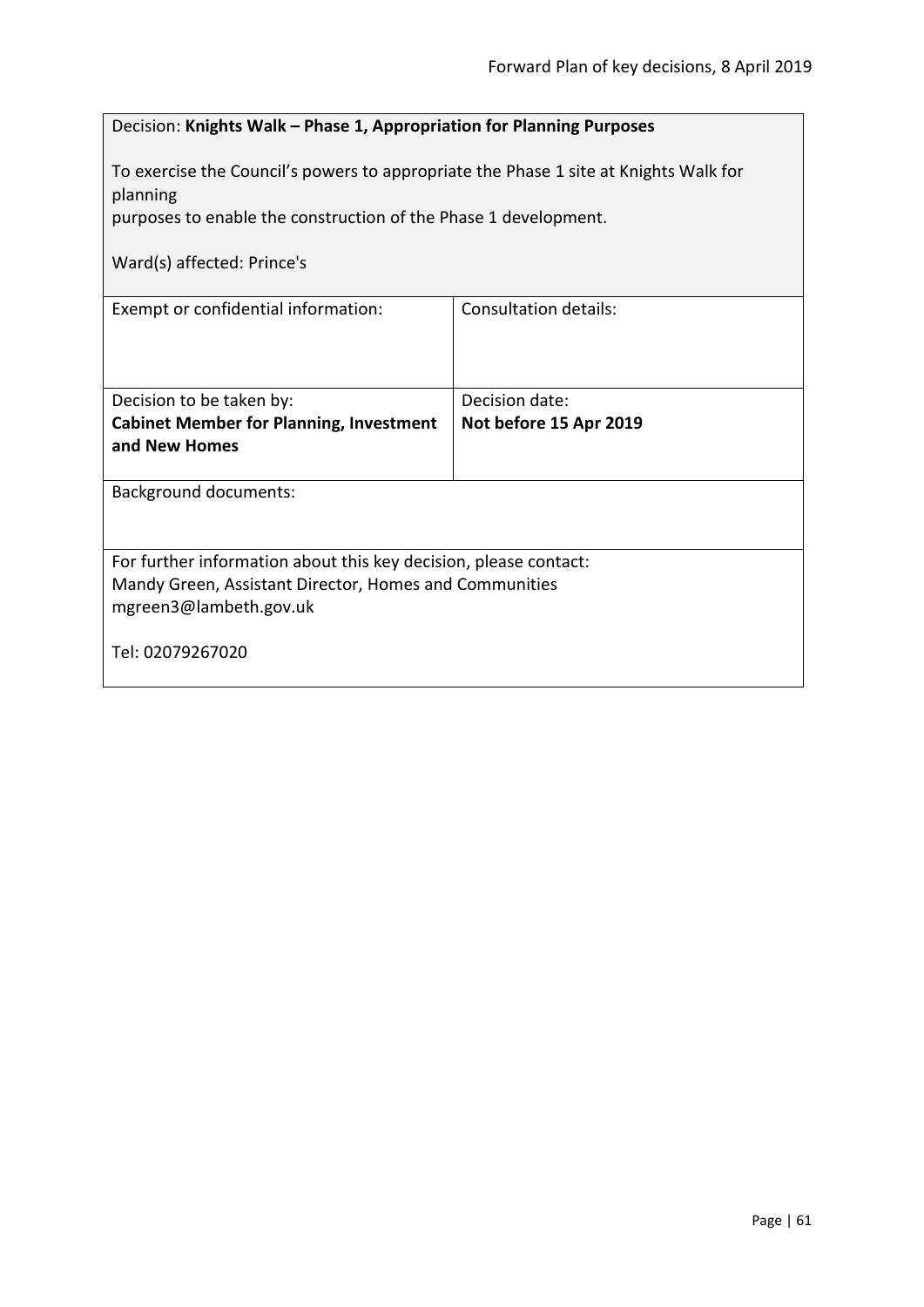## Decision: **South Lambeth estate – Phase 1, Appropriation for Planning Purposes**

To exercise the Council's powers to appropriate the Phase 1 site at South Lambeth for planning purposes to enable the construction of the Phase 1 development.

| Ward(s) affected: Stockwell                                                                                                                          |                        |  |
|------------------------------------------------------------------------------------------------------------------------------------------------------|------------------------|--|
| Exempt or confidential information:                                                                                                                  | Consultation details:  |  |
| Decision to be taken by:                                                                                                                             | Decision date:         |  |
| <b>Cabinet Member for Planning, Investment</b>                                                                                                       | Not before 15 Apr 2019 |  |
| and New Homes                                                                                                                                        |                        |  |
| <b>Background documents:</b>                                                                                                                         |                        |  |
| For further information about this key decision, please contact:<br>Mandy Green, Assistant Director, Homes and Communities<br>mgreen3@lambeth.gov.uk |                        |  |
| Tel: 02079267020                                                                                                                                     |                        |  |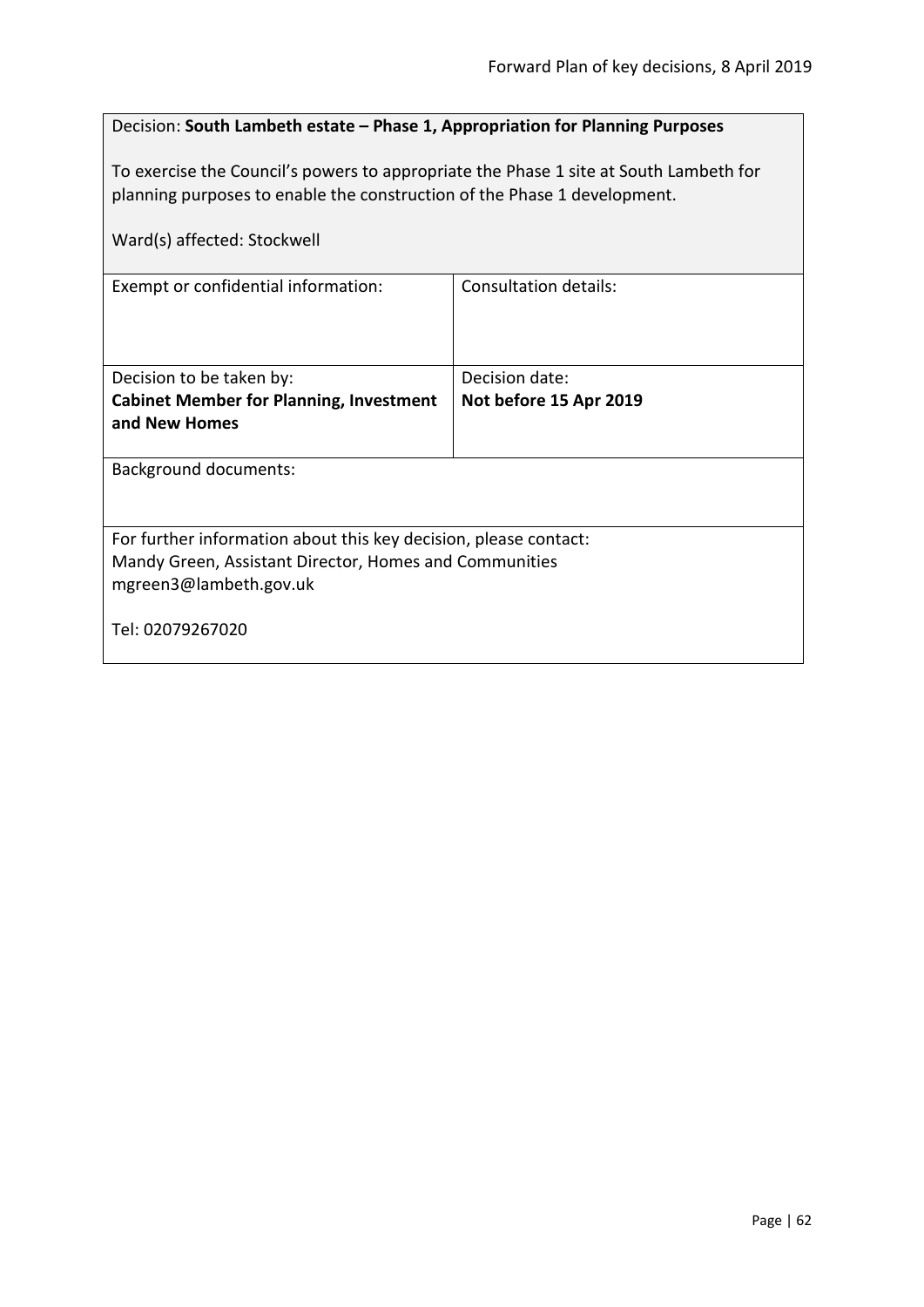## Decision: **GLA Good Growth Fund Stage 2 Application: Regenerating Brixton's Rec Quarter**

To spend of £825,000 of CIL and £700,000 of borrowing to match fund a Good Growth Fund proposal totalling £4,495,000. Council investment levers in £2,170,000 in GLA funding and over £800,000 of third party investment. The project delivers significant public realm improvements to Brixton Station Road, Beehive Place and the Rec Concourse, and creates workspace at International House and through conversion of an underused storage space in the Rec.

Ward(s) affected: Coldharbour

| Exempt or confidential information:                              | Consultation details:  |
|------------------------------------------------------------------|------------------------|
|                                                                  |                        |
|                                                                  |                        |
|                                                                  |                        |
|                                                                  |                        |
| Decision to be taken by:                                         | Decision date:         |
| <b>Cabinet Member for Planning, Investment</b>                   | Not before 24 Apr 2019 |
| and New Homes                                                    |                        |
|                                                                  |                        |
| <b>Background documents:</b>                                     |                        |
|                                                                  |                        |
|                                                                  |                        |
| For further information about this key decision, please contact: |                        |
| <b>Beverly J Williams</b>                                        |                        |
|                                                                  |                        |
| BJWilliams@lambeth.gov.uk                                        |                        |
|                                                                  |                        |
|                                                                  |                        |
|                                                                  |                        |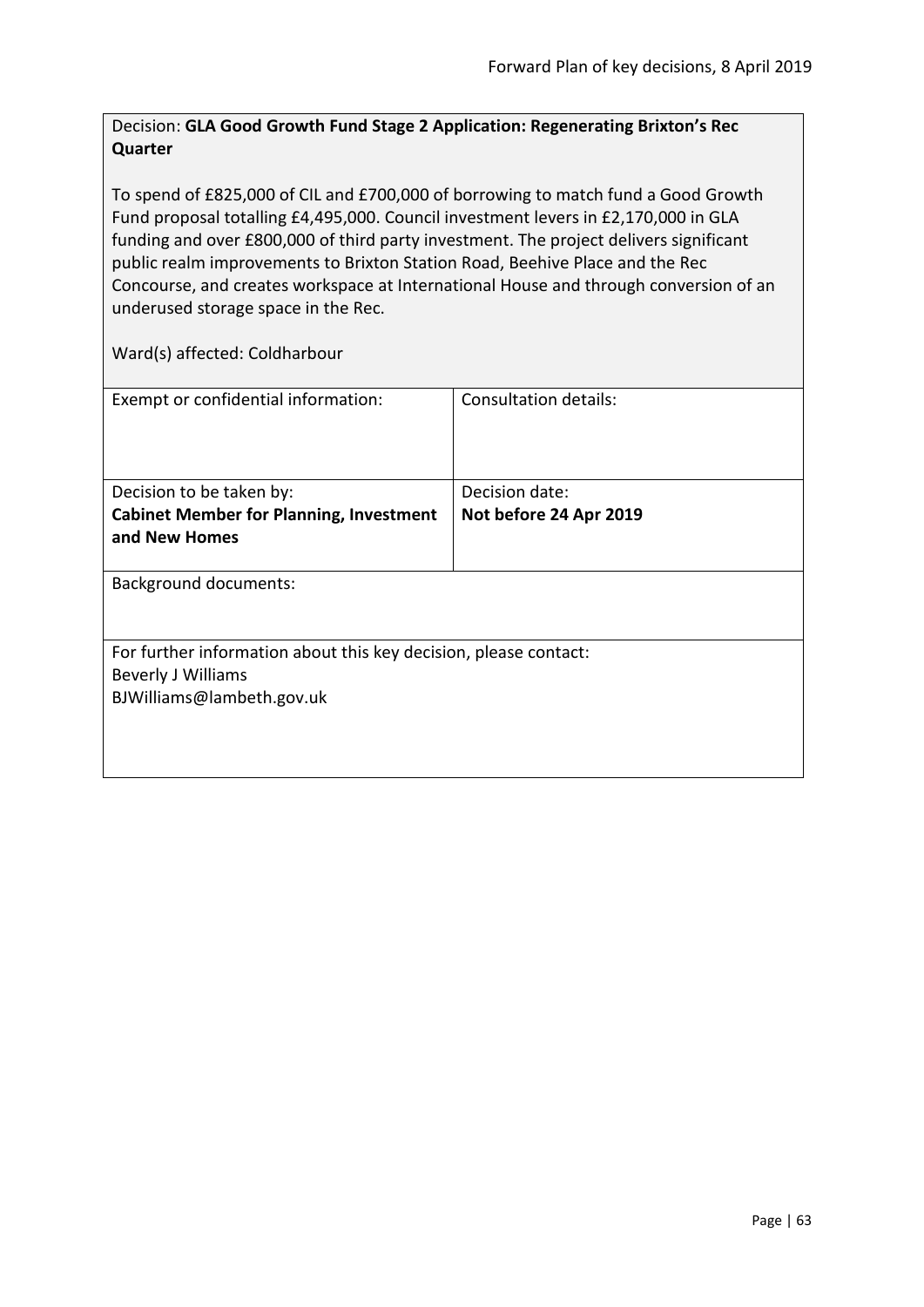| Decision: Lambeth CIL instalments policy                                                                           |                              |  |
|--------------------------------------------------------------------------------------------------------------------|------------------------------|--|
| To approve the recommendation for Lambeth to adopt its own CIL instalments policy with<br>effect from 1 June 2019. |                              |  |
| Ward(s) affected: All Wards                                                                                        |                              |  |
| Exempt or confidential information:                                                                                | <b>Consultation details:</b> |  |
|                                                                                                                    |                              |  |
| Decision to be taken by:                                                                                           | Decision date:               |  |
| <b>Cabinet Member for Planning, Investment</b><br>and New Homes                                                    | Not before 24 Apr 2019       |  |
| <b>Background documents:</b>                                                                                       |                              |  |
| For further information about this key decision, please contact:<br>Benny Clutario, S106 Programme Officer         |                              |  |
| bclutario@lambeth.gov.uk                                                                                           |                              |  |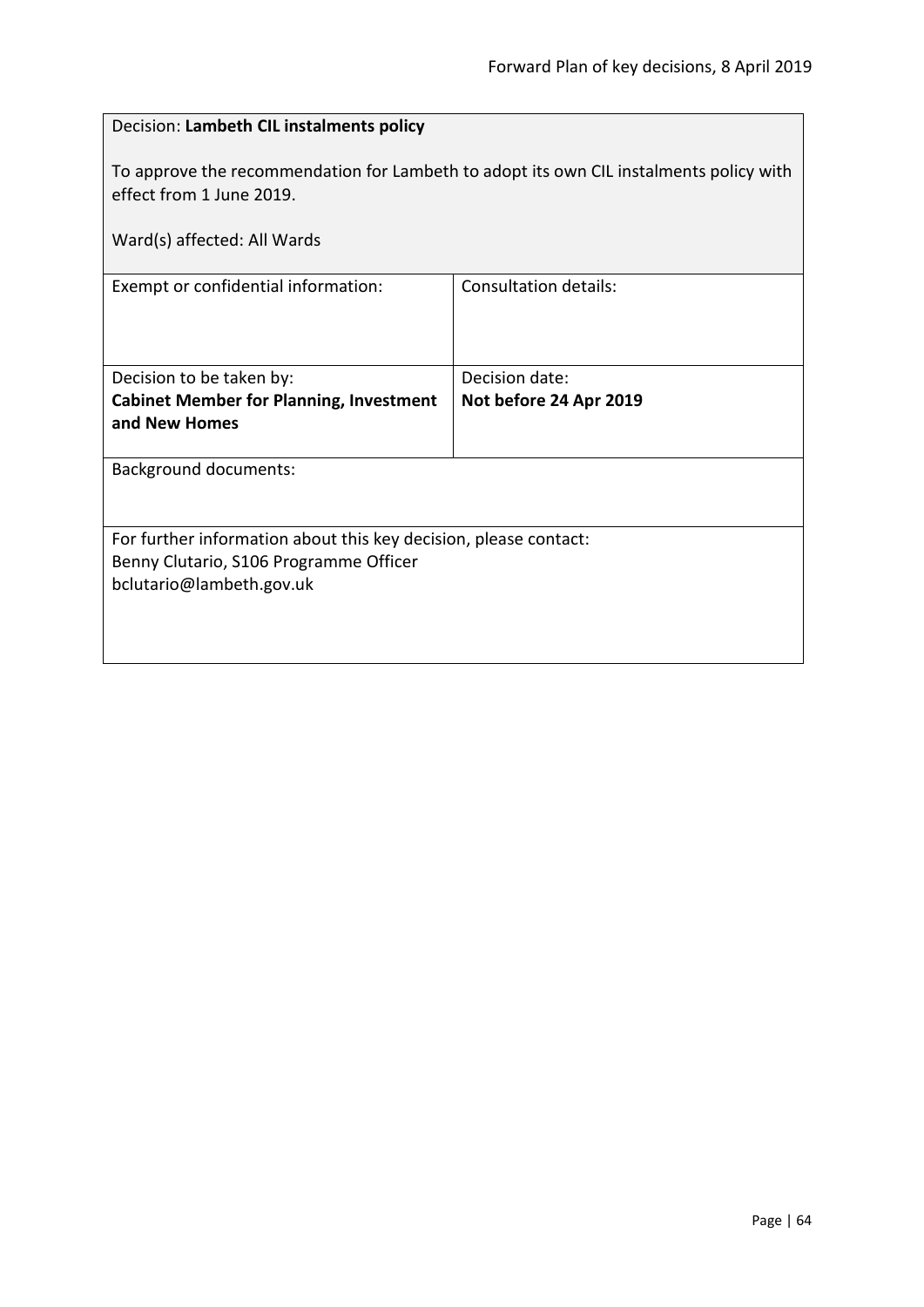| Decision: Report to Authorise the Second Round Public Consultation on a Draft CIL |
|-----------------------------------------------------------------------------------|
| <b>Charging Schedule</b>                                                          |

To report on the results of the first round public consultation on a Preliminary Draft Charging Schedule for CIL and authorise the second round public consultation on the Draft CIL Charging Schedule

| Exempt or confidential information:                                                                                                    | Consultation details:  |
|----------------------------------------------------------------------------------------------------------------------------------------|------------------------|
| Decision to be taken by:                                                                                                               | Decision date:         |
| <b>Cabinet Member for Planning, Investment</b><br>and New Homes                                                                        | Not before 24 Apr 2019 |
| <b>Background documents:</b>                                                                                                           |                        |
| For further information about this key decision, please contact:<br>Benny Clutario, S106 Programme Officer<br>bclutario@lambeth.gov.uk |                        |
|                                                                                                                                        |                        |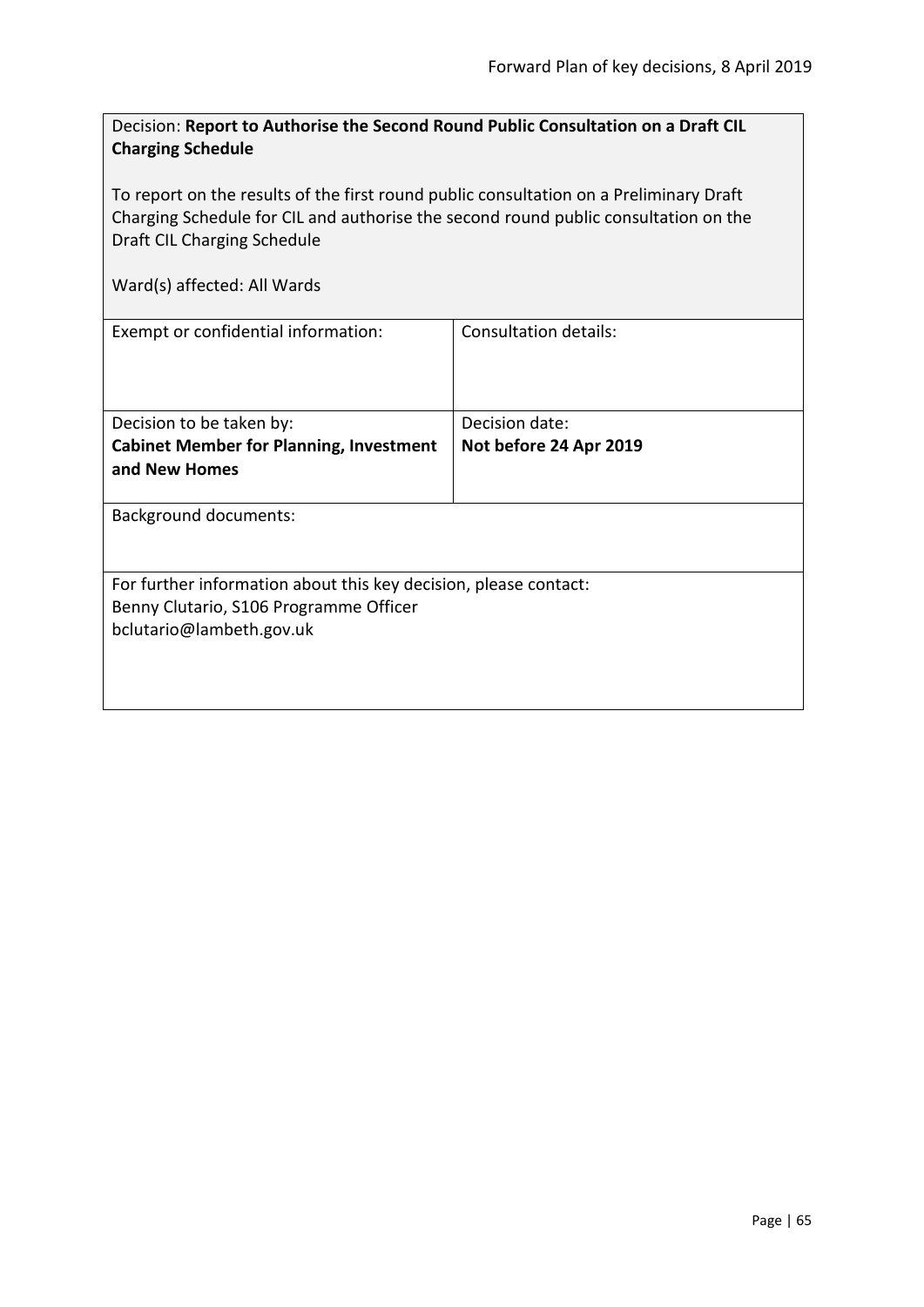#### Decision: **Somerleyton Road, Phase 1 – Blocks A&B**

1. That, under previously delegated authority, the Cabinet Member for Planning, Investment & New Homes and the Cabinet Member for Finance authorise the Council to enter into contract with Galliford Try for the construction of Blocks A & B of the Somerleyton Road development.

2. That, under previously delegated authority, the Cabinet Member for Planning, Investment & New Homes and the Cabinet Member for Finance authorise the Council to enter into legal agreements with Ovalhouse Theatre for Blocks A & B of the Somerleyton Road development.

3. That Homes for Lambeth is appointed as Employers' Agent for the construction stage of Phase 1

Ward(s) affected: Coldharbour

| Exempt or confidential information:                              | Consultation details: |  |
|------------------------------------------------------------------|-----------------------|--|
|                                                                  |                       |  |
| Decision to be taken by:                                         | Decision date:        |  |
| <b>Cabinet Member for Planning, Investment</b>                   | Not before 9 May 2019 |  |
| and New Homes                                                    |                       |  |
|                                                                  |                       |  |
| <b>Background documents:</b>                                     |                       |  |
|                                                                  |                       |  |
|                                                                  |                       |  |
| For further information about this key decision, please contact: |                       |  |
|                                                                  |                       |  |
|                                                                  |                       |  |
|                                                                  |                       |  |
|                                                                  |                       |  |
|                                                                  |                       |  |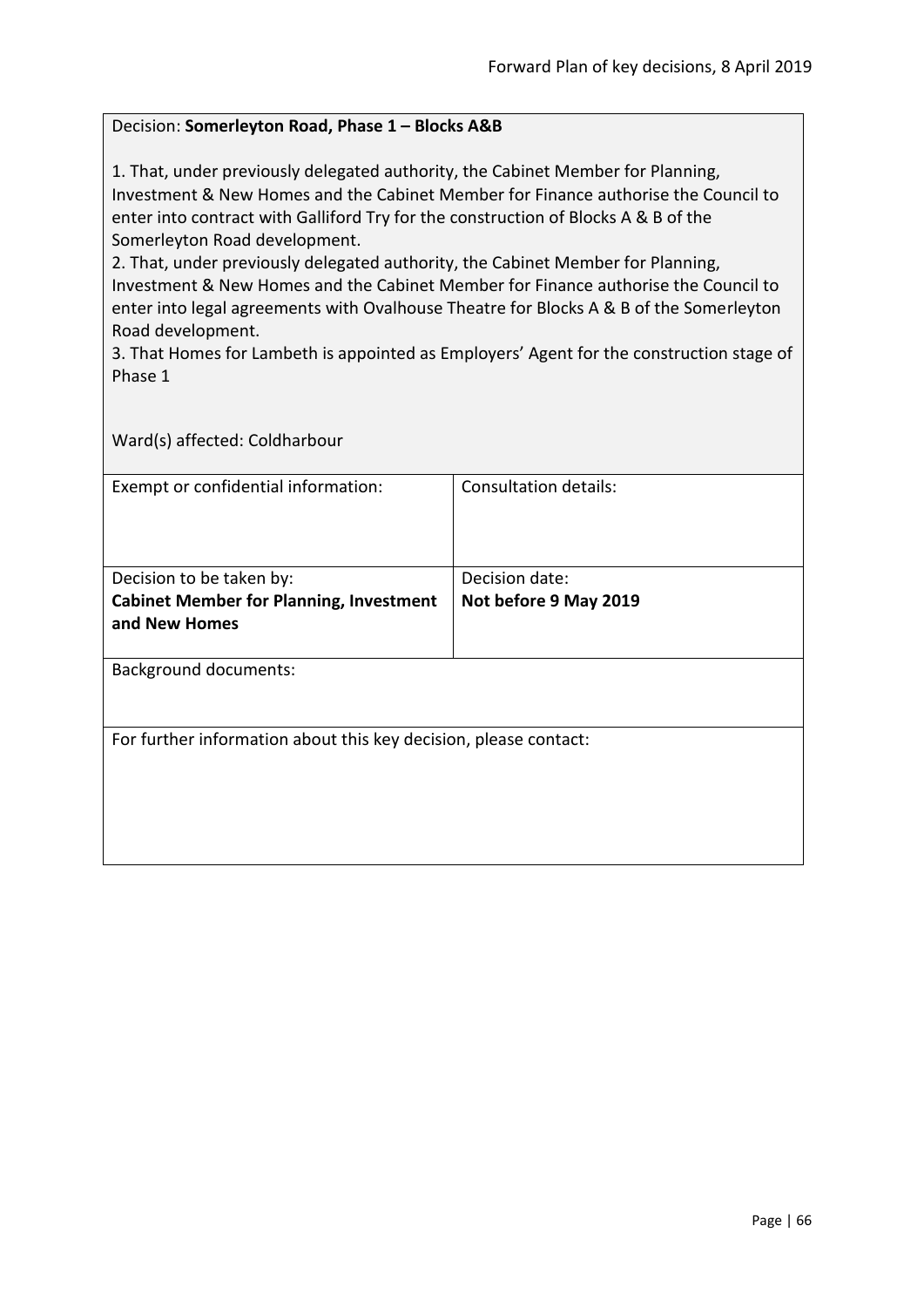## Decision: **Estate Regeneration – Early Buy Backs – Funding Request**

To secure further funding through borrowing to continue the early buy-back programme, which is required as part of the estate regeneration programme.

Ward(s) affected: Clapham Town; Gipsy Hill; Stockwell; Larkhall; Tulse Hill; Prince's

| Exempt or confidential information:                              | <b>Consultation details:</b> |
|------------------------------------------------------------------|------------------------------|
| Decision to be taken by:                                         | Decision date:               |
| <b>Cabinet Member for Planning, Investment</b><br>and New Homes  | Not before 9 May 2019        |
|                                                                  |                              |
| <b>Background documents:</b>                                     |                              |
|                                                                  |                              |
| For further information about this key decision, please contact: |                              |
|                                                                  |                              |
|                                                                  |                              |
|                                                                  |                              |
|                                                                  |                              |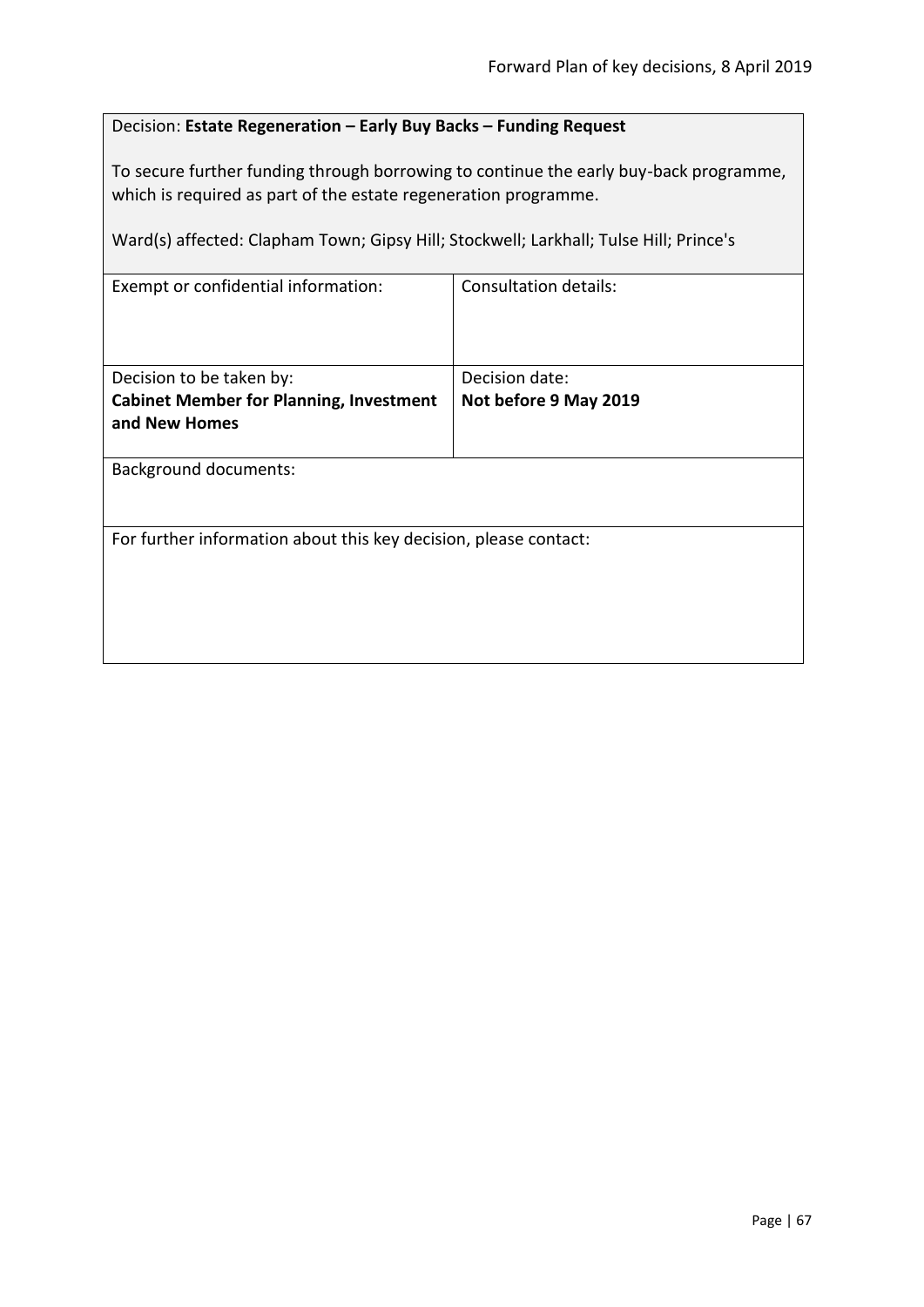### Decision: **Proposal regarding the site at the former Clapham Old Library**

Following the acquisition of the property at 60 Orlando Road, the Council is proposing to work with Ipsus Developments and Omnibus Theatre to bring forward plans for a small scale redevelopment of the rear of the site, with the aim of creating a new asset, subject to further discussions with the planning department and formal consent, which will provide a sustainable revenue stream to the parties. The form of this joint venture is being discussed and it is anticipated that any works contracts will be under the OJEU threshold.

The Council wishes to engage with the above parties who will bring the local and commercial expertise to the venture. Ipsus Developments brought the opportunity to the Council and in recognition of their input to the process, it is proposed that the Council continues to utilise their significant local development expertise.

The Council also wishes to continue to work collaboratively with Omnibus to ensure the future of the building as a leading performance arts venue.

Ward(s) affected: Clapham Town

| Exempt or confidential information:                              | Consultation details:  |
|------------------------------------------------------------------|------------------------|
|                                                                  |                        |
| Decision to be taken by:                                         | Decision date:         |
| <b>Cabinet Member for Equalities and Culture</b>                 | Not before 12 Jun 2017 |
|                                                                  |                        |
| <b>Background documents:</b>                                     |                        |
| For further information about this key decision, please contact: |                        |
| Sophie Linton, Head of Valuation and Strategic Property Services |                        |
| SLinton@lambeth.gov.uk                                           |                        |
| 2nd Floor, Olive Morris House                                    |                        |
| Tel: 020 7926 6954                                               |                        |
|                                                                  |                        |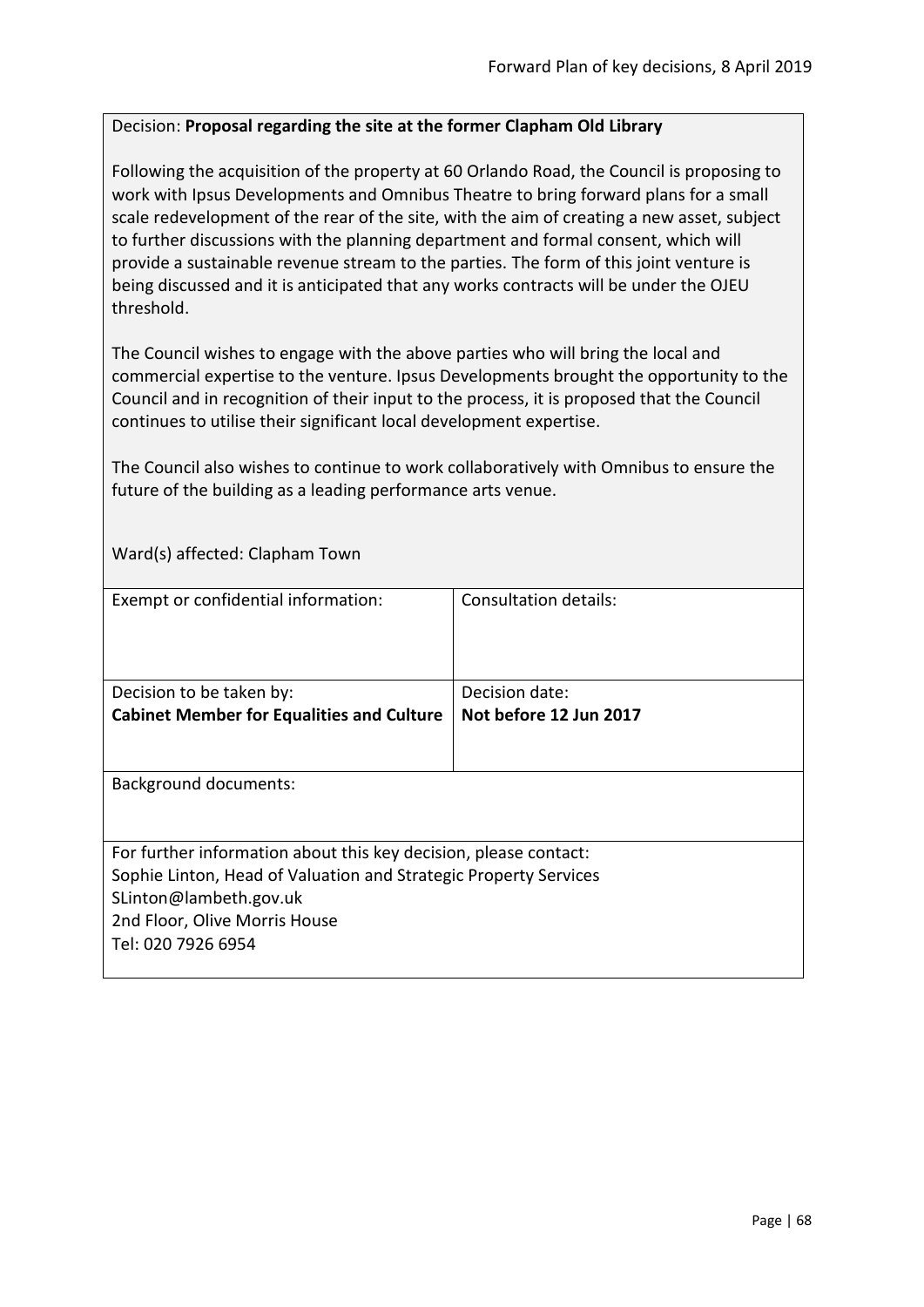Decision: **Transfer of the Greek Enclosure from the Greek Cathedral trust of St Stephen's Chapel to the Council**

To agree the formal legal vesting contract process for the Greek Cathedral Trust to transfer St Stephen's Chapel, the boundary wall to the Greek Enclosure and Burial Rights to the Council

Ward(s) affected: Knight's Hill; Thurlow Park

| Exempt or confidential information:                                         | Consultation details:  |  |
|-----------------------------------------------------------------------------|------------------------|--|
| Decision to be taken by:                                                    | Decision date:         |  |
| <b>Cabinet Member for Equalities and Culture</b>                            | Not before 23 Jul 2018 |  |
| Background documents:                                                       |                        |  |
|                                                                             |                        |  |
| For further information about this key decision, please contact:            |                        |  |
| Dan Thomas, Environment Programme Manager - Neighbourhoods, Environment and |                        |  |
| Employment                                                                  |                        |  |
| dthomas4@lambeth.gov.uk                                                     |                        |  |
|                                                                             |                        |  |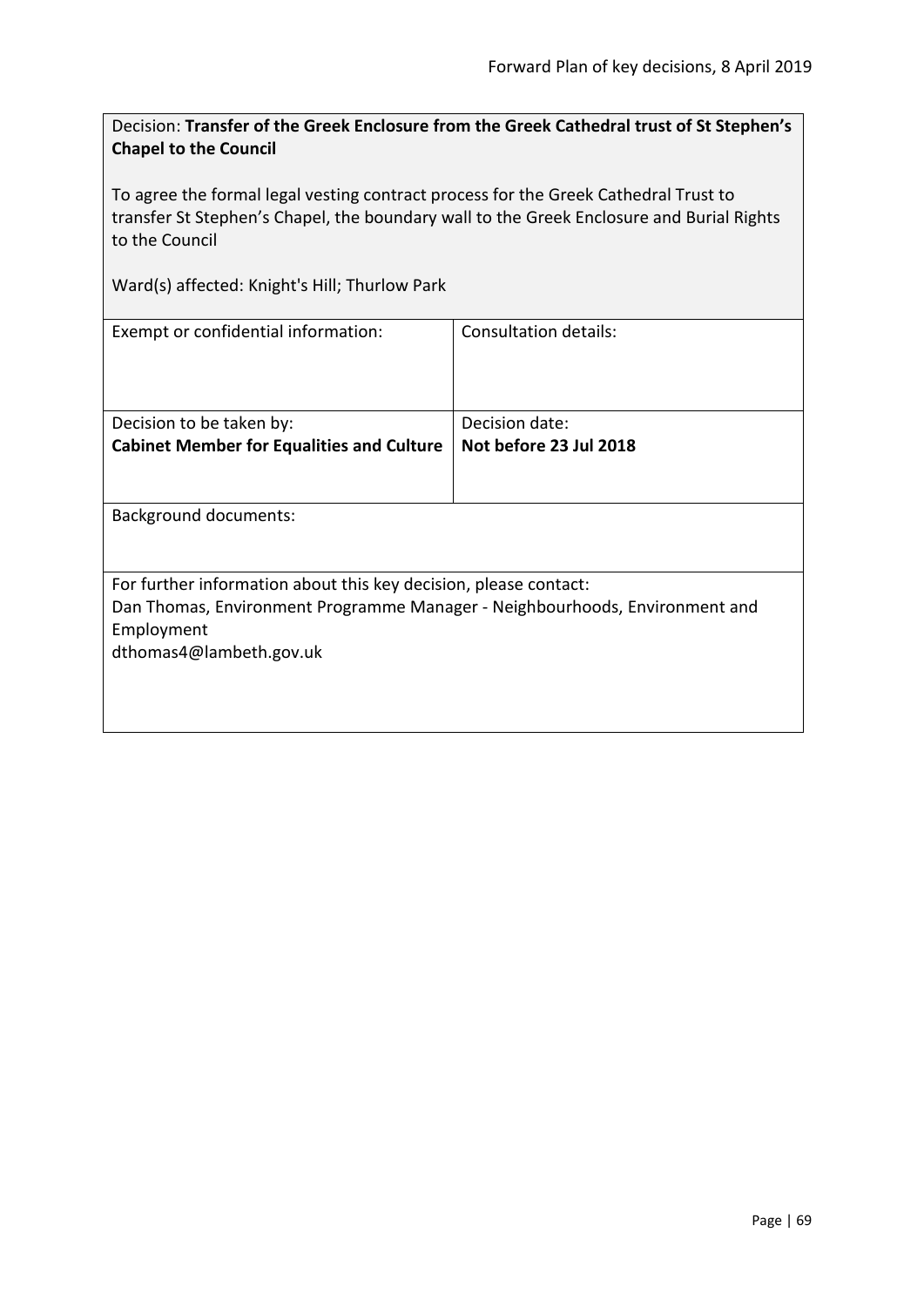#### Decision: **West Norwood Cemetery Management Arrangements**

To approve the revised management arrangements for the South Metropolitan (West Norwood) Cemetery following the dissolution of the current Scheme of Management, to take effect from 1 April 2019.

Dissolution is subject to the required criteria being met and approval from the appropriate external bodies

Ward(s) affected: Gipsy Hill

| Exempt or confidential information:                                                                                                                                                             | Consultation details:                    |
|-------------------------------------------------------------------------------------------------------------------------------------------------------------------------------------------------|------------------------------------------|
| Decision to be taken by:<br><b>Cabinet Member for Equalities and Culture</b>                                                                                                                    | Decision date:<br>Not before 15 Aug 2018 |
| <b>Background documents:</b>                                                                                                                                                                    |                                          |
| For further information about this key decision, please contact:<br>Kevin Crook, Assistant Director - Environment<br>kcrook@lambeth.gov.uk<br>Blue Star House - 4th Floor<br>Tel: 020 7926 8973 |                                          |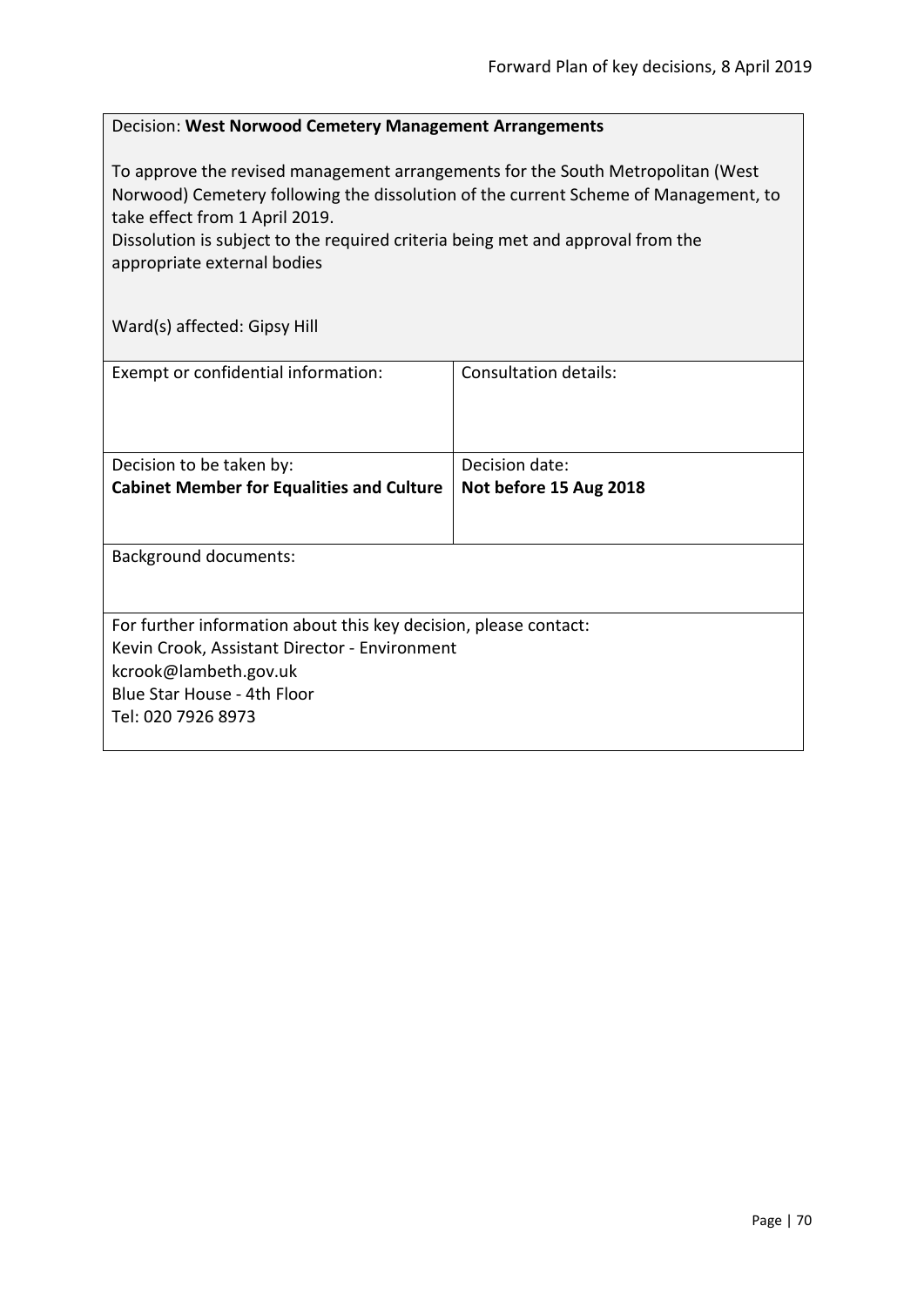Decision: **Appointment of a construction company to deliver investment priorities into Vauxhall Park**

To appoint a construction company/supplier following a competitive tender. Works include landscaping, planting and formal garden, railings, play-park, paths and surfaces, heritage components and exercise.

The works are planned to commence in September 2018.

Ward(s) affected: Oval

| Exempt or confidential information:                                         | Consultation details:  |
|-----------------------------------------------------------------------------|------------------------|
| Decision to be taken by:                                                    | Decision date:         |
| <b>Cabinet Member for Equalities and Culture</b>                            | Not before 15 Aug 2018 |
|                                                                             |                        |
| Background documents:                                                       |                        |
|                                                                             |                        |
| For further information about this key decision, please contact:            |                        |
| Dan Thomas, Environment Programme Manager - Neighbourhoods, Environment and |                        |
| Employment                                                                  |                        |
| dthomas4@lambeth.gov.uk                                                     |                        |
|                                                                             |                        |
|                                                                             |                        |
|                                                                             |                        |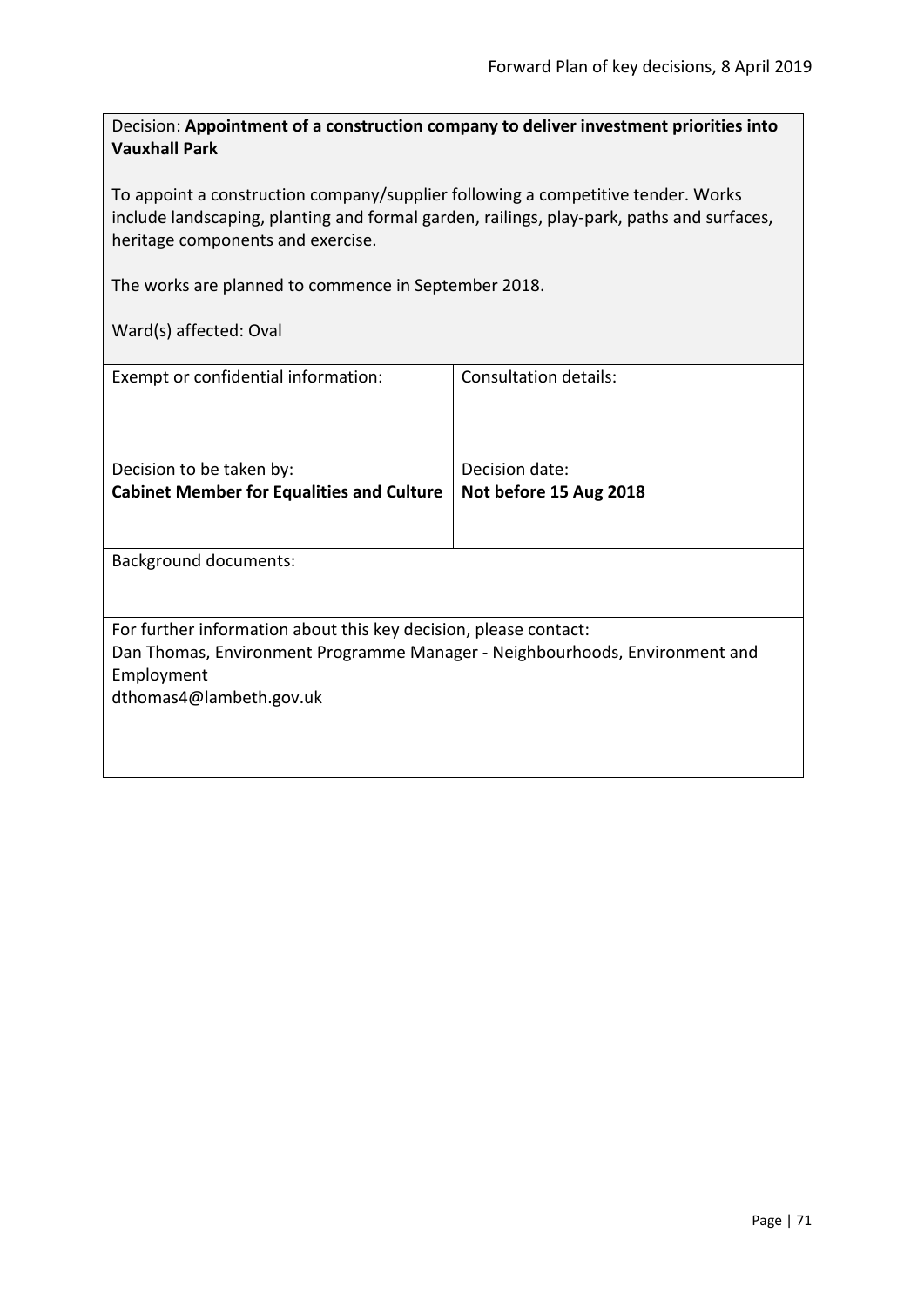| Decision: Appointment of a Contractor for Repair & Maintenance Works at Brixton<br><b>Recreation Centre (Phase Two)</b>                                                                              |                              |
|------------------------------------------------------------------------------------------------------------------------------------------------------------------------------------------------------|------------------------------|
| Ward(s) affected: Coldharbour                                                                                                                                                                        |                              |
| Exempt or confidential information:<br>Part exempt<br>Information relating to the financial or<br>business affairs of any particular person<br>(including the authority holding that<br>information) | <b>Consultation details:</b> |
| Decision to be taken by:                                                                                                                                                                             | Decision date:               |
| <b>Cabinet Member for Equalities and Culture</b>                                                                                                                                                     | Not before 10 Sep 2018       |
|                                                                                                                                                                                                      |                              |
| <b>Background documents:</b>                                                                                                                                                                         |                              |
|                                                                                                                                                                                                      |                              |
| For further information about this key decision, please contact:                                                                                                                                     |                              |
| Gary Meeds, Project Manager                                                                                                                                                                          |                              |
| GMeeds@lambeth.gov.uk                                                                                                                                                                                |                              |
| Lambeth Town Hall, Brixton Hill                                                                                                                                                                      |                              |
| Tel: 020 7926 2544                                                                                                                                                                                   |                              |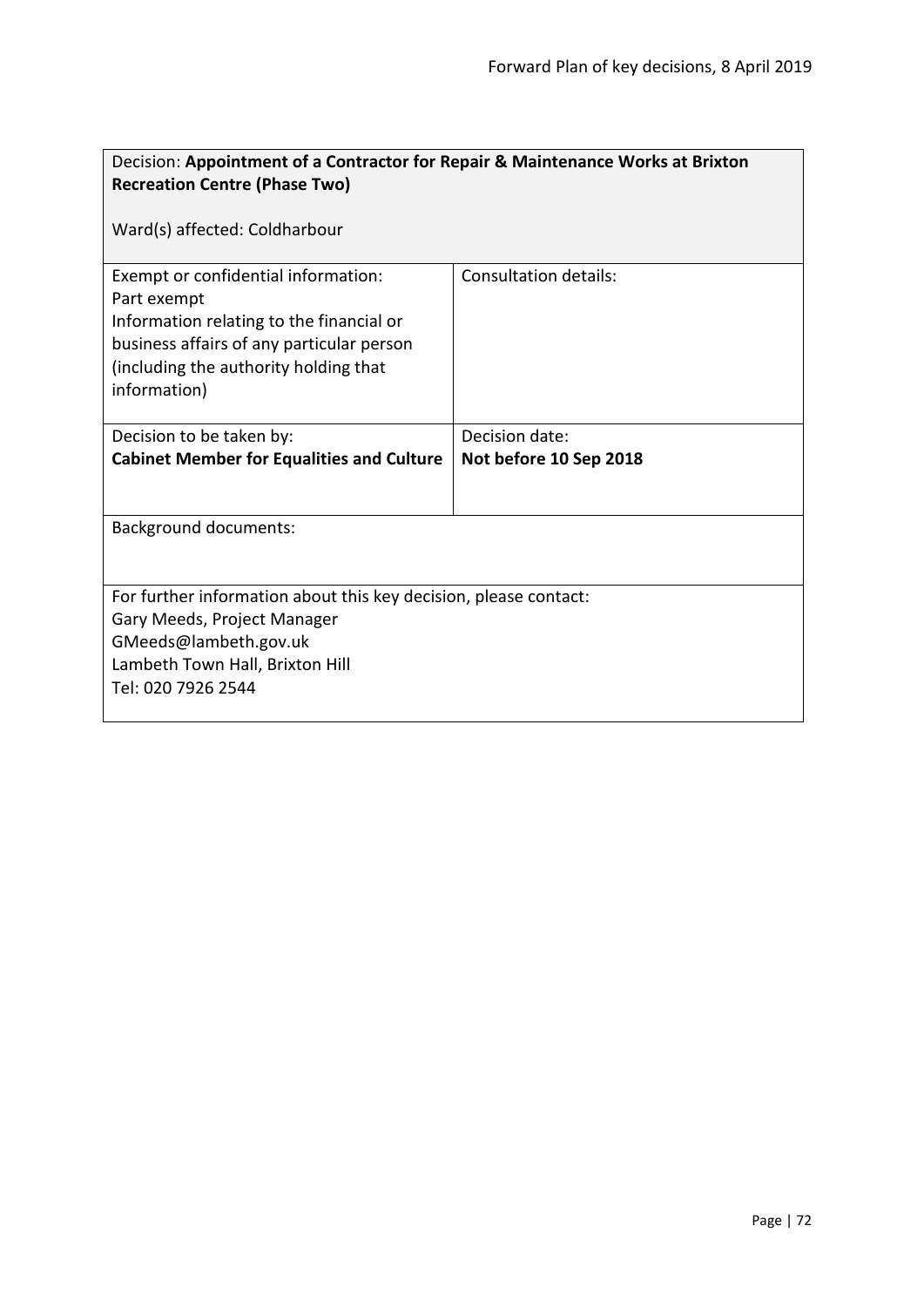| Decision: Events Strategy Review                                                                                  |                              |
|-------------------------------------------------------------------------------------------------------------------|------------------------------|
| To approve a package of measures forming a review of Lambeth's outdoor events strategy.                           |                              |
| Ward(s) affected: All Wards                                                                                       |                              |
|                                                                                                                   |                              |
| Exempt or confidential information:                                                                               | <b>Consultation details:</b> |
|                                                                                                                   |                              |
|                                                                                                                   |                              |
| Decision to be taken by:                                                                                          | Decision date:               |
| <b>Cabinet Member for Equalities and Culture</b>                                                                  | Not before 26 Nov 2018       |
|                                                                                                                   |                              |
| <b>Background documents:</b>                                                                                      |                              |
|                                                                                                                   |                              |
|                                                                                                                   |                              |
| For further information about this key decision, please contact:<br>Kevin Crook, Assistant Director - Environment |                              |
| kcrook@lambeth.gov.uk                                                                                             |                              |
| Blue Star House - 4th Floor                                                                                       |                              |
| Tel: 020 7926 8973                                                                                                |                              |
|                                                                                                                   |                              |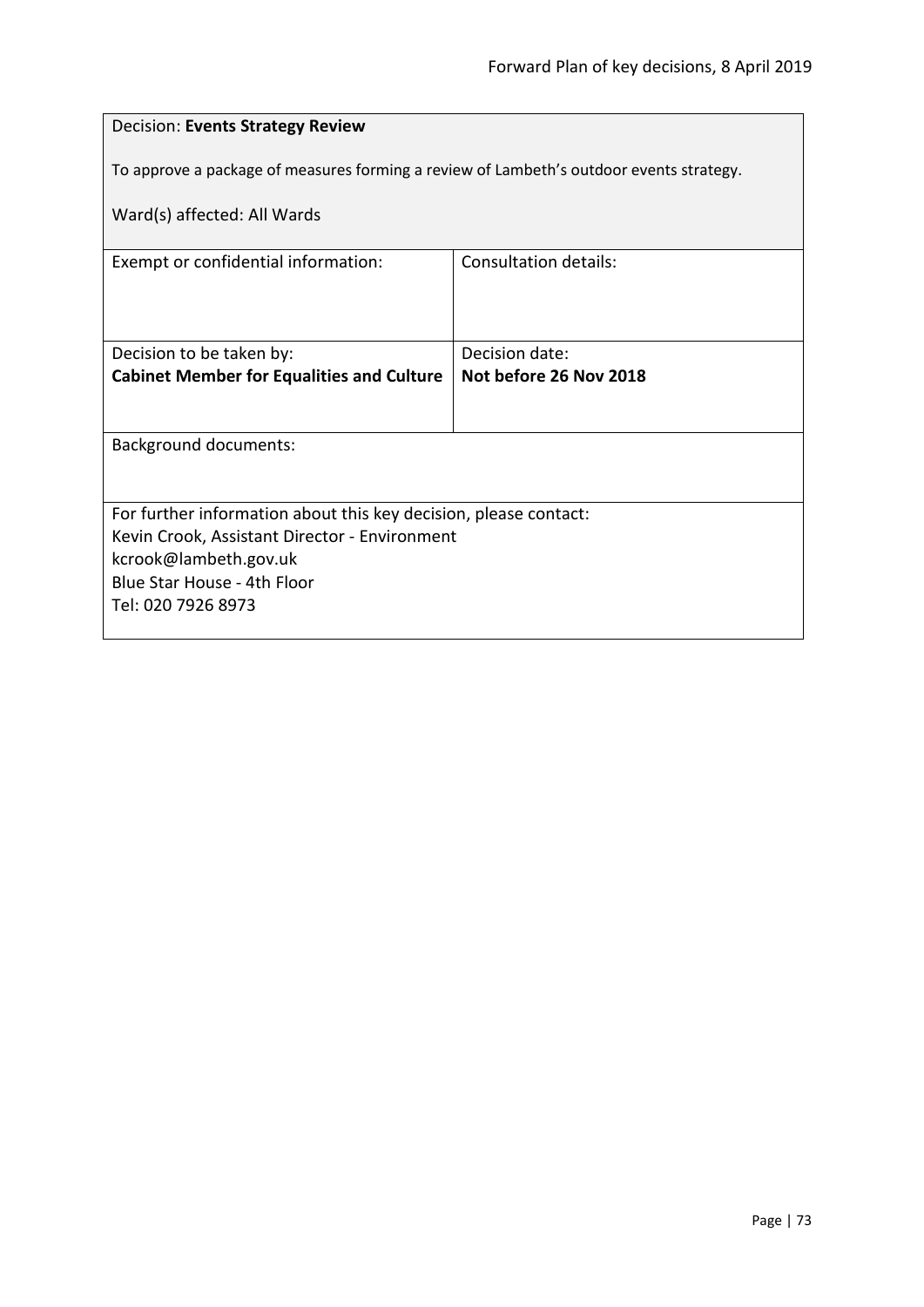| Decision: Changes to the Tree Maintenance Service                                                                                                                                               |                       |
|-------------------------------------------------------------------------------------------------------------------------------------------------------------------------------------------------|-----------------------|
| Ward(s) affected: All Wards                                                                                                                                                                     |                       |
| Exempt or confidential information:                                                                                                                                                             | Consultation details: |
| Decision to be taken by:                                                                                                                                                                        | Decision date:        |
| <b>Cabinet Member for Equalities and Culture</b>                                                                                                                                                | 10 Apr 2019           |
|                                                                                                                                                                                                 |                       |
| <b>Background documents:</b>                                                                                                                                                                    |                       |
| For further information about this key decision, please contact:<br>Kevin Crook, Assistant Director - Environment<br>kcrook@lambeth.gov.uk<br>Blue Star House - 4th Floor<br>Tel: 020 7926 8973 |                       |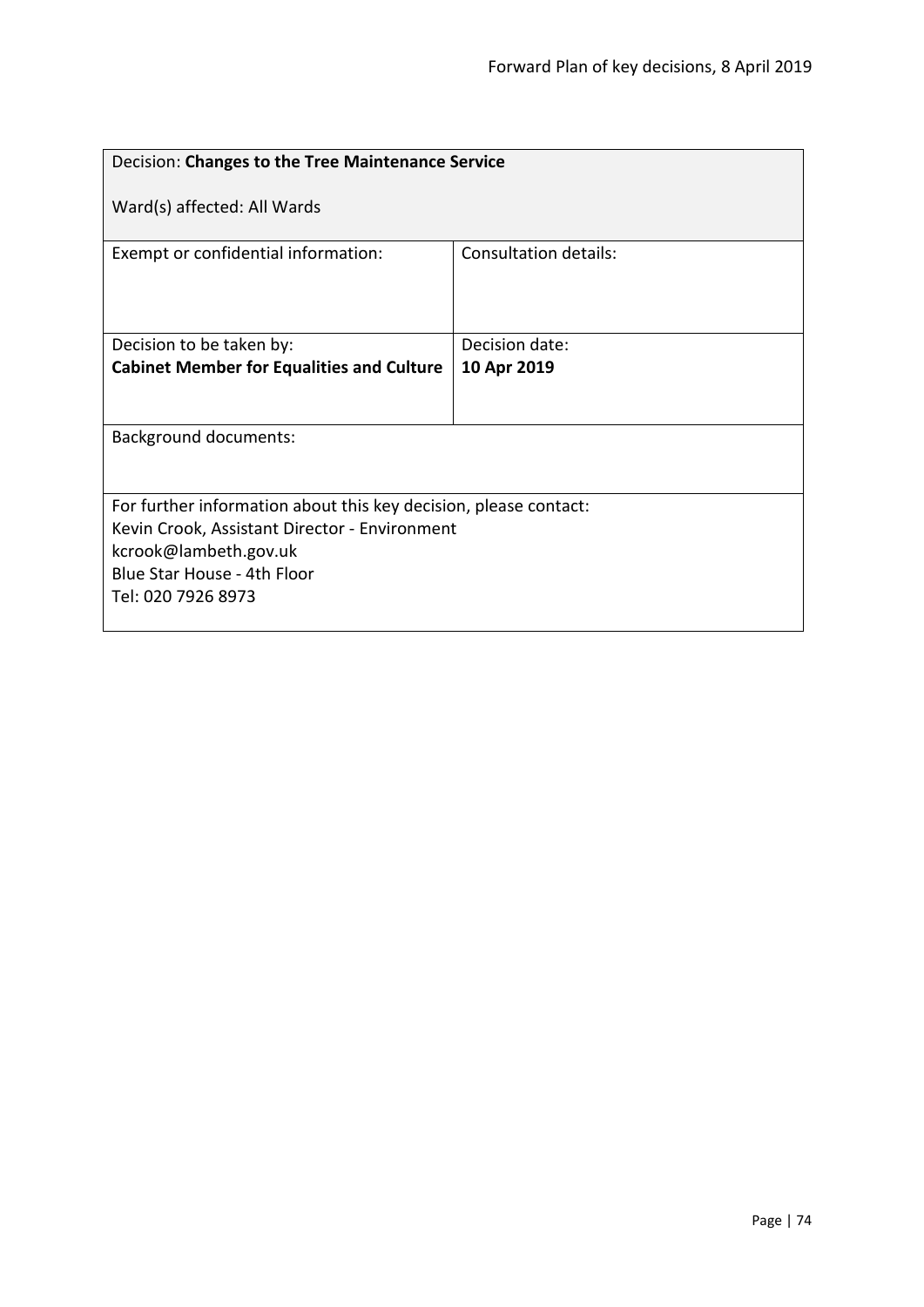## Decision: **Lambeth Country Show 2019 – Security & Crowd Management**

We are seeking to implement a two year fixed price contract agreement as part of the tender with an agreement for an extension for a further two years. The annual value of the contract is £190,000. As this report seeks to implement a two year fixed contract, the total value of the contract is £380,000. The agreement for an extension for a further two years brings the total maximum contract value to £760,000.

Ward(s) affected: All Wards

| Exempt or confidential information:                                                                                                | Consultation details: |
|------------------------------------------------------------------------------------------------------------------------------------|-----------------------|
| Decision to be taken by:                                                                                                           | Decision date:        |
| <b>Cabinet Member for Equalities and Culture</b>                                                                                   | Not before 2 Apr 2019 |
| <b>Background documents:</b>                                                                                                       |                       |
| For further information about this key decision, please contact:<br>Tim Fanucci, Senior Project Manager<br>tfanucci@lambeth.gov.uk |                       |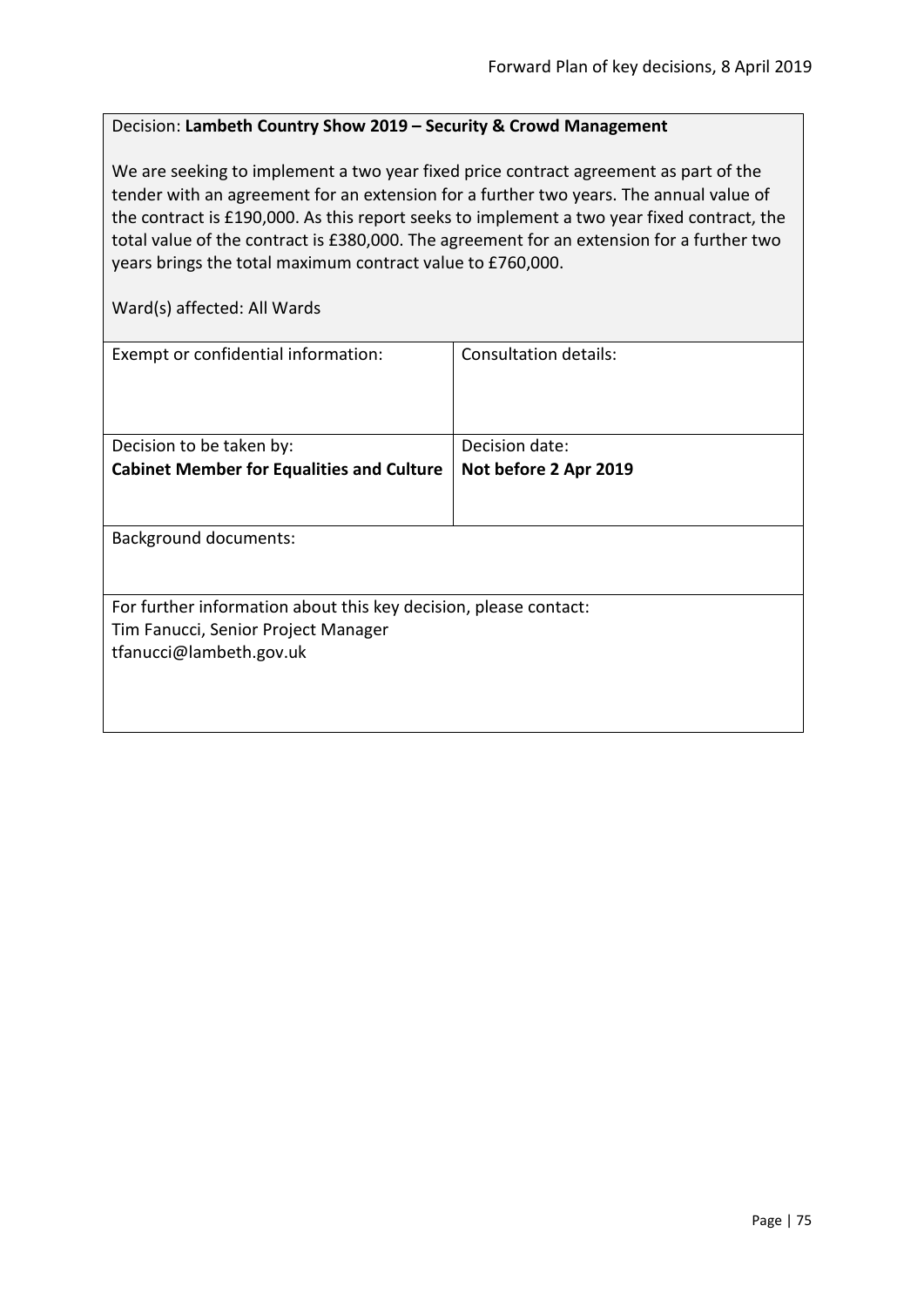## Decision: **Establishing an integrated gateway for homeless 16-21 year-olds**

This decision will enable the Council to implement an integrated gateway and assessment process for all young people aged 16-21 that are homeless or at risk of homelessness, run jointly by Housing and Children's Services.

| Ward(s) affected: All Wards                                                                                                                                                                                                      |                                          |
|----------------------------------------------------------------------------------------------------------------------------------------------------------------------------------------------------------------------------------|------------------------------------------|
| Exempt or confidential information:                                                                                                                                                                                              | Consultation details:                    |
| Decision to be taken by:<br><b>Cabinet Member for Housing</b>                                                                                                                                                                    | Decision date:<br>Not before 10 Jul 2016 |
| Background documents:                                                                                                                                                                                                            |                                          |
| For further information about this key decision, please contact:<br>Emily Newell, Commissioning Officer, Strategy & Commissioning: Housing & Communities<br>ENewell@lambeth.gov.uk<br><b>Phoenix House</b><br>Tel: 0207 926 0973 |                                          |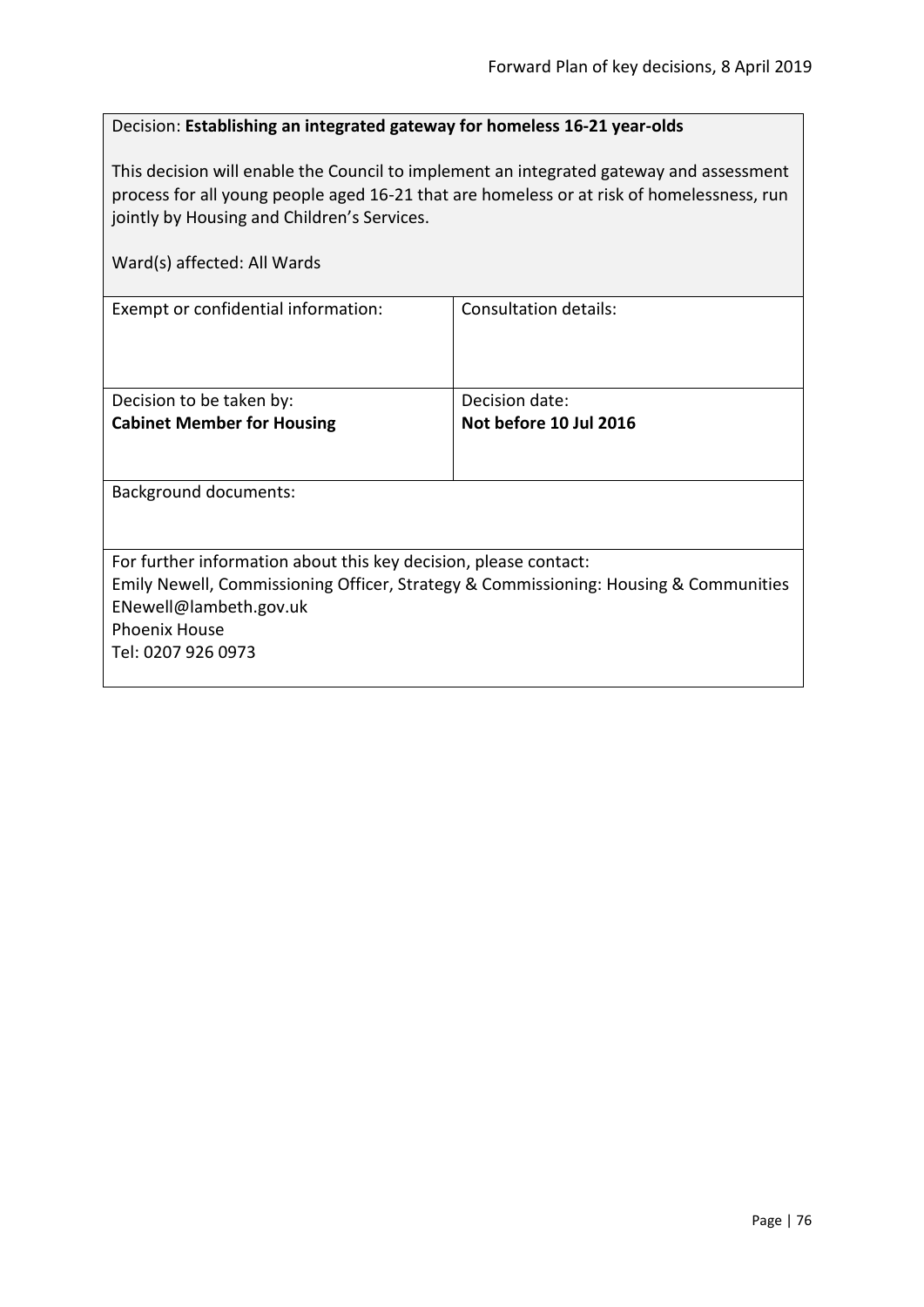## Decision: **Consultancy Services for Lambeth Housing Standard**

To appoint consultants including structural engineers, project management, principal designer and CDM-services to support the delivery of Lambeth Housing Standard.

| Ward(s) affected: All Wards                                                                                                                                                                       |                                          |
|---------------------------------------------------------------------------------------------------------------------------------------------------------------------------------------------------|------------------------------------------|
| Exempt or confidential information:                                                                                                                                                               | Consultation details:                    |
| Decision to be taken by:<br><b>Cabinet Member for Housing</b>                                                                                                                                     | Decision date:<br>Not before 18 Dec 2017 |
| <b>Background documents:</b>                                                                                                                                                                      |                                          |
| For further information about this key decision, please contact:<br>Sumitra Gomer, Interim AD Strategy and Regeneration<br>SGomer@lambeth.gov.uk<br>3rd floor, Hambrook House<br>Tel: 02079263687 |                                          |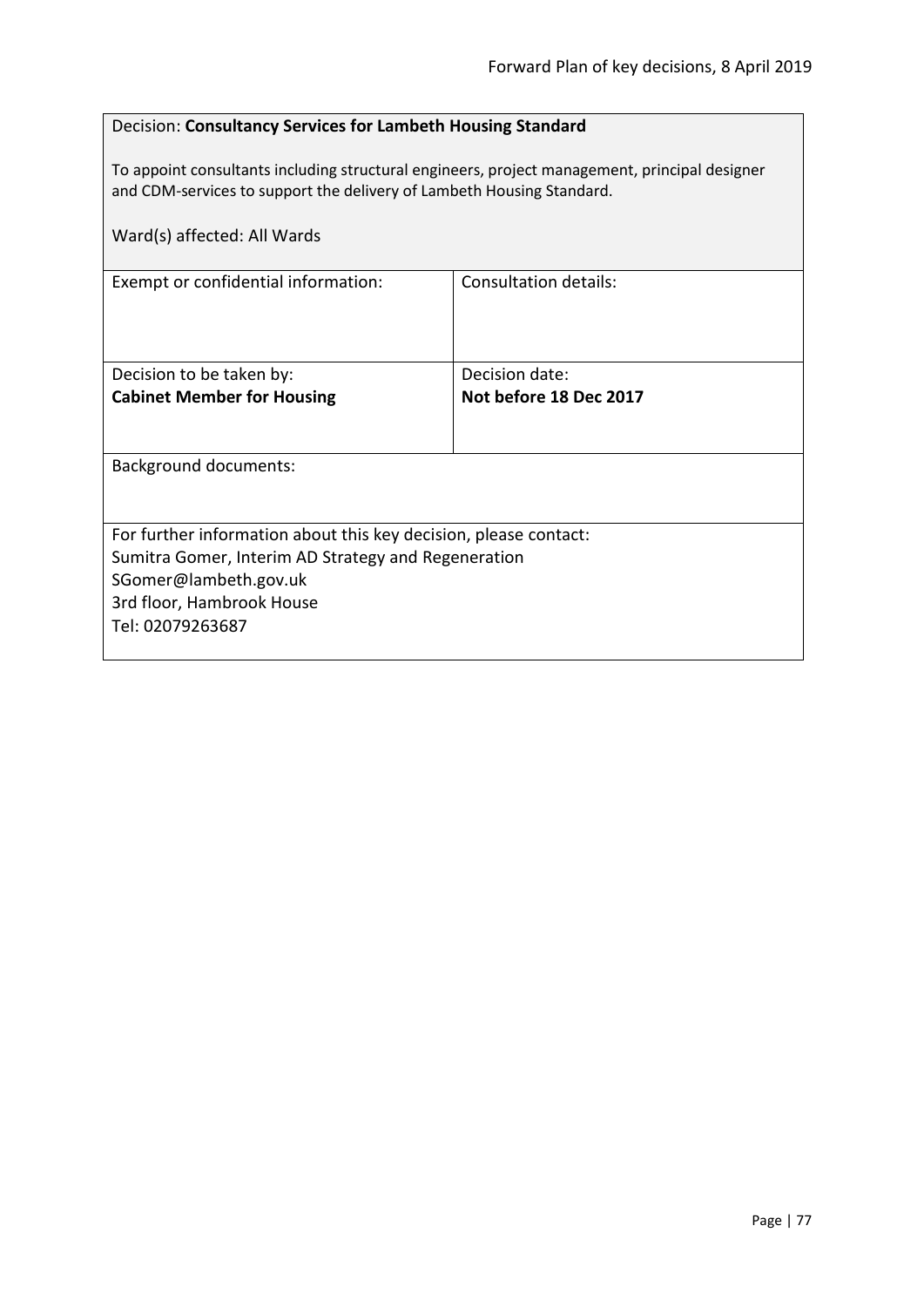| Decision: Tenancy Support Service - Single Homeless Project                                                                                          |                              |
|------------------------------------------------------------------------------------------------------------------------------------------------------|------------------------------|
| Ward(s) affected: All Wards                                                                                                                          |                              |
| Exempt or confidential information:                                                                                                                  | <b>Consultation details:</b> |
| Decision to be taken by:                                                                                                                             | Decision date:               |
| <b>Cabinet Member for Housing</b>                                                                                                                    | Not before 13 Nov 2017       |
| <b>Background documents:</b>                                                                                                                         |                              |
| For further information about this key decision, please contact:<br>Mandy Green, Assistant Director, Homes and Communities<br>mgreen3@lambeth.gov.uk |                              |
| Tel: 02079267020                                                                                                                                     |                              |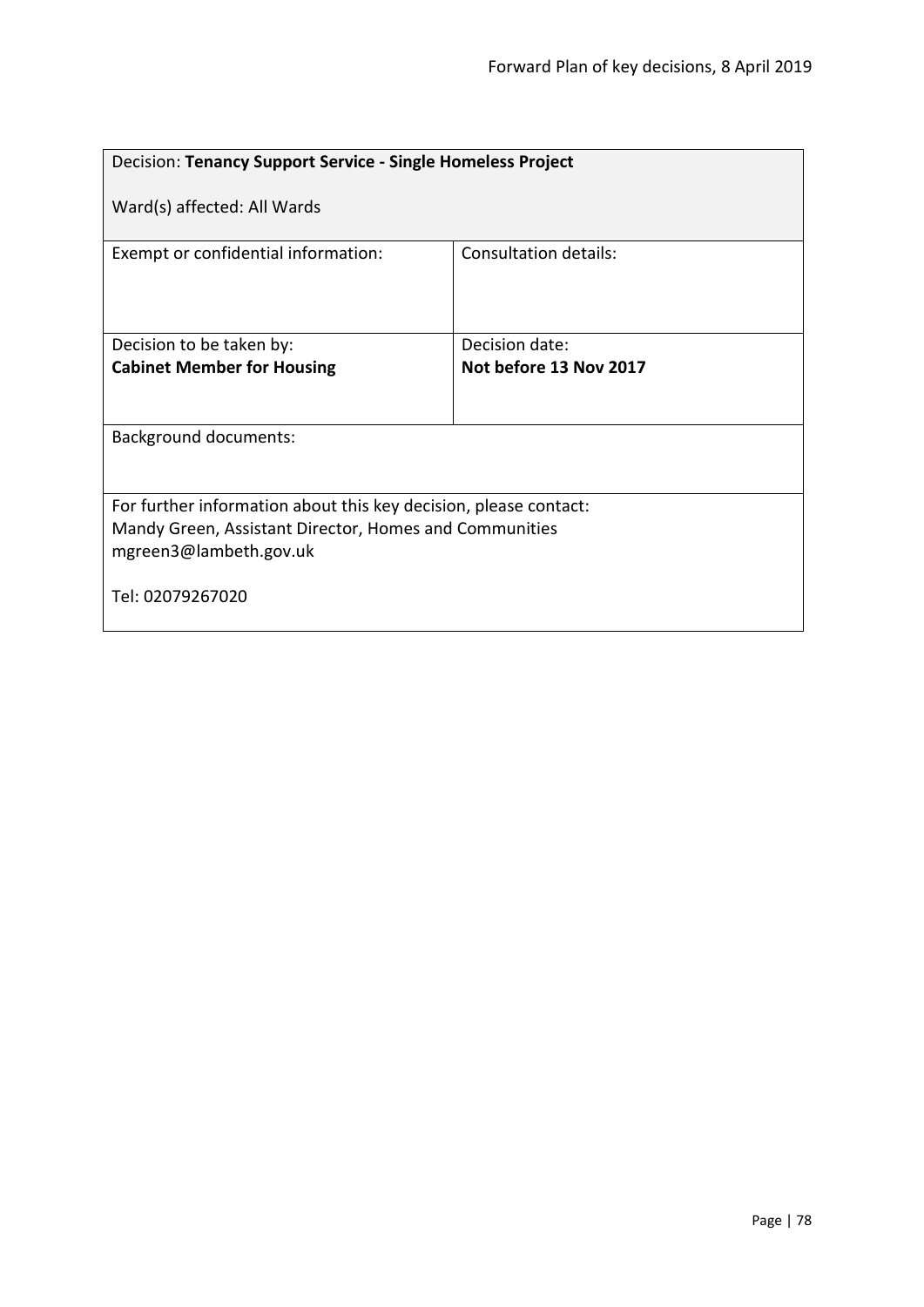| <b>Decision: Tenancy Support Service</b>                                                                                                                                                      |                        |
|-----------------------------------------------------------------------------------------------------------------------------------------------------------------------------------------------|------------------------|
| The decision to extend the current contract will enable the Council to continue to provide tenancy<br>support to residents while Housing colleagues plan the future structure of the service. |                        |
| Ward(s) affected: All Wards                                                                                                                                                                   |                        |
| Exempt or confidential information:                                                                                                                                                           | Consultation details:  |
|                                                                                                                                                                                               |                        |
| Decision to be taken by:                                                                                                                                                                      | Decision date:         |
| <b>Cabinet Member for Housing</b>                                                                                                                                                             | Not before 19 Feb 2018 |
| <b>Background documents:</b>                                                                                                                                                                  |                        |
|                                                                                                                                                                                               |                        |
| For further information about this key decision, please contact:                                                                                                                              |                        |
| Mandy Green, Assistant Director, Homes and Communities<br>mgreen3@lambeth.gov.uk                                                                                                              |                        |
| Tel: 02079267020                                                                                                                                                                              |                        |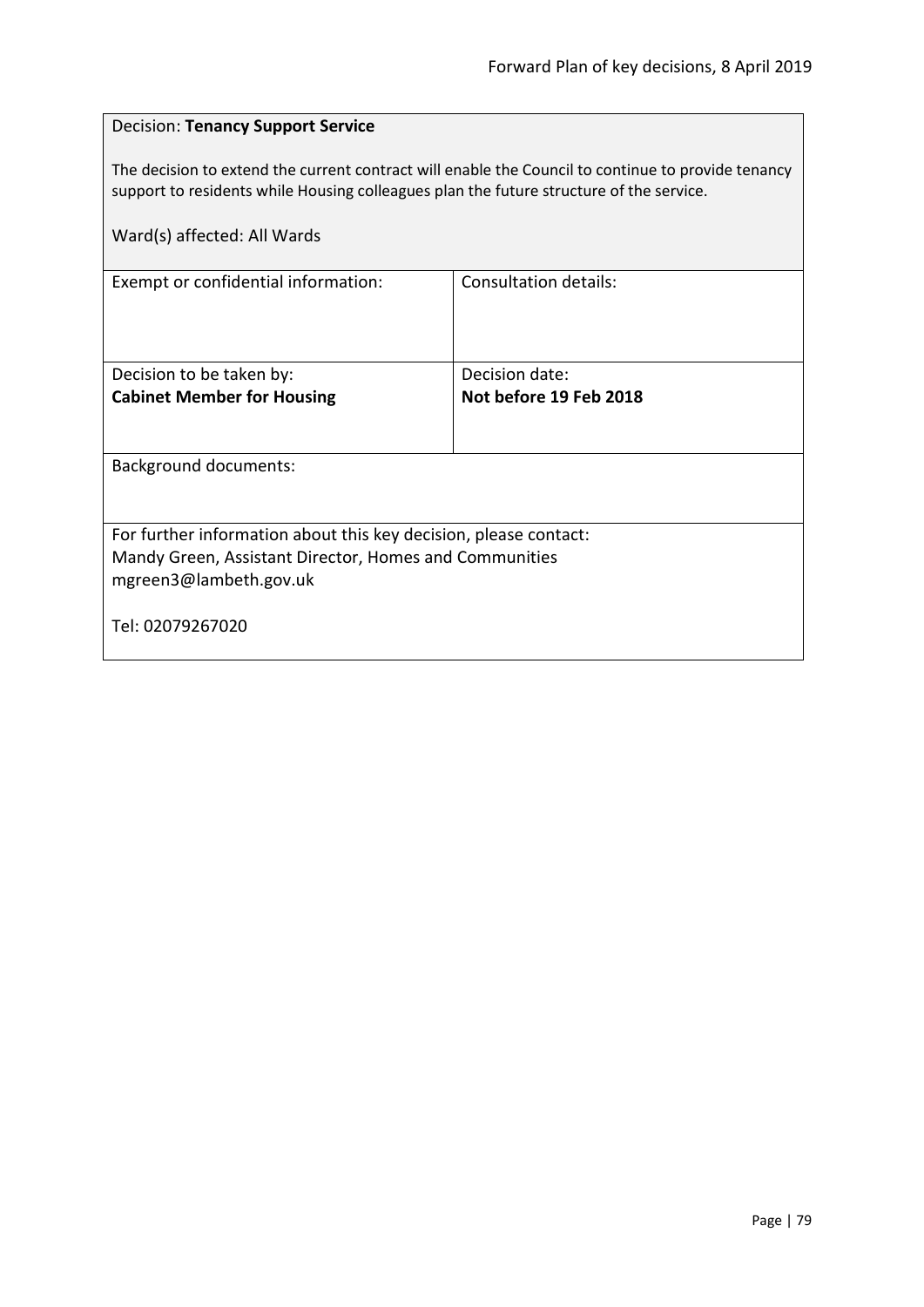| Decision: Vulnerable Adults' Pathway                                                                                                                                                    |                        |
|-----------------------------------------------------------------------------------------------------------------------------------------------------------------------------------------|------------------------|
| The decision to extend the current contracts will enable the Council to continue to<br>provide supported housing to vulnerable rough sleepers and single homeless people in<br>Lambeth. |                        |
| Ward(s) affected: All Wards                                                                                                                                                             |                        |
| Exempt or confidential information:                                                                                                                                                     | Consultation details:  |
| Decision to be taken by:                                                                                                                                                                | Decision date:         |
| <b>Cabinet Member for Housing</b>                                                                                                                                                       | Not before 28 Jan 2019 |
|                                                                                                                                                                                         |                        |
| <b>Background documents:</b>                                                                                                                                                            |                        |
|                                                                                                                                                                                         |                        |
| For further information about this key decision, please contact:                                                                                                                        |                        |
| Emma Casey, Commissioning Officer                                                                                                                                                       |                        |
| ecasey@lambeth.gov.uk                                                                                                                                                                   |                        |
| Tel: 0207 9267539                                                                                                                                                                       |                        |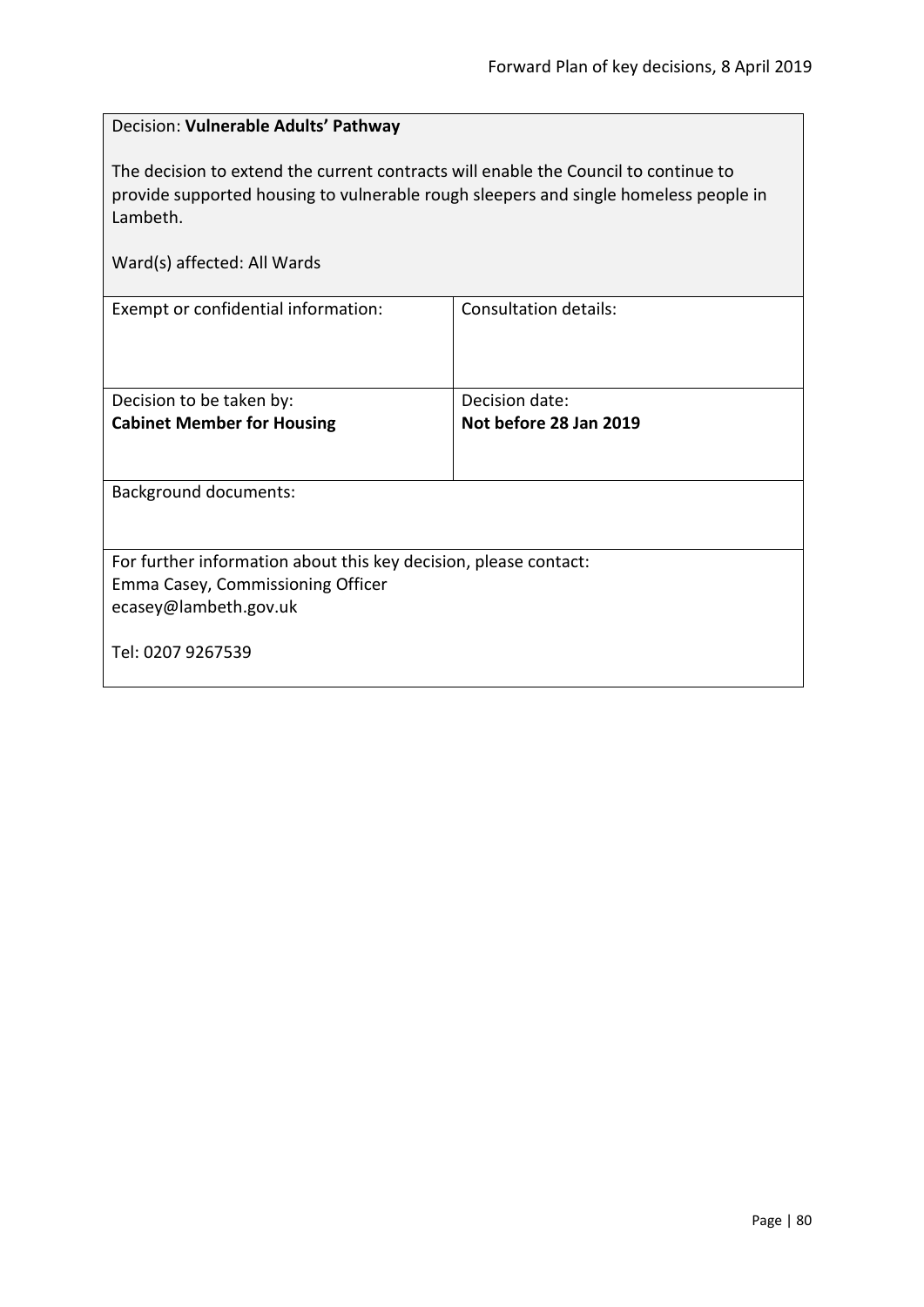| Decision: Rough Sleeping Outreach Team                                                                                                                                                                             |                              |  |
|--------------------------------------------------------------------------------------------------------------------------------------------------------------------------------------------------------------------|------------------------------|--|
| This decision will enable the Council to undertake a competitive tendering process to<br>award the contract to provide the rough sleeping outreach team from April 2020<br>onwards.<br>Ward(s) affected: All Wards |                              |  |
| Exempt or confidential information:                                                                                                                                                                                | <b>Consultation details:</b> |  |
|                                                                                                                                                                                                                    |                              |  |
| Decision to be taken by:                                                                                                                                                                                           | Decision date:               |  |
| <b>Cabinet Member for Housing</b>                                                                                                                                                                                  | Not before 19 Mar 2019       |  |
| <b>Background documents:</b>                                                                                                                                                                                       |                              |  |
|                                                                                                                                                                                                                    |                              |  |
| For further information about this key decision, please contact:                                                                                                                                                   |                              |  |
| Emma Casey, Commissioning Officer                                                                                                                                                                                  |                              |  |
| ecasey@lambeth.gov.uk                                                                                                                                                                                              |                              |  |
| Tel: 0207 9267539                                                                                                                                                                                                  |                              |  |